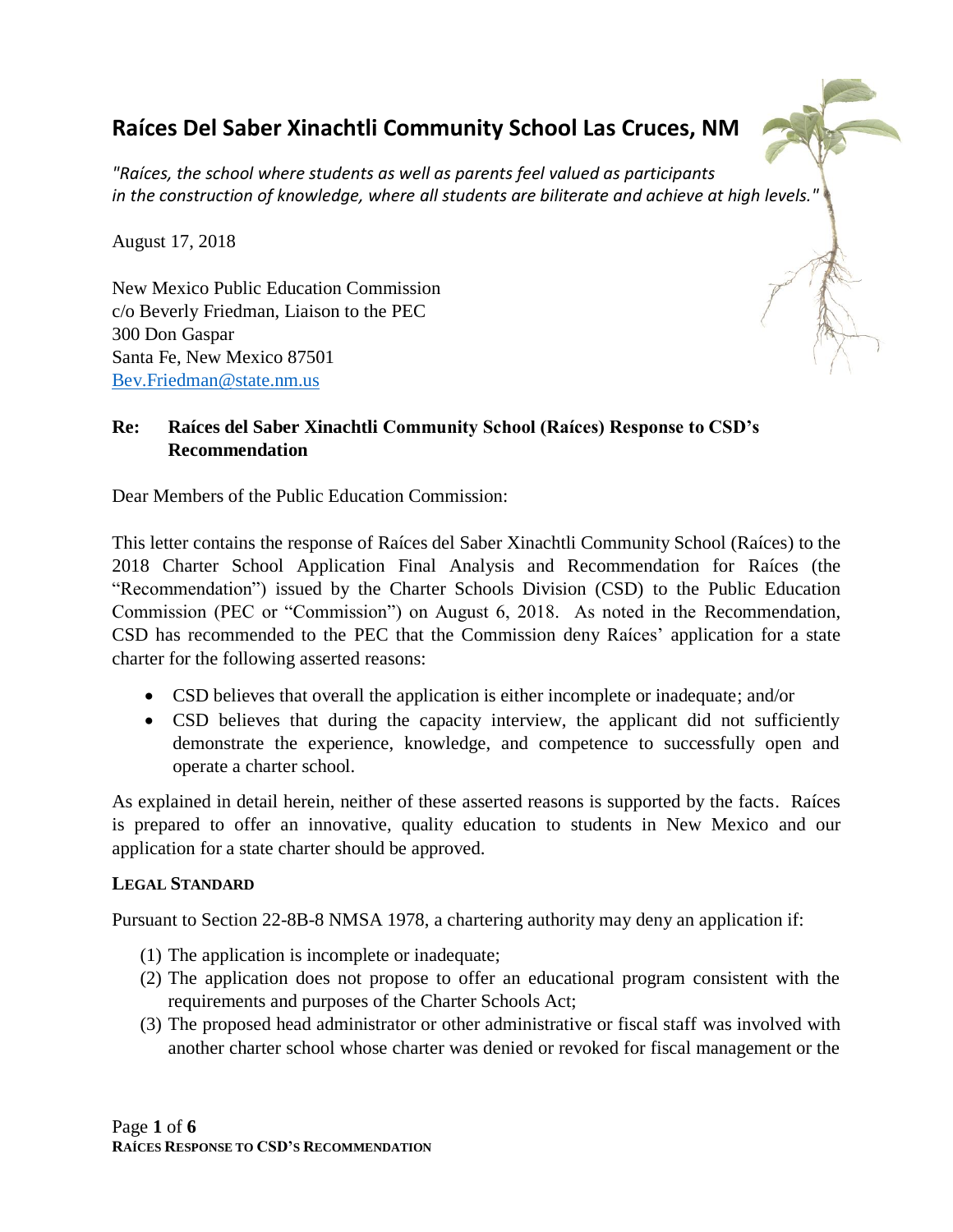proposed head administrator or other administrative or fiscal staff was discharged from a public school for fiscal mismanagement;

- (4) For a proposed state-chartered charter school, it does not request to have the governing body of the charter school designated as a board of finance or the governing body does not qualify as a board of finance; or
- (5) The application is otherwise contrary to the best interests of the charter school's projected students, the local community or the school district in whose geographic boundaries the charter school applies to operate.

### **RAICES' RESPONSE TO CSD'S RECOMMENDATION**

As set forth in detail herein, contrary to the assertions set forth in CSD's recommendation:

- (1) Our application is complete and adequate; and
- (2) We have demonstrated that we have the experience, knowledge, and competence to successfully open and operate a charter school in Las Cruces, New Mexico.

While we acknowledge that there may be a few places where we could have been clearer or provided more information, as a whole, our application is thorough and complete. Indeed, in several places throughout its evaluation of our application, CSD remarked that our responses were both clear and comprehensive. We have taken the time to respond, in detail, to each section of CSD's Recommendation as follows.

### **I. ACADEMIC FRAMEWORK**

We have provided a detailed response to CSD's evaluation of our Academic Framework in the attached Appendix A. CSD erroneously concluded that our academic framework is inadequate. As explained in detail in Appendix A, this is incorrect. Indeed, Raices has developed a robust and challenging academic framework to address the needs of New Mexico students.

### **II. ORGANIZATIONAL FRAMEWORK**

We have provided a detailed response to CSD's evaluation of our Organizational Framework in the attached Appendix A. CSD erroneously concluded that our organizational framework is inadequate. As explained in detail in  $\Delta$ ppendix  $\Delta$ , this is incorrect.

### **III. FINANCIAL FRAMEWORK**

We have provided a detailed response to CSD's evaluation of our Financial Framework in the attached Appendix A. CSD erroneously concluded that our financial framework is inadequate. As explained in detail in Appendix A, this is incorrect.

### **IV. EVIDENCE OF SUPPORT**

Although CSD determined that this section of our application was adequate, we have provided a detailed response to CSD's evaluation of our Evidence of Support in the attached Appendix A.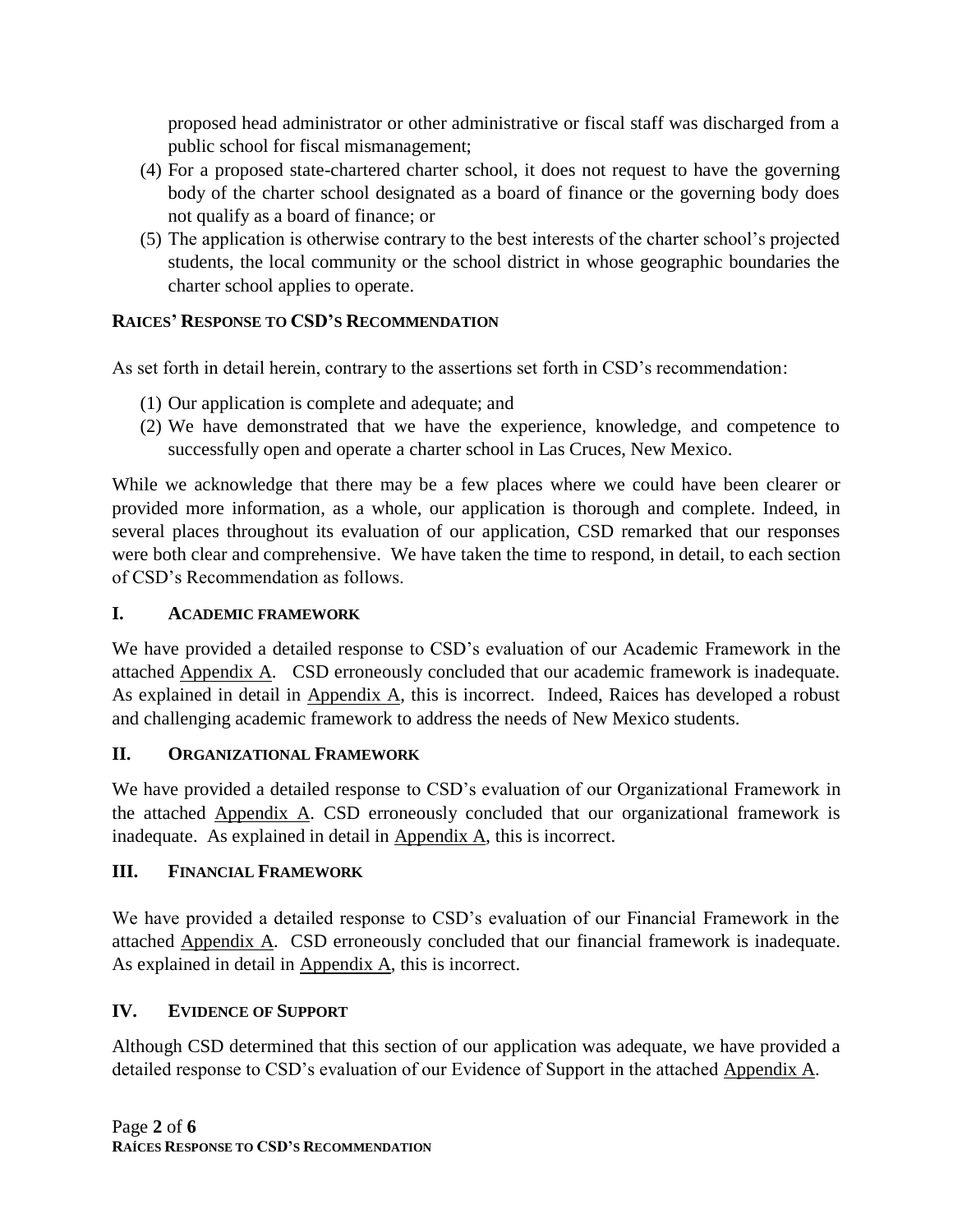### **V. CAPACITY INTERVIEW**

In the attached Appendix B, we have provided a detailed response to those questions asked during the Capacity Interview that the evaluators felt we did not respond to adequately. Despite the evaluation and as explained in more detail in Appendix B, we believe that we have demonstrated that we have the capacity to operate an effective, high-quality charter school.

### **VI. COMMUNITY INPUT HEARING**

### **Re: The Educational Program (Xinachtli Project) and its implementation in other cities**

At the July 20 hearing, the Commission asked a question about the Xinachtli Project, and on page 15 of its Recommendation, CSD states the following regarding the Xinachtli Project: "The 10 ½ year project at Canutillo Elementary in Texas was discontinued. One in Phoenix, AZ grew to become the Mexican-American Studies Program in Tucson, AZ, that was made illegal by the State of Arizona. It is currently being used by a school in East Los Angeles, CA."

We would like to provide the following clarifying information with regards to the Xinachtli Project. In 1996 the Xinachtli Project became a program at Canutillo Elementary. A strand of bilingual classes from kinder to fifth grade would participate in 45-minute interactive presentations based on Mesoamerican pedagogy. When the Mexican American Studies program was introduced in the Tucson public schools, the organizers used Xinachtli pedagogy as a basis for their instruction. The Mexican American Studies (MAS) targeted high school students. In Arizona, the state legislature made it illegal. However, last year, after a legal battle in August 23, 2017, a federal judge [declared](https://www.documentcloud.org/documents/3943857-Arizona-Mexican-American-Studies-Course-Ban.html) that Arizona's 2010 ban of the Tucson school district's Mexican-American Studies program was unconstitutional and enacted with discriminatory intent. At the Canutillo Elementary, after 15 years of Xinachtli implementation, a new administration came, and the then-new principal believed it did not go with the curriculum and hindered preparing students for the state examinations.

The Xinachtli Project is currently in its second year as an enrichment program for all students at Bill Childress Elementary (Canutillo ISD). It is a culturally responsive pedagogy focusing on using both content and process of Mexican indigenous culture as an enrichment and academic learning (students learn Mesoamerican mathematics, science, literature, arts, and language).

For more information, please see Appendix N: Letters of Support to our Charter School Application which includes a letter from Bill Childress Elementary School, Ms. Reyna Salcedo and from the former principal of Canutillo Elementary School, Mr. Hector Giron, who witnessed Xinachtli Project during his administration on those years.

Currently, there is a kinder through 12th grade charter in East Los Angeles (Semillas Community Schools [www.dignidad.org\)](http://www.dignidad.org/) operating for the last 15 years in which Xinachtli pedagogy is used across the curriculum including students learning Nahuatl (Aztec) as their language.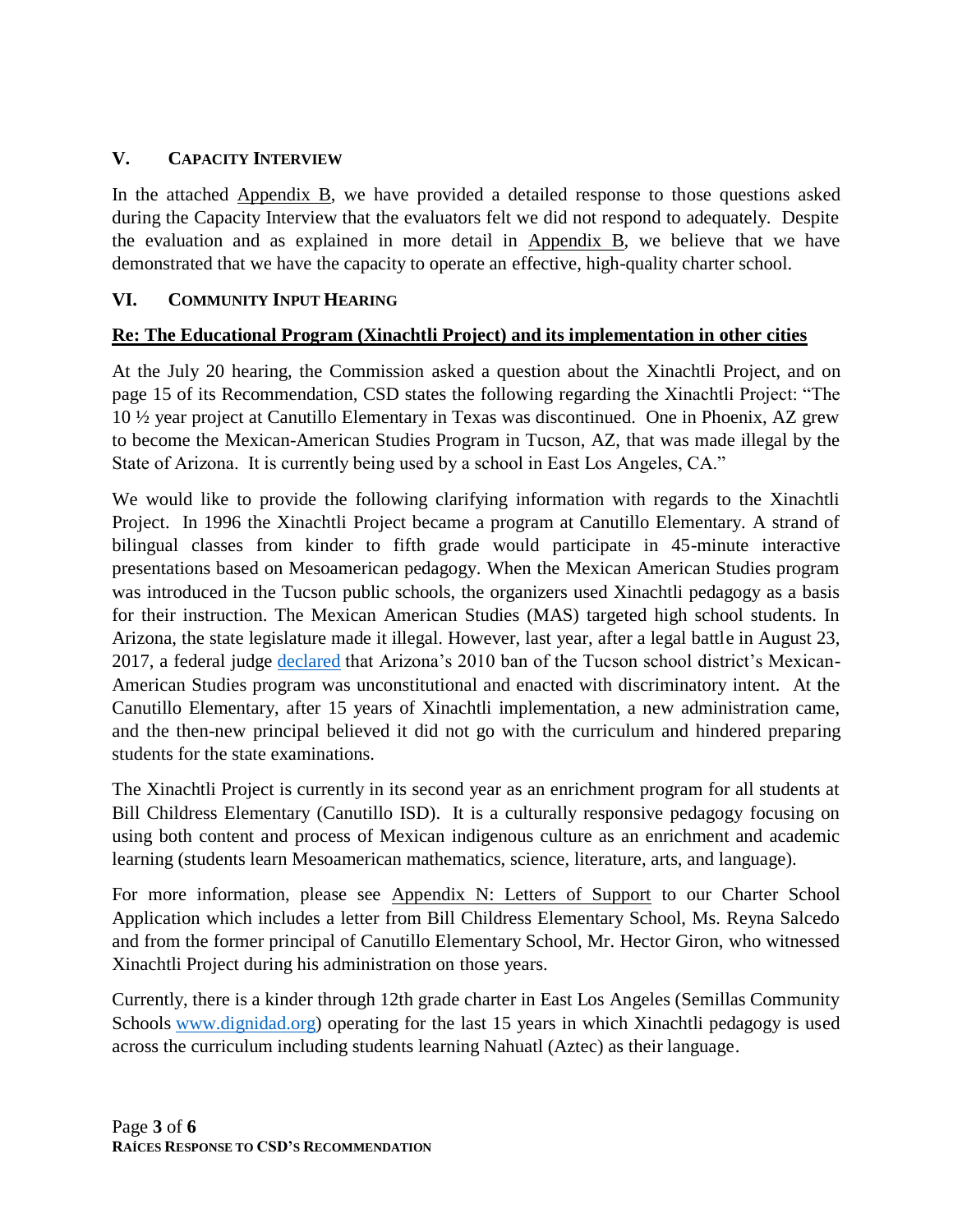### **Re: Business Manager Position**

At the July 20 hearing there was discussion about the our School's proposed business manager, and on page 19 of its Recommendation, CSD states the following regarding the individual that we were considering for the business manager position at Raíces: "the proposed business official for the school, who assisted with the writing and development of the application, has recently been placed on leave from another school where she was the business official after financial discrepancies were uncovered. An audit and licensure investigation is ongoing in that matter."

As noted by CSD, this is new information that has just recently become known to our School. To be clear, this individual was never hired by Raíces, nor did she hold any official position with our School. At the time that she assisted us with the development of certain areas of our application, she was an experienced and licensed business official. Certainly, now that we have learned that she has been placed on administrative leave for alleged financial discrepancies, we are no longer considering her for the position and are seeking the advice and counsel of another licensed and experienced business official. Currently, we are in discussions with the Vigil Group LLC as a potential candidate to fill this position.

The Raíces Governing Council acknowledges its own responsibility to maintain sound fiscal policies and procedures. Most importantly, our prompt response in seeking out another business official shows our commitment to ensuring that our fiscal policies and procedures are based on the professional judgment of an experienced and licensed business official. Raíces remains committed to following best practices regarding fiscal policy and to working closely with our proposed business manager.

### **VII. ADDITIONAL INFORMATION**

In its recommendation, CSD included a discussion of difficulties allegedly faced by other schools funded by the NACA Inspired Schools Network ("NISN"). It is unclear why this personalized attack on NISN is included in CSD's response to our school's application. In any event, it is completely irrelevant. NISN is simply providing financial and technical support to Raíces and does not hire staff for the School, govern the School, or make decisions regarding the School's management, governance, or policy. Accordingly, we formally request that the "Additional Information" section of CSD's Recommendation not be considered by the PEC when rendering its decision.

When rendering its decision on Raíces, PEC's sole consideration regarding financial management should be Raíces response to "III.C.(1) Financial Oversight" in the Financial Framework, and not the financial performance of other charter schools who also receive support from NISN. The PEC should only consider Raices response to "II.A.(3) New Member Process", "II.B.(2) Board Evaluation", and "II.C.(1) Board Oversight" in the Organization Framework, and not the governance challenges of other charter schools.

Financial and governance challenges are not unique to charter schools that are supported by NISN. It is extremely unfair to somehow ascribe the financial and governance challenges of the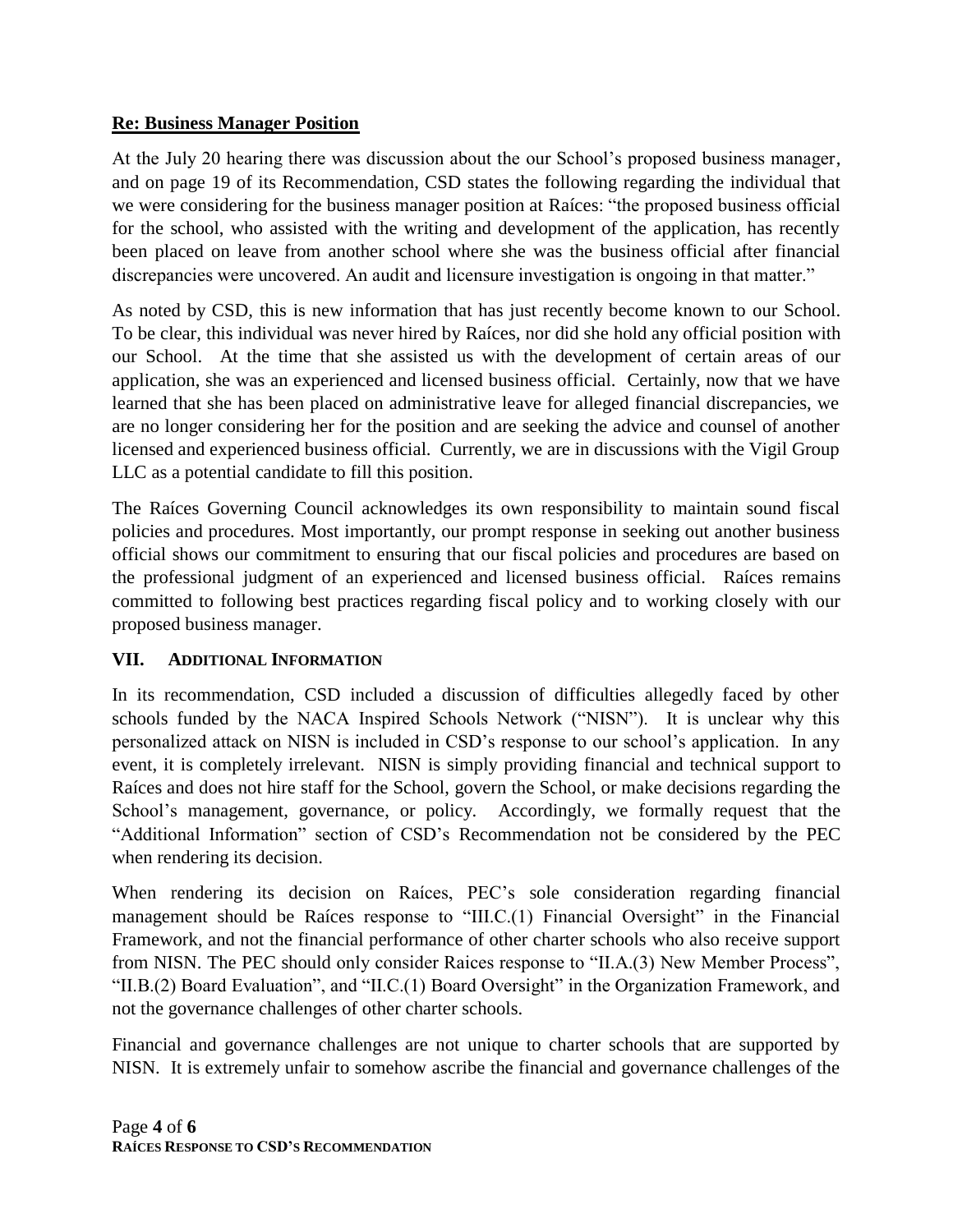schools named by CSD to the support that they have received from NISN. While it is true that NISN provides some support to a select network of schools, each charter school stands on its own and accepts responsibility for its own financial matters and school leadership. Raíces is no exception.

Furthermore, the charter schools listed by CSD are serving different communities in rural locations. The Las Cruces community, which we aim to serve, is entirely different than the communities served by the charter schools listed by CSD. Therefore, it is unfair to assume that the challenges faced by those other charter schools will be the same challenges that Raíces will encounter.

Consequently, it is completely immaterial that other NISN-affiliated charter schools have experienced challenges with financial management and leadership. We respectfully request that the Commission disregard the information contained in pages 18 through 21 of CSD's Recommendation when rendering its decision. We would like to emphasize that we are proud to be affiliated with and have the support of NISN, which, along with NACA, has made significant contributions to public education in New Mexico.

### **VIII. CONCLUSION**

We would like to thank the Commission for its hard work in evaluating our application. As demonstrated, we believe that we have presented a complete and adequate application and that we have sufficiently demonstrated that we have the experience, knowledge, and competence to successfully open and operate a charter school. Consequently, we believe that our application for a state charter should be approved.

Thank you for your consideration.

Sincerely,

/s/Jane Asche \_\_\_\_\_\_\_\_\_\_\_\_\_\_\_\_\_\_\_ /s/ Lucia Carmona \_\_\_\_\_\_\_\_\_\_\_\_\_\_\_\_\_\_ Jane Asche Lucia V. Carmona Governing Board Member Project Coordinator

**Co-founders:**  C. Silvia Sierra Ray Reich Carlos Aceves Olga Pedroza † Wanda Bulger-Tamez Laura Flores Irene Oliver-Lewis Monika García-Tellez Nicholas Natividad Amanda Walden Lucia V. Carmona Jane Asche

**Cc:** Charter Schools Division [charter.schools@state.nm.us](mailto:charter.schools@state.nm.us)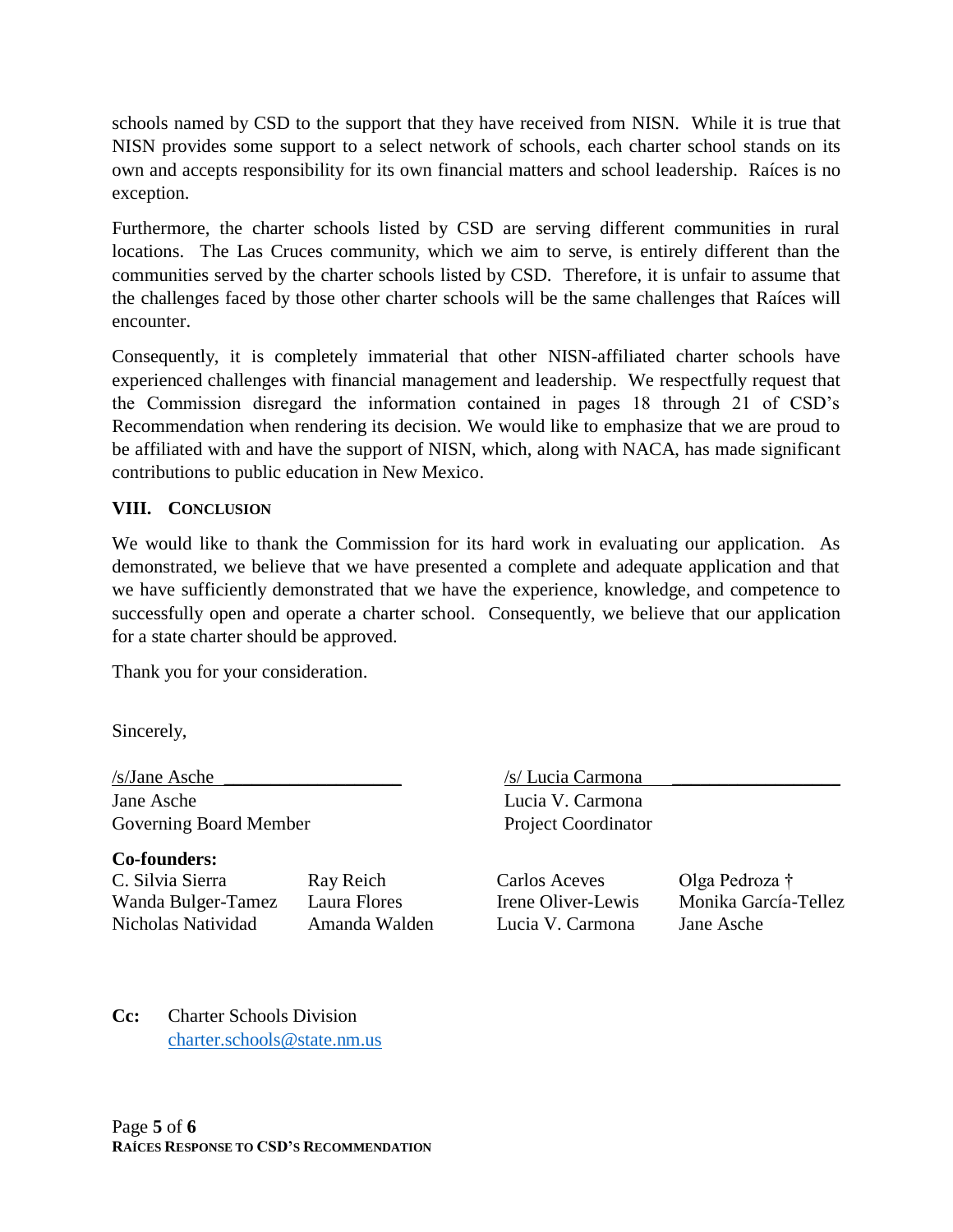# **Enclosures (2):**

- Appendix A: Raices' Response to CSD's Final Analysis of Raices' Charter School Application
- Appendix B: Raices' Response to Capacity Interview Evaluation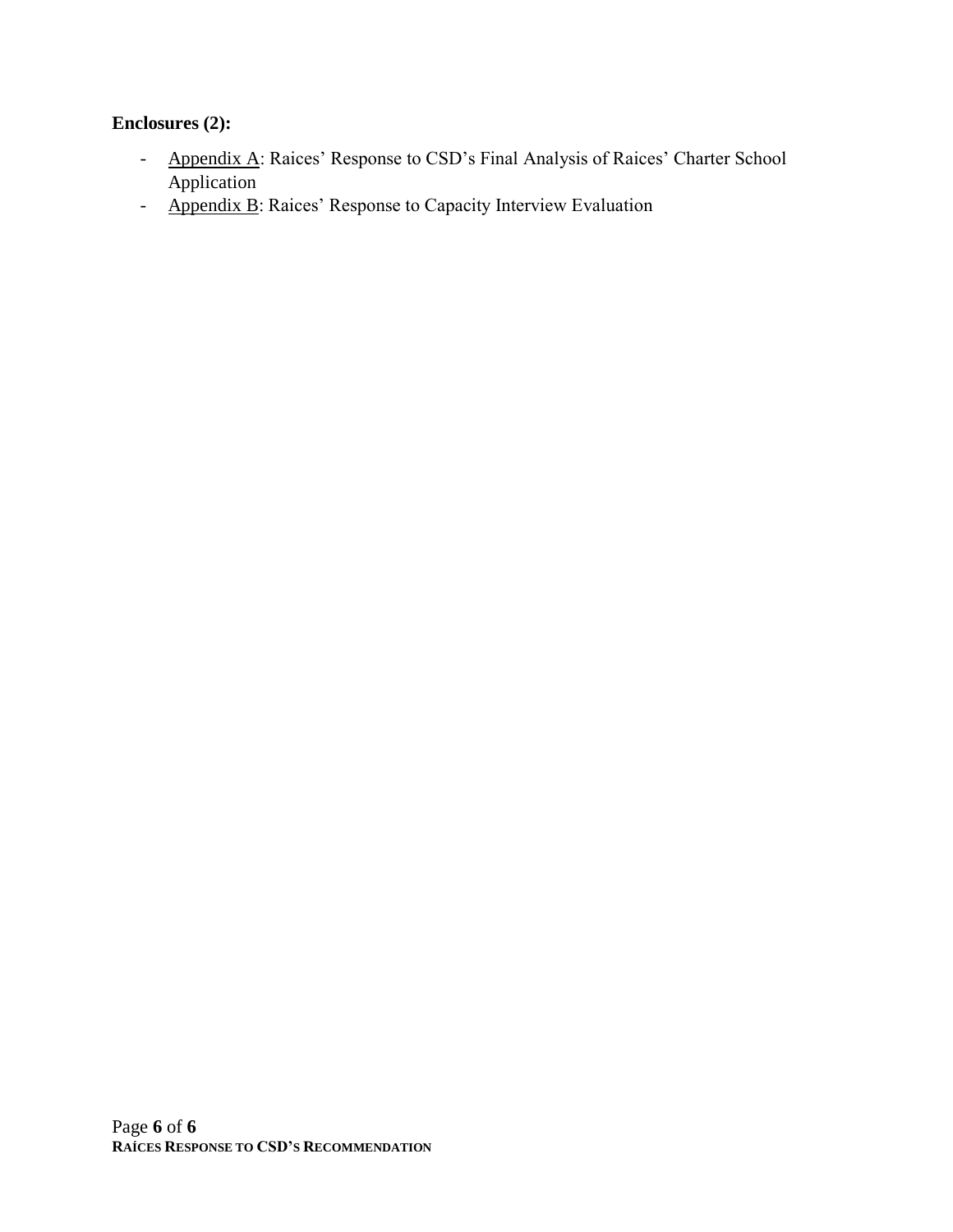### **APPENDIX A**

### **RAICES' RESPONSE TO CSD'S FINAL ANALYSIS OF RAICES' CHARTER SCHOOL APPLICATION**

We have included CSD's evaluation, *highlighted in gray*, followed by Raíces' responses, in plain text. Our responses contained herein do not provide or add any new information nor do they attempt to remedy any alleged deficiency raised in the Recommendation. Rather, our responses are offered to clarify the material that has already been provided in our Application, which we believe CSD may have overlooked in evaluating our Application.

#### **I. ACADEMIC FRAMEWORK**

CSD concluded that this section of our application was "inadequate as only 23% of the responses were rated 'Meets the Criteria' and more than 3 areas (10 areas) were rated 'Approaches the Criteria', with a section score of 64%." As explained in more detail herein, this is incorrect. We have responded, in detail, to each area of our application where CSD rated our response as "Approaches the Criteria".

#### **I.B. Mission Specific Indicators**

#### *CSD EVALUATION: Approaches the Criteria*

*The applicant's narrative provides a mission‐specific goal written in the SMART format. The goal is to attain "annual growth in Spanish by 5 points as measured by the IPT and IPT 1 and .5 annual growth in English for English Learners as measured by WIDA ACCESS 2.0." Rating categories that include measures and metrics were included. However, it is not clear how the specified goal is rigorous and attainable.*

**Raíces Response**: We provided a complete response in our application by identifying the student outcomes our school seeks to accomplish and by describing how achieving these outcomes is innovative and unique. We would like to clarify how our specific goal, which is the same target goal and growth rate specified on IPT assessments by Cien Aquas International School<sup>1</sup>, another charter school in Albuquerque which implements the 90:10 dual language model with good results, is both rigorous and attainable.

From the start of our application we stated:

 $\overline{a}$ 

Bilingualism and biliteracy are valuable, enriching, and rigorous endeavors. We want to offer the best opportunity for students to

<sup>&</sup>lt;sup>1</sup> Cien Aguas is an example of high levels of Spanish language acquisition. Starting two years ago, students who demonstrated readiness were able to take the AP Spanish course in 8th grade. Over the two years, 35 students have taken the course and 31 have passed the exam, earning them high school and college credit.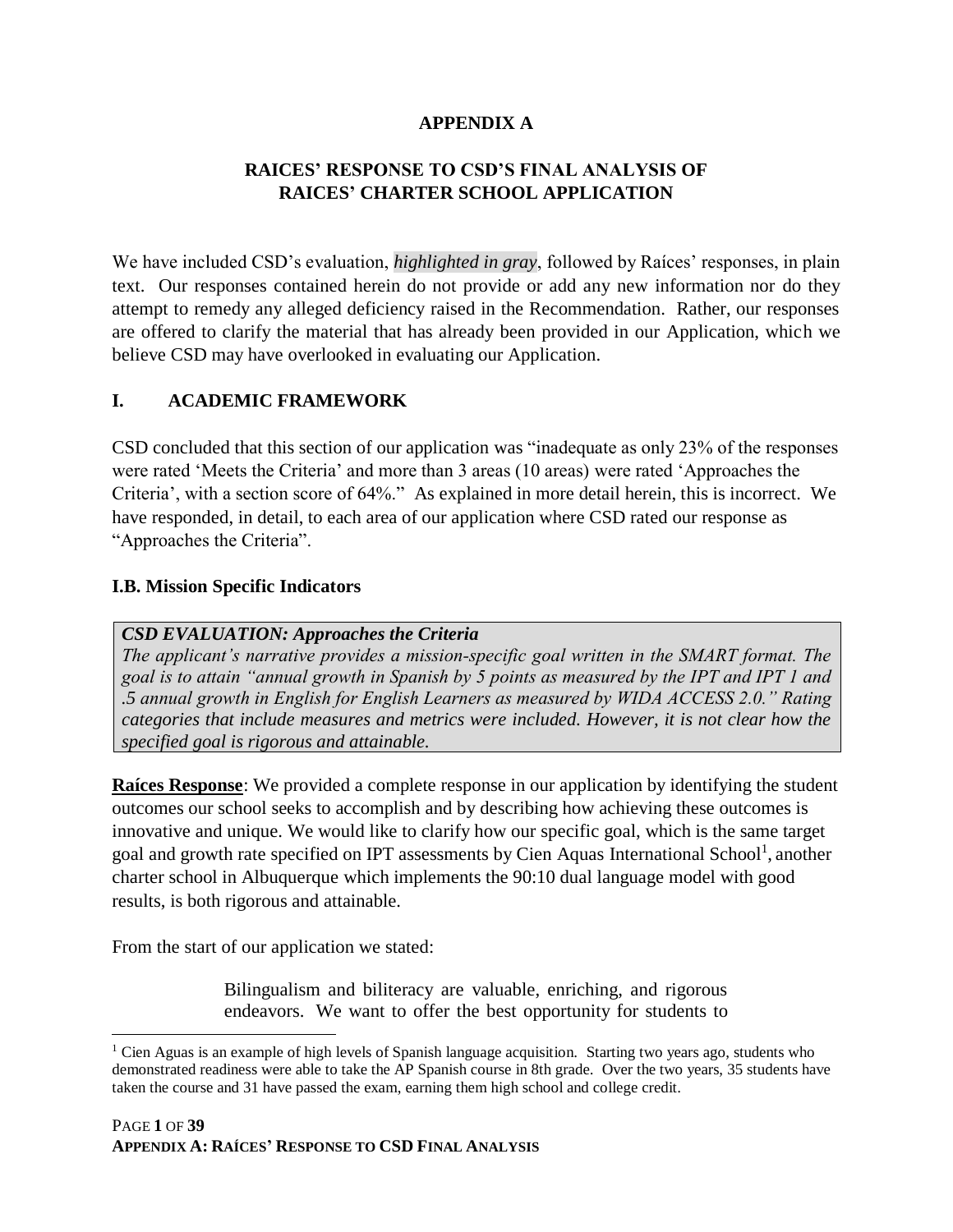master two languages, English and Spanish. Two decades ago, Thomas and Collier (1997) offered educators a viable and effective alternative to transitional bilingual education through a dual language approach that research has continually validated (Dual Language Education of New Mexico, Inc.). Raíces Charter School Application Section I.A.(1) [hereinafter Application].

When students are achieving adequate progress towards biliteracy they are accomplishing a rigorous step. We are following established guidelines to measure this rigorous task which is attainable. As stated in our Application, we fully expect students to be able to transition from the language spoken in their home by an increase of 10% each year until a 50/50 use of both languages takes place in the fourth grade. As discussed in Section I.E.(1) (page 33-34) this rigorous transition is attainable according to research reported by Thomas and Collier in an 18 year longitudinal study that compared the 90:10 dual language model to all other methods currently in practice.

A point growth rate of 5 points measured by the IPT and of .5 annual growth in English for English Learners as measured by WIDA ACCESS  $2.0\rightarrow$ , a growth rate based on [research](https://www.newamerica.org/education-policy/edcentral/ells-districts/) on past performance coupled with an acknowledgement of the recent revisions to ACCESS (to align with CCSS), makes this growth both rigorous and attainable because of the 90:10 dual language model and the EL supports that are described in Section I-F. (2) (b).

A dual language program is defined as a program in which students learn both language and subject matter content in two languages (English and the partner language – in this case Spanish). As we noted, this is a rigorous endeavor as documented by researchers cited in Section I-A., pages 4-7. The work of both Kathryn Lindholm-Leary and the 18-year longitudinal research study by Thomas and Collier (cited in our Application on pages 4, 7, and 33-34) provide evidence that the proposed 90:10 dual language model proposed in the application is the most overall effective model for English language learners (ELLs), with student growth gains in English increasing annually over other models from kindergarten to  $5<sup>th</sup>$  grade. This research is backed up by data shared by Dual Language Education of New Mexico (cited on page 4) which relies on the highly trusted and reliable research conducted by the Center for Applied Linguistics.

The Center for Applied Linguistics collaborates in its research with WIDA, a consortium of school districts in 39 states, that was established by the Federal Government to advance academic language development and academic achievement for linguistically diverse students. A major research project carried out by the Wisconsin Center for Education Research studying the language and academic growth for 1.5 million ELLs in the WIDA database shows a strong correlation between growth scores and economic status as gauged by students who are eligible for free and reduced lunch (FRLs), with FRLs in general performing more poorly; yet the data also shows that some schools in very low-income communities have demonstrated very high levels of performance in growth in English language skills by ELLs. Additional studies are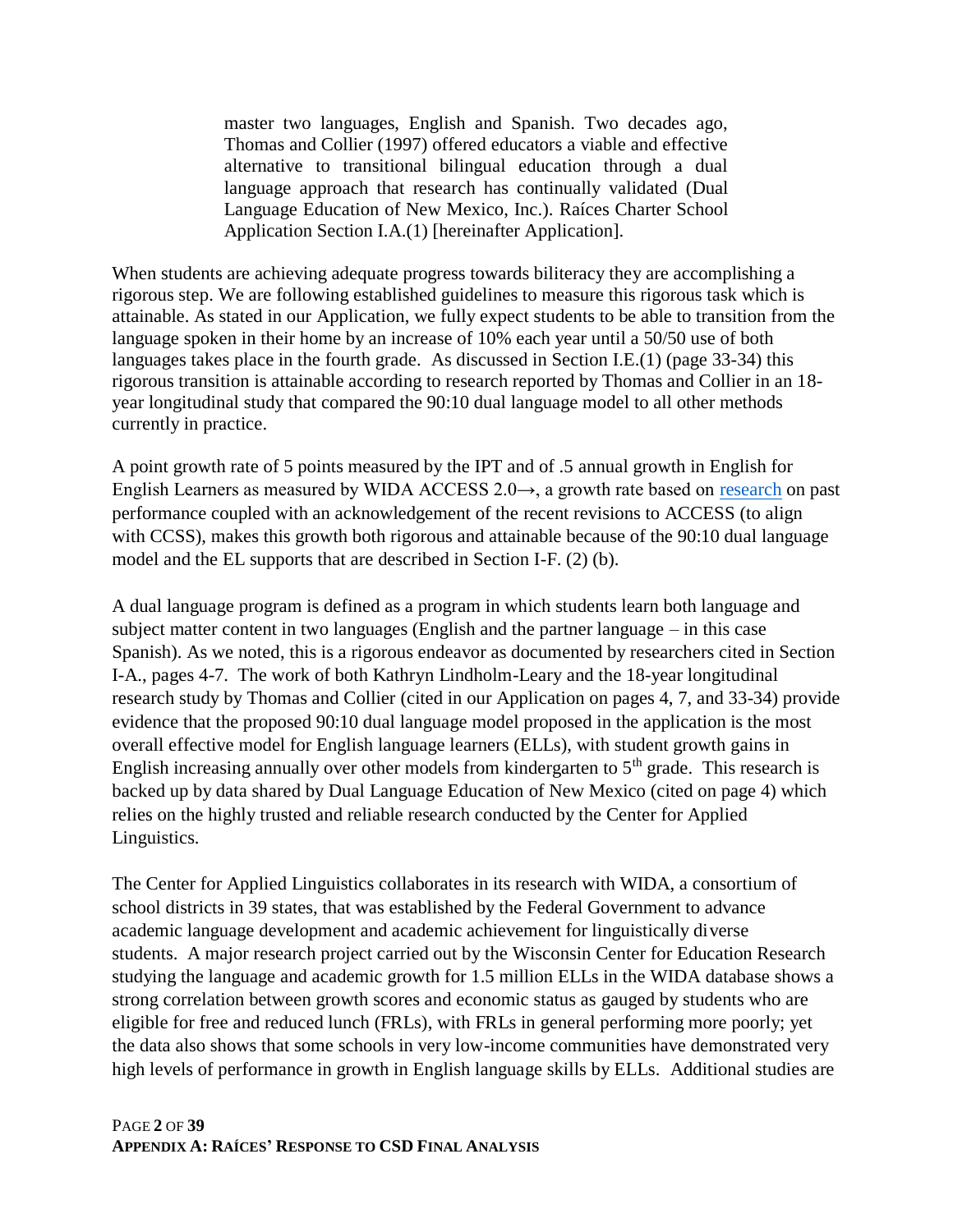underway examining the methodologies used in these schools as well as very low performing schools that may account for these outcomes. The researchers hypothesize, based on past research studies, that the difference may be accounted for primarily by the methods used for dual language education programs, although many variables in the school environment will also be analyzed.

### **I.C. Curriculum/Ed Program/Student Standards**

### *CSD EVALUATION: Approaches the Criteria*

*The applicant provides a comprehensive explanation of the curriculum for the following content areas: Math, Literacy, Science, Social Studies, Art, PE, and English and demonstrates alignment to CCSS and NMCS. In particular, extensive information is provided to describe the Xinachtli approach. Additionally, throughout the narrative, curriculum references are made to various studies on the proposed educational model. Furthermore the curriculum concludes with a list of 16 references that all relate to research‐based educational approaches.*

*However, while the applicant's response provides comprehensive information on the curricular resources that make up the school's curriculum, it does not fully detail the action steps for developing and organizing the curriculum. For example for February 2019 it states: "Develop Framework for instruction for all content areas using state standards and WIDA Spanish Language Development Standards as guides. (LCPS Math and ELA Scope and Sequence will be used as a starting point). Merge readers and writers workshop into the English Language Arts (ELA) curriculum and identify books to purchase for the book room." No additional information is provided to show how that "Framework" would be developed to ensure the curriculum aligns with with the CCSS, NM Content Standards, and the proposed school's mission. In another example, the timeline in the narrative indicates that the Curriculum and Instruction Team will meet on a monthly basis between March through May, 2019 in order to finalize the scope and sequence for all instruction units. It is not clear how the team will complete the development of the scope and sequence for all units included in the school' s curriculum plan, which include Dual Language/ELA, Math, and Inquiry‐based science and social studies.*

**Raíces Response**: In our Application, we provided a comprehensive explanation of the curriculum and extensive information to describe the Xinachtli approach. CSD inaccurately concluded that the information included in our Application was not adequate for the following reason(s), which we address below:

### • *The applicant's response does not does not fully detail the action steps for developing and organizing the curriculum.*

**Raíces Response**: We disagree with CSD's evaluation that we did not fully detail the actions steps for developing and organizing the curriculum. We included a clear and realistic timeline for the curriculum development on pages 26-27 of our Application and identified who would be responsible for: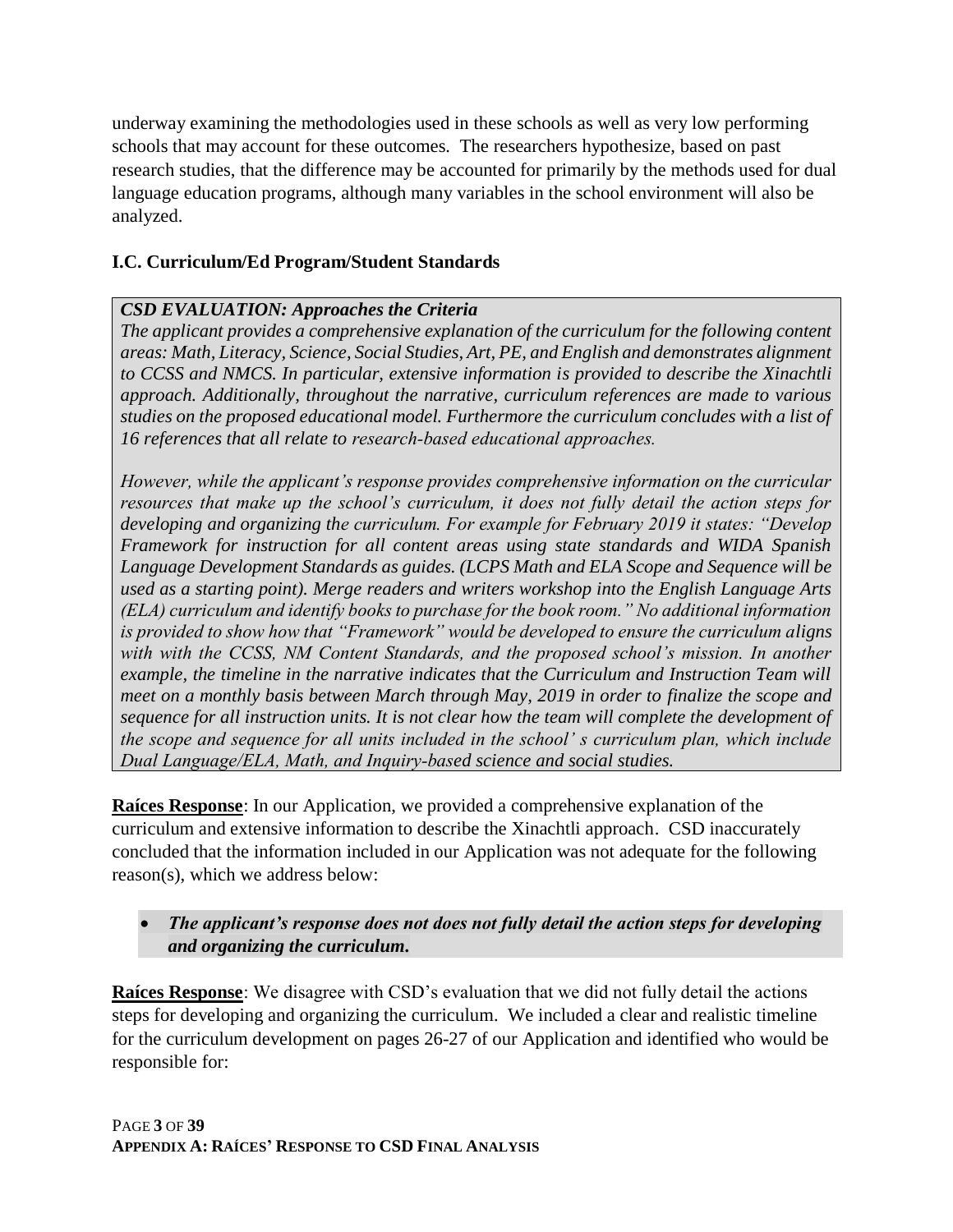- $\triangleright$  Aligning all content to standards;
- $\triangleright$  Developing scope & sequence;
- ➢ Developing a framework for instruction in all content areas;
- ➢ Purchasing materials and accessing resources to support the curriculum (many of which have already been identified on p.23-26).
- *No additional information is provided to show how that "Framework" would be developed to ensure the curriculum aligns with the CCSS, NM Content Standards, and the proposed school's mission. It is not clear how the team will complete the development of the scope and sequence for all units included in the school' s curriculum plan, which include Dual Language/ELA, Math, and Inquiry‐based science and social studies.*

**Raíces Response**: We disagree with CSD's evaluation that we did not show how our framework would be developed to ensure that the curriculum aligns with the CCSS, NM Content Standards and our mission. Throughout our Application, we repeatedly emphasized that we will ensure that our curriculum components are aligned with Common Core and/or NM state standards and that we will review the list of standards of Common Core and state standards for each content area we are preparing for our curriculum.

### **I.E.(3) Programs Impact for Population**

#### *CSD EVALUATION: Approaches the Criteria*

*The target population the school intends to serve is in Las Cruces. The applicant's response includes demographic data based on the 2017 Las Cruces Public School data and details the percentage of Hispanic students, English Language Leaners, and subgroup student populations. The response did not include student data related to attendance and truancy trends, the educational proficiency based upon enrollment at the school, or whether there is information related to other specidal educational needs.* 

*An brief overview of the applicant's educational philosophy and instructional methods was provided and the applicant explains how its educational model addresses the parents "desire for their children to be respected for their Hispanci heritage and language.*" The applicant *states, "Our goal is for them to master English while developing an equally high proficiency in Spanish. We have designed an integrated approach for them to achieve this biliteracy with much practice in listening, reading, writing and speaking."*

*The applicant's response provides a clear description of the daily framework a student would experience,however, it does not provide any detail on how calendar and schedule meets the students' needs.*

**Raíces Response**: CSD inaccurately concluded that the information included in our Application was not adequate for the following reason(s), which we address below: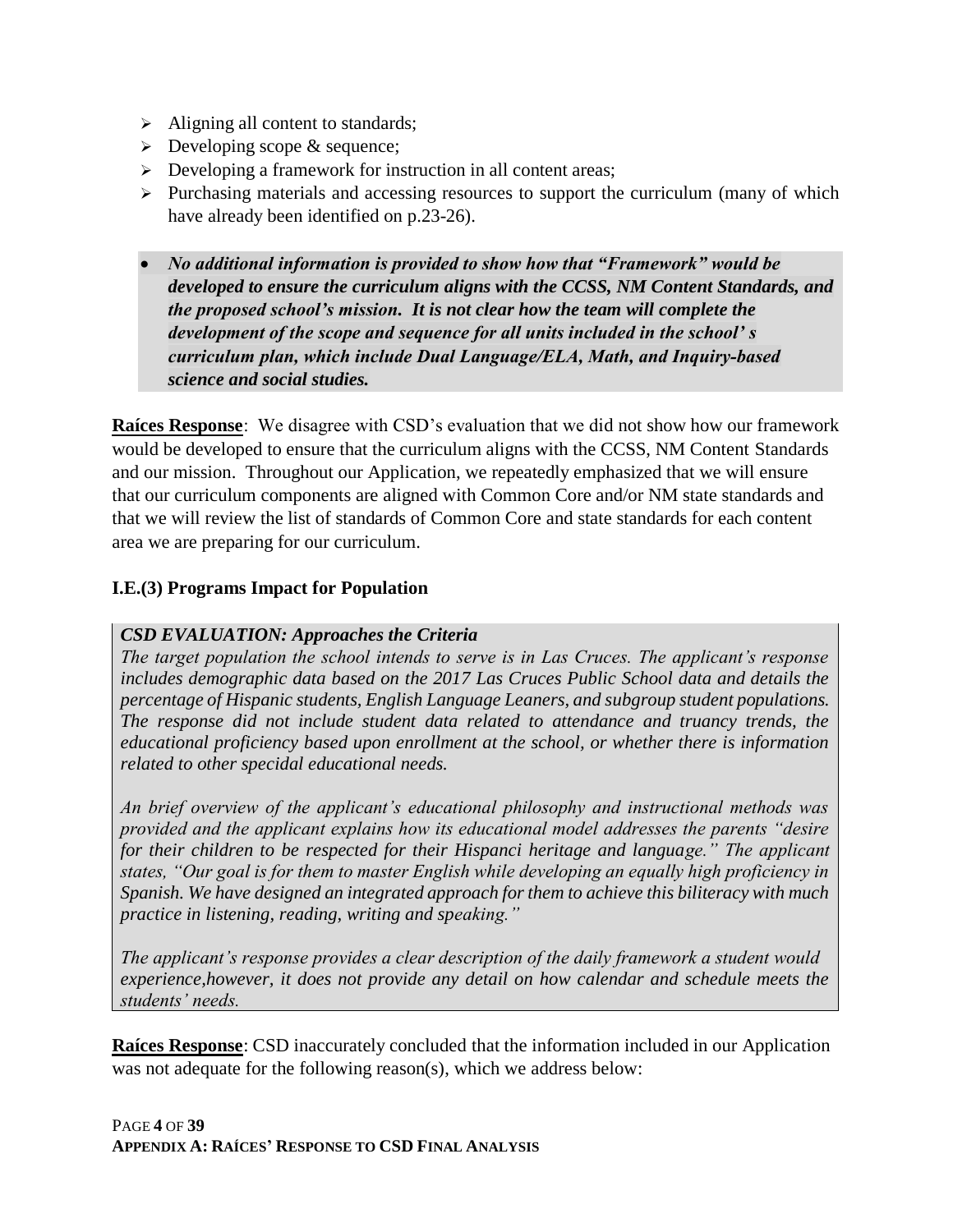• *The response did not include student data related to attendance and truancy trends, the educational proficiency based upon enrollment at the school, or whether there is information related to other special educational needs.*

**Raíces Response**: In our Letter of Intent (LOI), which was submitted to the Commission on January 9, 2018, we presented the most current data that is available from the Las Cruces Public Schools, including student performance data on statewide assessment. New student performance data has not yet been released to the public and therefore was not included in our Application.

On page 3 of the LOI, we stated:

The targeted student population will be the Las Cruces Metropolitan Area located in the center of Doña Ana County, 45 miles from the Mexican border. The Las Cruces Public School District is the second largest school district in the state of New Mexico and serves a majority population of 75.1% Hispanic students according to the Las Cruces Public Schools Website ( [http://lcps.k12.nm.us/\).](http://lcps.k12.nm.us/) The home languages of the students are English (50.5%) Spanish (29.5%). According to the NMPED [2016-17 Report Card](http://webed.ped.state.nm.us/sites/conference/2017%20District%20Report%20Cards/017_LAS_CRUCES_PUBLIC_SCHOOLS_DRC2017_.pdf) Las Cruces Public Schools earned an overall grade of "C". Student achievement results on the PARCC show proficiency levels in ELA and math are quite low for students in the 3rd, 4th, and 5th grades.

Furthermore, the tables provided on pages 3 and 4 of the LOI demonstrate the clear need for academic improvement.

With regards to truancy trends, Las Cruces Public Schools does not have data on this; however, in our Application, we provided information related to prevention, remediation action steps, interaction with parents, home visits, and establishment of a system of communication with the Concilio de Padres. Specifically, in Section I.E.(3) (page 43) of our Application, we described the procedures we will utilize to address compulsory attendance and to avoid truancy trends:

> The Raíces philosophy of inclusion and culturally responsive approaches creates an environment of mutual responsibility for supporting student academic success. Raíces Governance Council will develop policies during the planning year to comply with the Compulsory School Attendance Law and the school will develop procedures for recording absences and verification of excused and unexcused absences. We will design a protocol for home visits to include discussions about the importance of attendance and at the beginning of the year, during the first parent/teacher conference,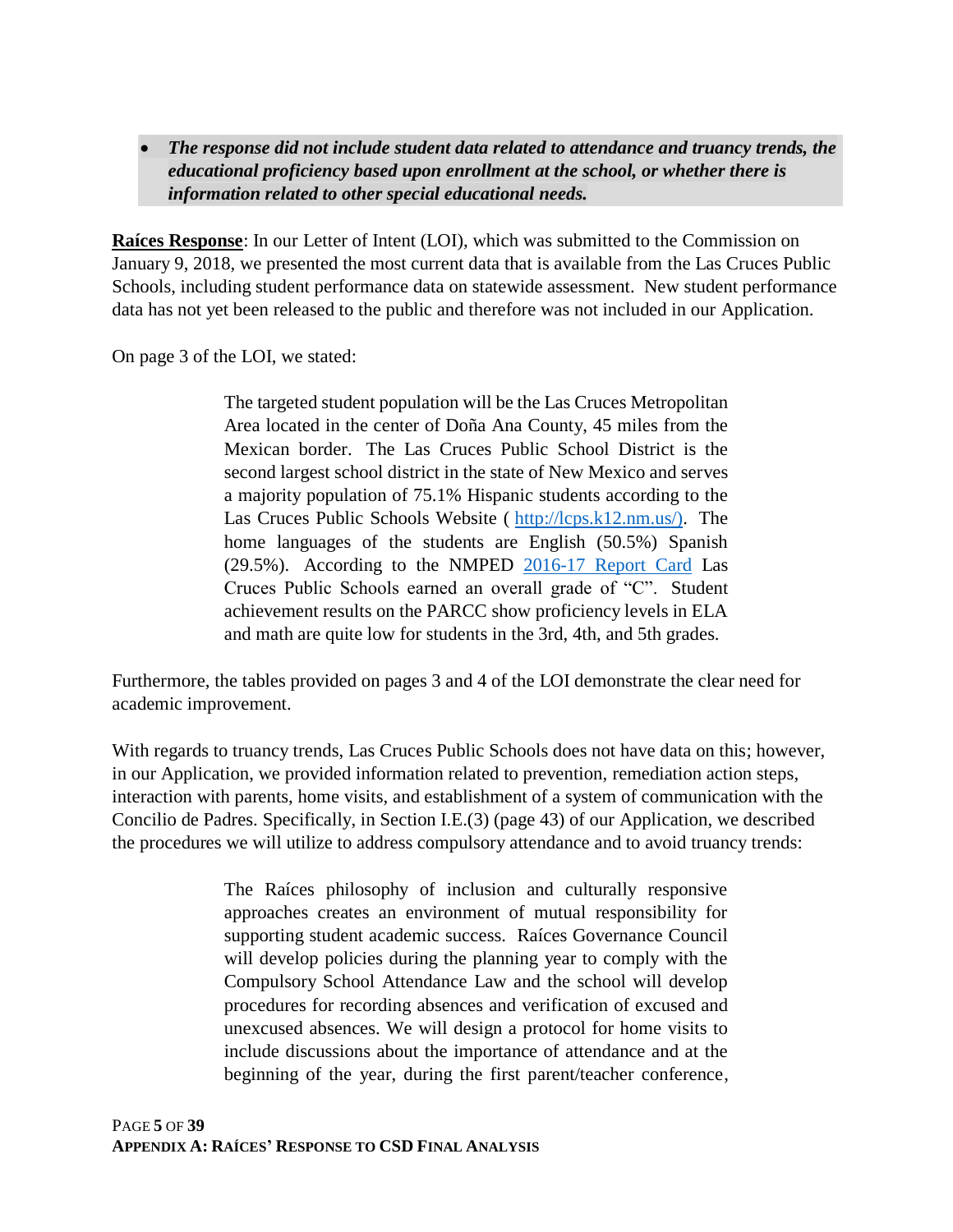school staff will dedicate time to discuss the benefits of excellent attendance.

• *The applicant's response provides a clear description of the daily framework a student would experience; however, it does not provide any detail on how calendar and schedule meets the students' needs.*

**Raíces Response**: In Section I.E.(3) of our Application (page 44), within the discussion of educational philosophy, we included a detailed description on "How Calendar and Daily Schedule Meet Needs of Anticipated Student Population." In addition, in Section I.E.(2) (pages 39-41), we described in detail how the calendar and schedules meet the needs of students, parents, and teachers, as follows:

> In the school calendar and daily schedule, we have prioritized literacy instruction and learning subject specific content in the targeted languages (Spanish/English) of desired fluency. The calendar and daily schedule include time to provide children with a variety of experiences to maximize learning. The yearly calendar (*See* Appendix I) provides time for teacher training and cooperation to strengthen instructional skills, share approaches and reflect on student performance. It also provides time for meaningful parent involvement with their children's academic endeavors and to aid faculty development. The yearly calendar provides the pacing for targeting language development and acquisition by students through a daily schedule of minutes for each language and a target of proximal development for students as the year progresses. Our Xinachtli enrichment year calendar (Appendix M) integrates celebrations of indigenous heritage with curriculum content related to CCSS, giving teachers and parents opportunities for further collaboration.

Furthermore, the information provided in Appendix M to our Application shows that we have developed interdisciplinary themes in relation to common core standards.

### **I.F.(1a) SPED Identification**

### *CSD EVALUATION: Approaches the Criteria*

*The applicant provides a clear description to address how the school plans to identify and provide instructional supports and services to students with disabilities. First, the school plans to conduct home visits and in‐school orientations to get to know all of incoming students and potentially . identify students that are already on IEPs. During the first month of the school's operation, it intends to hold IEP meetings to determine what services are needed and will follow*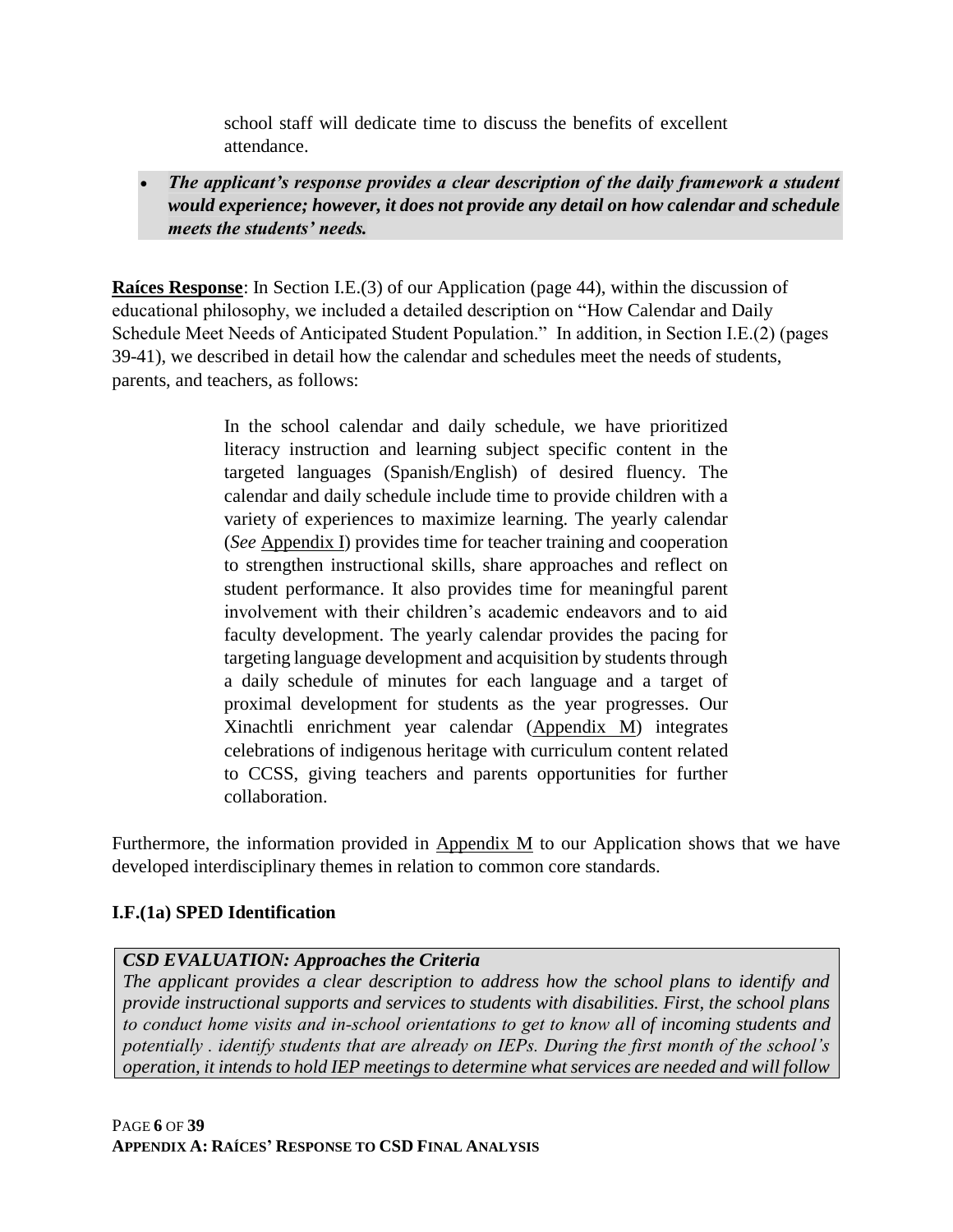*the three‐tier Response to Intervention (RtI) system to assess students for posssible identification of special needs.*

*The process described in the narrative, known as the SAT process gathers data from the first short‐cycle assessment, profile on the student, hearing and vision screening results and teacher input to identify students that may be struggling. Through a review of the documentation by the team, meetings with and consent from parents and monitoring progress withing a set time frame, the team can make a determination to formally request an evaluation for special education. The applicant describes further the process for evaluation and provides a table that*  indicates the school has 60 days to assess the student and complete the report with that *timeframe, although in the narrative it states, "After the special education department receives the packet and once the parent has signed off on the assessment plan, the school and contracted diagnostician have 60 days to assess the student and another 30 days to write a report."*

*Although, the applicant's response provides a thorough plan for identifying students with special needs, it minimally addresses a process for identifying students for gifted education and does not provide substantial information to describe what instructional support and services will be provided to a student identified as gifted. Furthermore, the narrative does not specify what supports will be provided for the spectrum of needs that students with IEPs may present. Lastly, the narrative lacks detail on the type of training or support that will be provided to teachers and staff to ensure they are ale to fulfill their responsibilities.*

**Raíces Response**: We provided a clear description concerning our plans to provide instructional support and services to students with disabilities and a thorough plan for identifying students with special needs. CSD inaccurately concluded that the information included in our Application was not adequate for the following reason(s), which we address below:

### • *Applicant's response minimally addresses a process for identifying students for gifted education.*

**Raíces Response**: In response to the apparent discrepancy between the description of the timing for the diagnostician to assess and prepare a report and the chart/table that describes the process, we note our understanding of the process and clarify our thinking. In our Application we stated the following:

> After the special education department receives the packet and once the parent has signed off on the assessment plan, the school and contracted diagnostician have 60 days to assess the student and another 30 days to write a report. Application, *Special Population*, Section I.F. (1) (pages 47-48).

To clarify, the term "report" refers to all reports that would be presented at an initial IEP meeting because what follows is a description of the Evaluation Determination Team (EDT) making their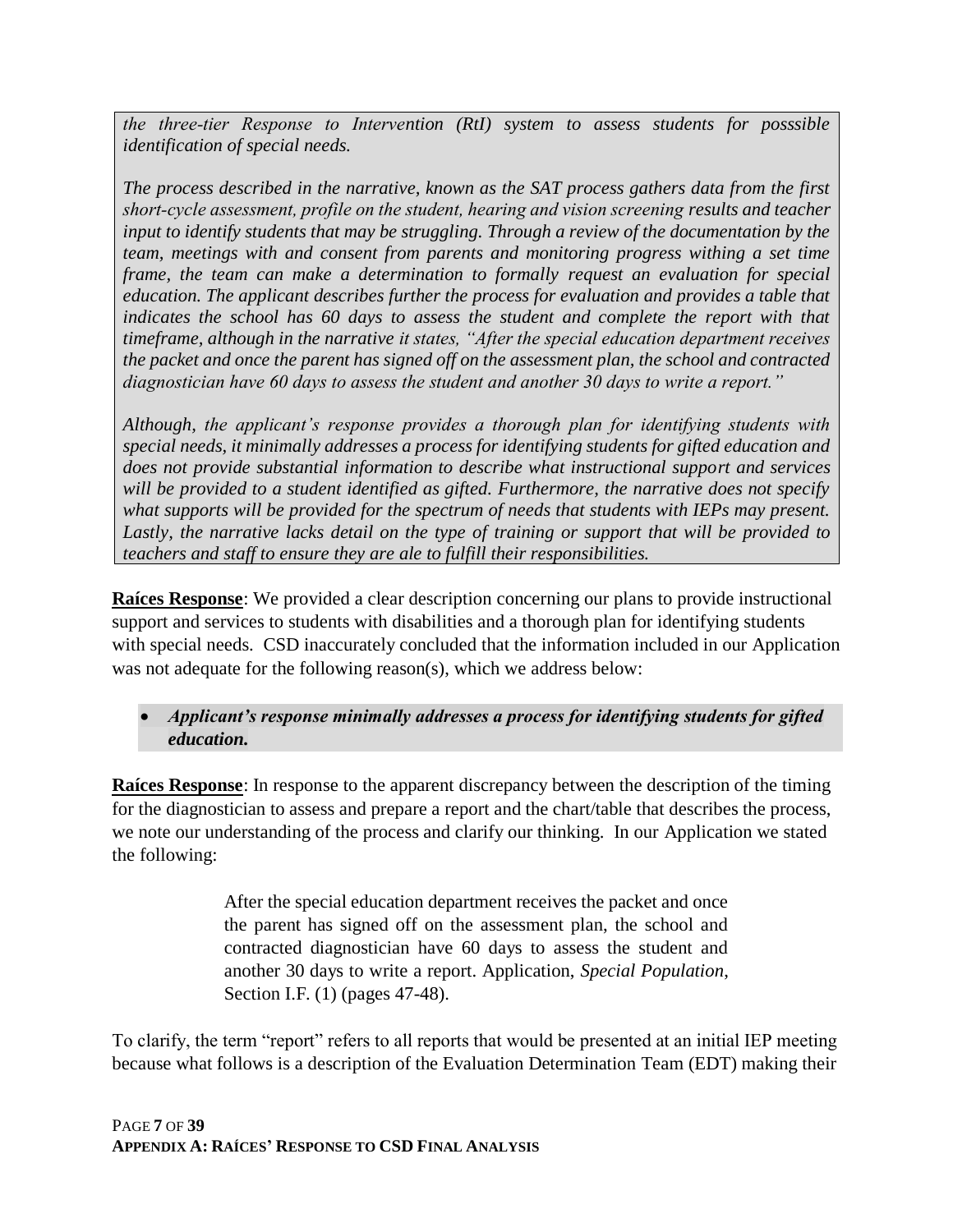decision. The EDT makes their decision at the initial IEP meeting. Therefore, the description of the process and the table/chart on page 49 is consistent with the timeframe meant to prepare for the presentation of evaluation results and an initial IEP meeting.

We identify the exceptionality of gifted as part of the overall Special Education Plan on page 48 of our Application, specifically, in the second paragraph which is identified as step 5 to the left of the paragraph. The identification process, which was noted to be thorough for students with special needs, would involve the data collection, teacher observations, and interventions. This process would be the same for students who are thought to be potentially gifted. In New Mexico, gifted is identified as having a special need.

• *Applicant's response does not provide substantial information to describe what instructional support and services will be provided to a student identified as gifted. Narrative does not specify what supports will be provided for the spectrum of needs that students with IEPs may present.*

**Raíces Response**: It was clear in our Application that all students will be included in the general education setting and provided with accommodations and modifications as much as possible in the general education setting. Certainly, this includes students identified as gifted, as it is one of the listed exceptionalities. As stated in our Application on page 51, we will evaluate, on a case by case basis, and determine those students who may need time outside of the classroom in a small group environment. The excerpt from our Application below explains that we use guided reading and math to group students based on their needs whether advanced or below.

> Our school will be inclusive of all students in the general education classroom by ensuring that our teachers have knowledge of special education services and how to properly accommodate and modify curriculum. We will implement a curriculum which offers opportunities for all students to reach rigorous goals and skill sets through the use of differentiation and through the focus of "learning how to learn." Teachers will use various strategies and tools such as scaffolding, modifications, or accommodations to reach the goals (standards) so that all students can be successful in knowing how to learn for themselves and are included in classroom learning. For example, guided reading and guided math small groups both provide opportunities for students to get instruction based on their specific academic needs. Through these groups and learning stations students receive instruction targeted toward their needs. Application, Section I.F.(1) (page 50).

• *Narrative lacks detail on the type of training or support that will be provided to teachers and staff to ensure they are able to fulfill their responsibilities.*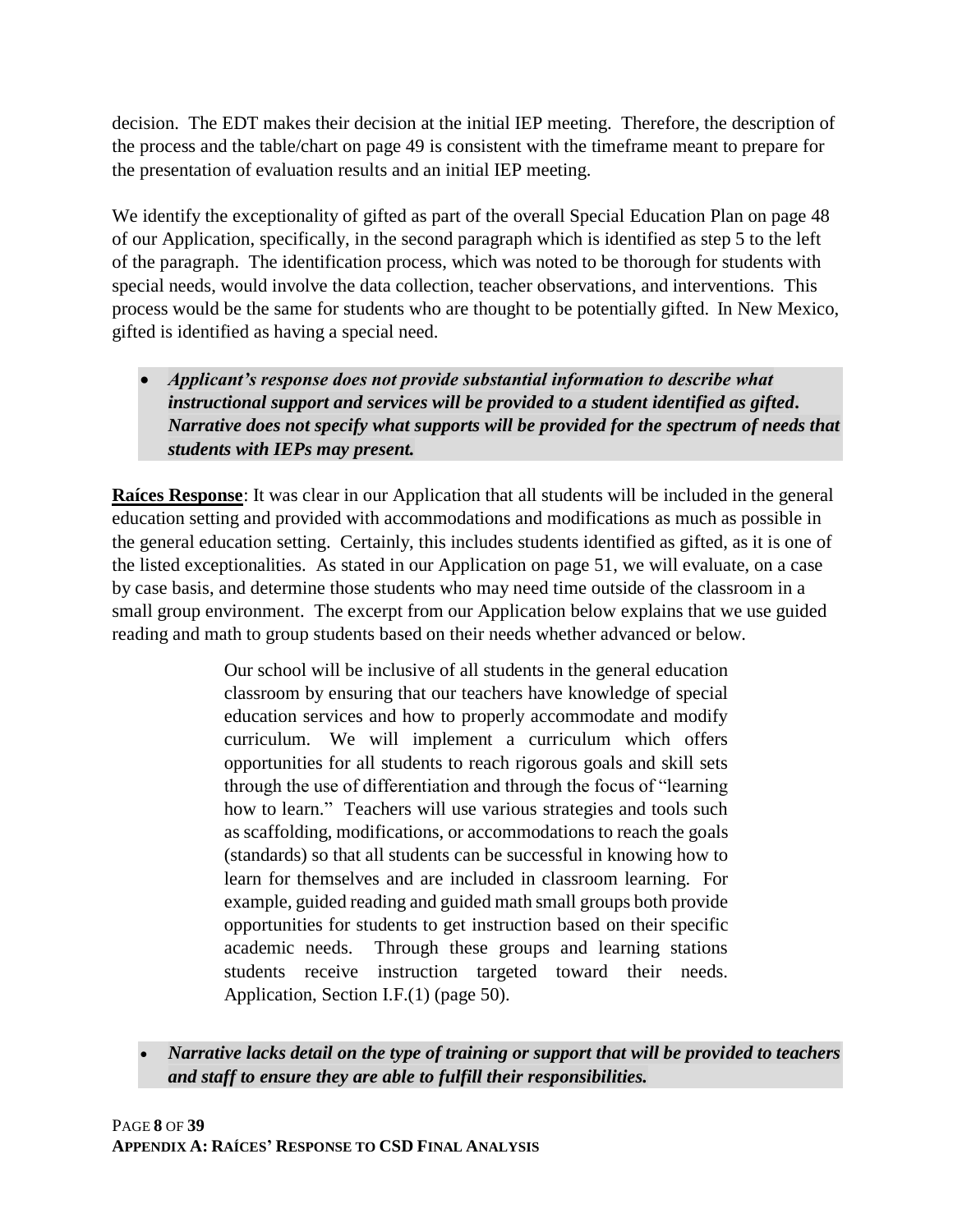**Raíces Response**: We believe we provided enough detail in our Application concerning the training or support that will be provided to teachers to ensure that they are able to fulfill their responsibilities. For example, on page 51 of our Application, we stated: "Teachers will be trained how to conduct a Functional Behavior Assessment (FBA) in order to create a BIP, write accurate goals for the IEP, and determine successful strategies when working with the student. "

### **I.F.(1b) SPED Progress**

### *CSD EVALUATION: Approaches the Criteria*

*The applicant provides a clear and concise description of how the school will monitor the progress of the special education students' attainment of IEP goals and the assessment tools that will be used to determine if the goals have been met. The narrative fully describes the teacher's responsibilities in this process. However, the narrative minimally addresses what role the administrator will have in monitoring the student's progress and does not address how the school will evaluate the effectiveness of its special education program and services.*

**Raíces Response**: We provided a clear and concise description of how our School will monitor the process of the special education students' attainment of IEP goals and a clear description of the assessment tools that will be used to determine if the goals have been met. CSD inaccurately concluded that the information included in our Application was not adequate for the following reason(s), which we address below:

• *The narrative minimally addresses what role the administrator will have in monitoring the student's progress and does not address how the school will evaluate the effectiveness of its special education program and services.* 

**Raíces Response**: With regards to the role of the administrator in monitoring the progress of students on IEPs, we stated in our Application that the administrator will be a member of the IEP team. Therefore, by participating and preparing for meetings with IEP team, the administrator will be aware of student progress. Specifically, on page 52 of our Application, we stated:

> Formal progress reports will be provided to parents at the end of each grading period (every nine weeks) to indicate how far along the student is with each goal. If a student is not showing progress, other instructional methods/interventions will be implemented and if there is still a lack of progress at the end of a nine‐week grading period, an IEP meeting will be called to discuss and make necessary changes. Application, *Special Population*, Section I.F.(1)(b).

In our Application, we also explicitly addressed how we will evaluation the effectiveness of our special education program and services. On page 53 we stated: "Our school will measure the success of our special education services based on observations by teachers, the principal, or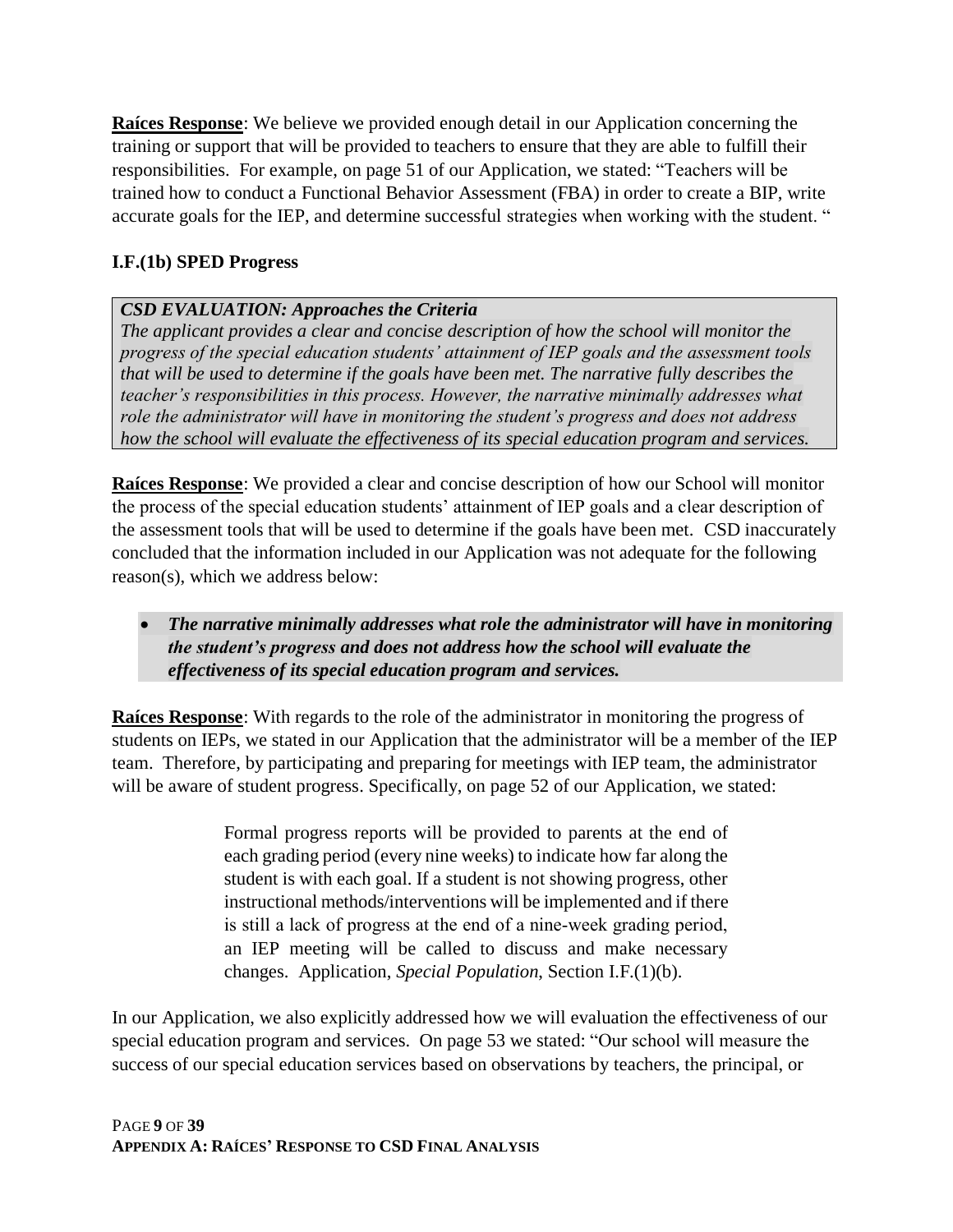other administrators and students' progress on their IEP goals." Furthermore, based on our calendar, we have created "data study days" which involves teachers, administrators and other staff reviewing student data. This is another form of monitoring the effectiveness of all our programs.

On page 61 of our Application, we elaborate on our regular meetings and describe how we will focus on students with special needs, as follows:

> Each learning unit and daily lessons will then be designed with clear end‐of‐year student goals based on baseline data and a comprehensive view of strategic benchmarks and student learning needs. For students with special needs or for English Language Learners, our detailed assessment program supports the rapid identification of areas where students may need more support and where learning strengths can be leveraged. Regular data from classroom and school‐based assessments as well as computer adaptive software (Istation and NWEA) will be used in weekly instructional planning meetings. Application, *Assessment and Accountability*, Section I.G. (1).

### **I.F.(2a) ELL Identification**

#### *CSD EVALUATION: Approaches the Criteria*

*The applicant provides a concise plan for identifying English Learners (ELs) and describes that the school's proposed 90:10 immersion educational model "has been shown to be the most effective bilingual model to achieve biliteracy and for Els to learn English." The applicant's response cites research conducted by Glover and Genesee that indicates "one of the best predictors for children learning a second language is proficiency in their home language." Additionally, the school will employ bilingually certified staff that will use the balanced literacy block and allotted 45 minutes each day dedicated to English language development to English Language acquisition and literacy skills using English Language Development Standards. Furthermore, the narrative identifies specific training and support for its teachers that are designed to support the linguistic diversity of all students, particularly Els.*

In regards to addressing how the students will have acces to grade level content, the applicant *indicates the school will provide instructional materials for core subjects in both languages and students will have access to their respective grade level content, however no additional information is provided to describe how the school will identify the content.*

**Raíces Response**: Overall, majority of CSD's comments were very positive, noting that we provided "a concise plan for identifying English Learners" and "identified specific training and support for our teachers that are designed to support the linguistic diversity of all students, particularly Els." Despite most of the favorable remarks from CSD, CSD still determined that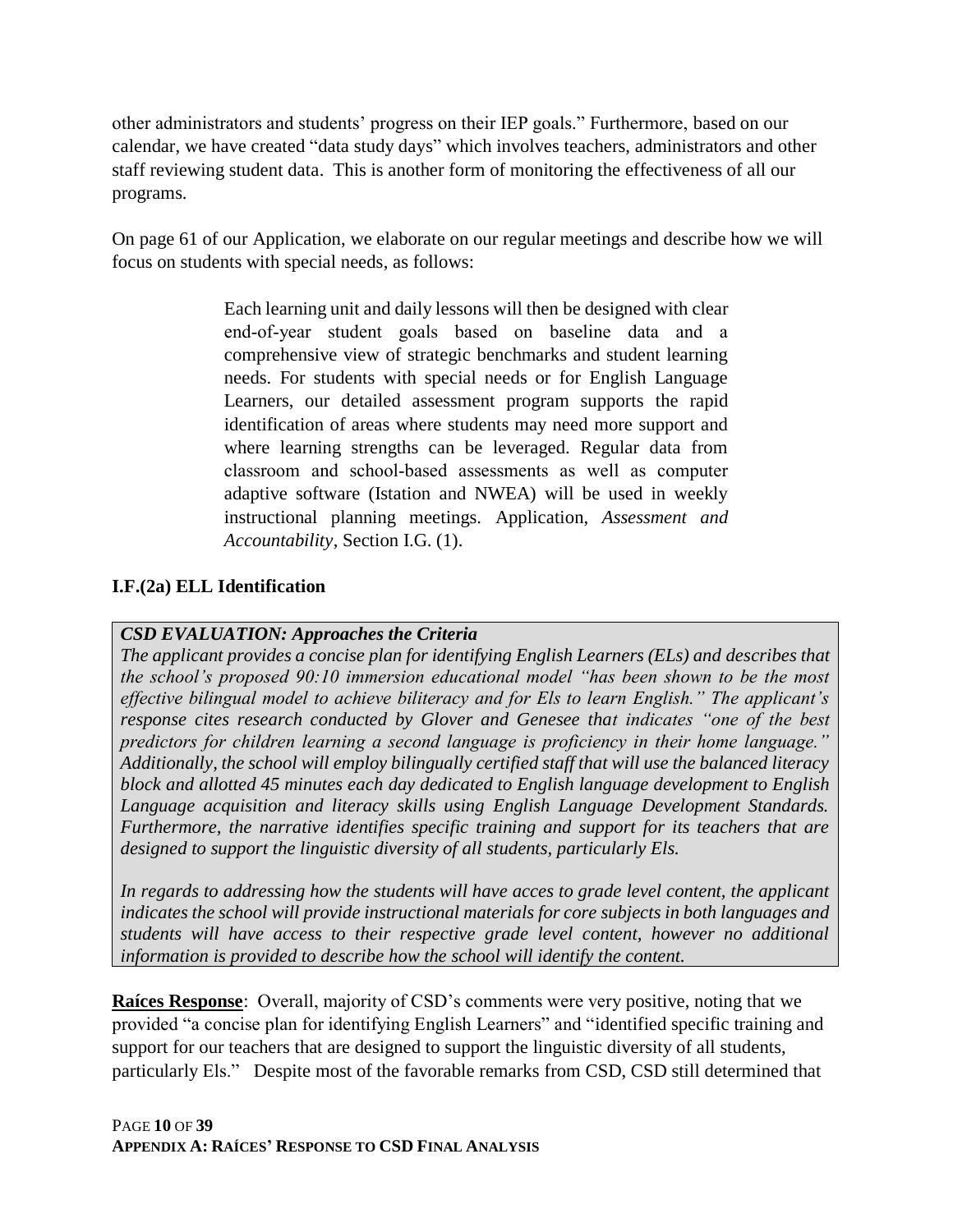the information included in our application was not adequate for the following reason(s), which we address below:

### • *No additional information is provided to describe how the school will identity grade level content.*

In response to CSD's evaluation, we would like to clarify that we did in fact provide information and discussion in our Application related to how Raíces will identify grade level content. In Section I.C.(1) (pages 20-22), we explained that in order for English language learners (ELLs) to become successful, they need to learn grade-level content as well as the English language skills needed to access that content. In addition to the one-hour of explicit English Language instruction, Raíces will teach content rich Science, Social studies, Art & PE by helping EL students:

- identify relevant vocabulary, using charts & other GLAD strategies
- teaching specific skills for navigating text
- using hands on experiences in the stations to connect words with meaning
- accessing students' prior knowledge

Raíces will implement thematic units of study. An example of thematic units of study can be found in Section I.B.(1) (page 20) of our Application, where we provide a description of the science unit that begins with accessing prior knowledge and examining the study of rivers. Inquiry is used to examine complex phenomena that are not controlled. For example, we might begin by asking, "What is a river?" After dialogue, the teacher might ask, "What do you know about rivers?" This type of exploratory discussion leads from assessing prior knowledge to creating shared knowledge. These questions can lead to more focused inquiry such as, "What can rivers be used for?" or "Do rivers need to be protected?" This process can also be the basis for a project or designing an experiment. Another example follows on page 22 of our Application, for the social studies unit on celebrations in different cultures.

In Section I.C.(1) (page 23) of our Application, we describe English Language Development curriculum and specifically state: "Lesson planning will use the content presented in other areas (math, reading, writing, Xinachtli) as a context for English development instruction."

### **I.F.(2b) ELL Progress**

### *CSD EVALUATION: Approaches the Criteria*

*The applicant's response provides a brief overview of the school's process to monitor the progress and language acquisition of ELs. The applicant explains how teachers will meet as a team weekly to work as a professional learning community to focus on effective core instruction and use data to inform instructional planning. However, the narrative does not clarify the specific responsibilities for the teachers in the team. Another example in the narrative describes that progress of students will be reviewed monthly by the Curriculum‐Academic Performance*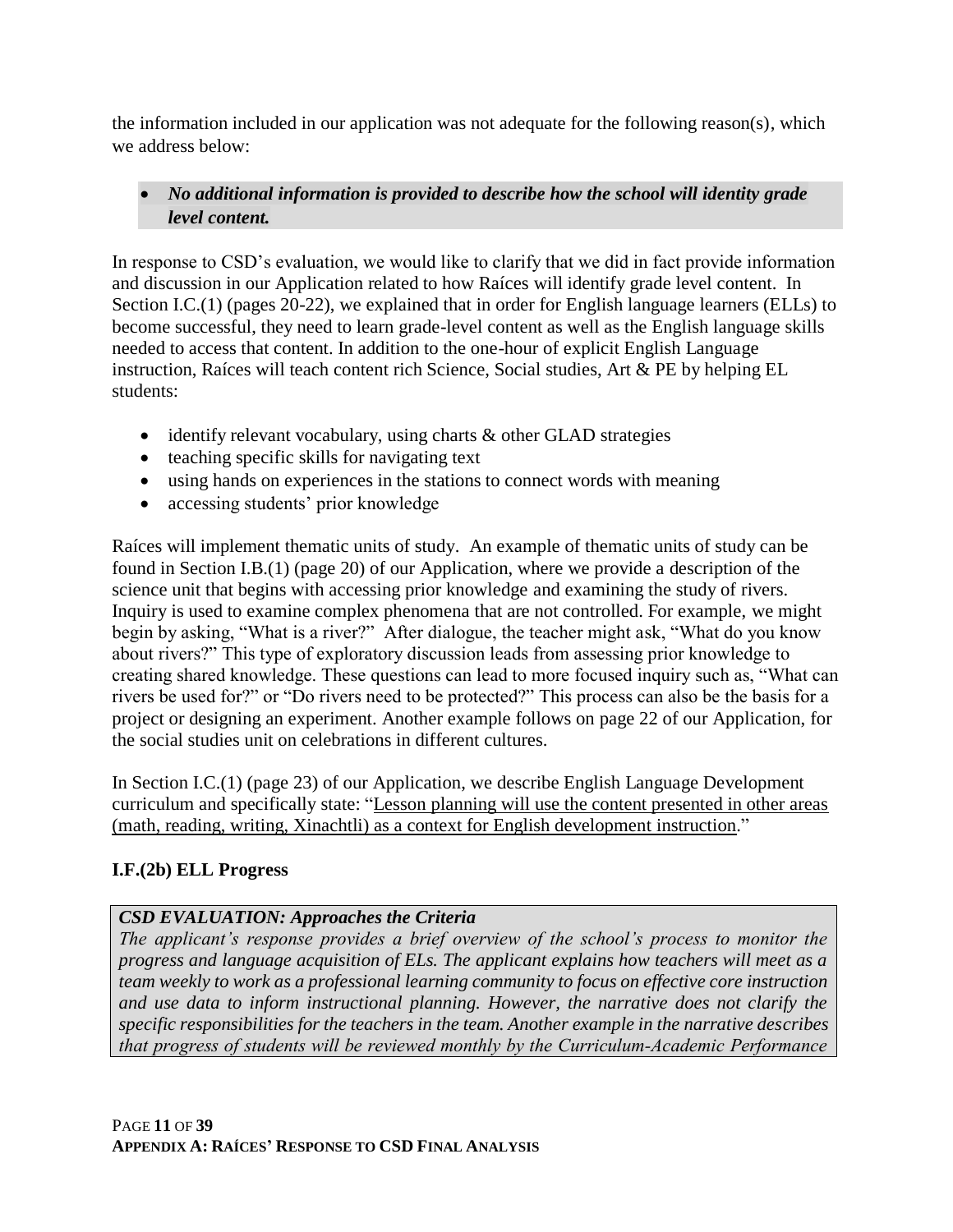*Committee but does not address what specific responsibilities this committee will have in reviewing the data and informing on the data.*

*Overall, the statements provided in this narrative address a high‐level overview of the school's process.*

**Raíces Response**: CSD inaccurately concluded that the information included in our Application was not adequate for the following reason(s), which we address below:

• *The narrative does not clarify the specific responsibilities for the teachers in the team.*

**Raíces Response:** On page 58 of our Application, we clearly described the specific responsibilities for teachers as follows:

- focuses on skill building related to each of the four language domains: listening, speaking, reading and writing;
- maintain data folders with student information;
- determine reading groups, station work; and
- appropriate differentiation.

## • *The narratives does not address what specific responsibilities the Curriculum-Academic Performance Committee will have in reviewing the data and informing on the data.*

**Raíces Response:** On page 58 of our Application, we clearly delineated the specific responsibilities the Curriculum-Academic Performance Committee will have in reviewing the data and informing on the data, as follows:

- review classroom practices;
- review annual WIDA ACCESS results;
- determine the needs for teacher support as either whole school PD or individual teacher coaching; and
- assess the effectiveness of instructional materials.

# **I.G.(1) Assessment Plan**

# *CSD EVALUATION: Approaches the Criteria*

*The applicant has developed a clear and cohesive plan that aligns with the assessments identified, and the proposed school's mission and target student population. The proposed assessment calendar aligns to the proposed school year calendar. The assessment tools included distinguish the various categories of student populations and accounts for all NM state mandated tests. However, the applicant's response lacks clarity in explaining how the results for each assessment will inform instruction.*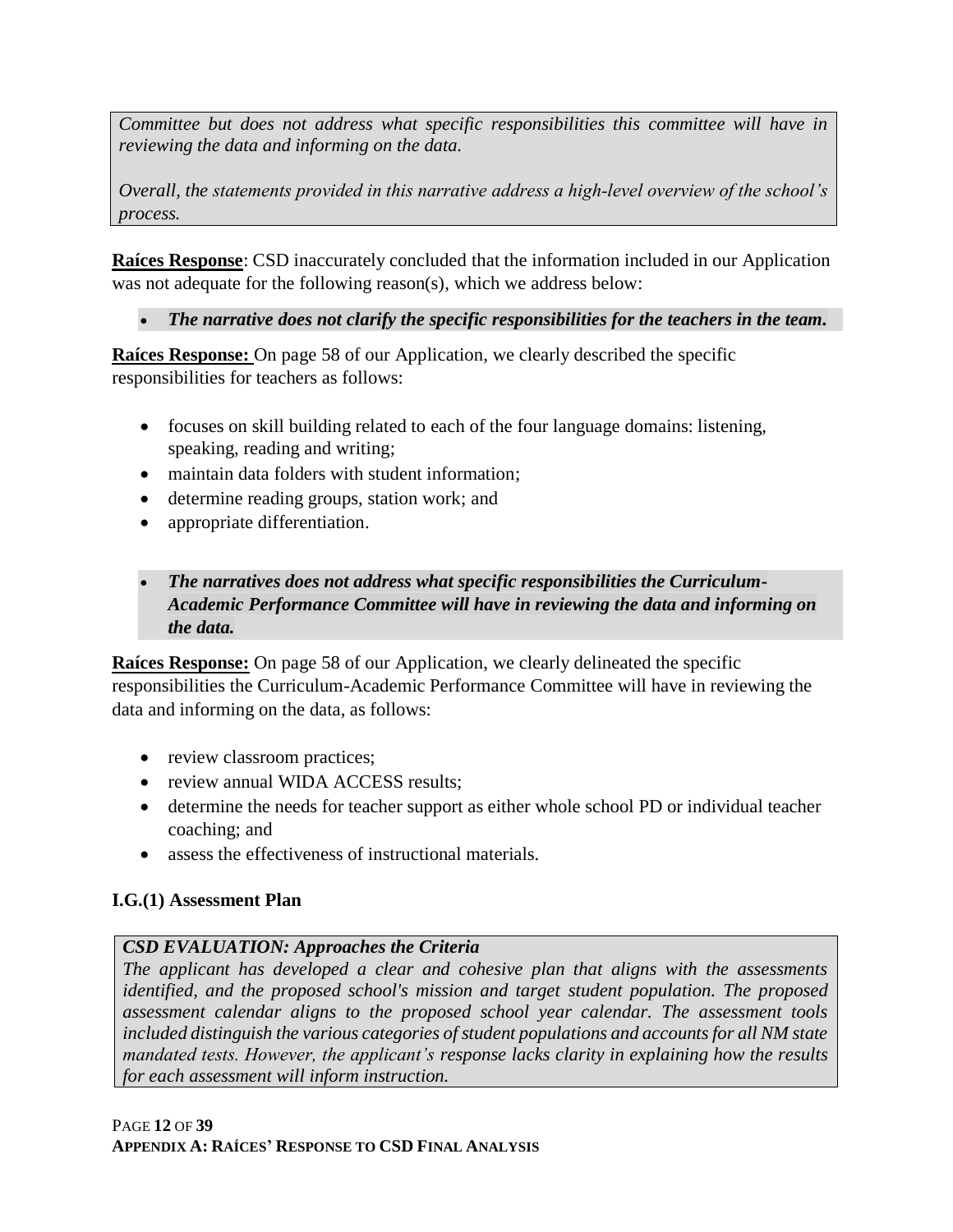**Raíces Response**: Overall the feedback from CSD on this section of our Application was positive, noting that we have "developed a clear and cohesive plan that aligns with the assessments identified" and with our mission and target student population. CSD inaccurately concluded that the information included in our Application was not adequate for the following reason(s), which we address below:

### • *The applicant's response lacks clarity in explaining how the results for each assessment will inform instruction.*

We believe that our Application was clear in explaining how the results for each assessment will inform instruction. Specifically, in Section I.G.  $(1)$  (pages  $64 - 66$ ), in the final column, we list how assessment data will be used. The specific uses include: placement, informing lesson plans, intervention, exit tickets and/or station content. Our school philosophy guides us to be careful about "knee-jerk" responses to our children's progress. Our assessments give us general information augmented by teacher reports and parental comments. It is not our purpose to react to "each" assessment, but rather for the results to be a basis upon which we continue our dialogue among administrators, teachers, students and their parents. This is part of our community-based model. As stated in the Guiding Principles for Dual Language education, "an environment that facilitates learning requires equity among all groups…"

The assessments that will be used by Raíces offer various points for data. IStation and NWEA are short cycle assessment given throughout the school year to gauge the progress students are making in skill development for language development (reading, writing) and mathematics Standards-based assessments developed by the curriculum team provide teachers, parents, and administrators monthly feedback on students' understanding of key concepts that are developed within each instructional unit. The data from standards-based assessments helps teachers understand the strengths of each instructional unit, and how instruction must be modified to ensure proficiency of the standards for all students. It also helps teachers to identify students that may need additional instructional support to related to the target standards for each unit. Access and IPT provide data on children's progress in developing English and Spanish proficiency.

#### **I.G.(2) Assessment Data**

### *CSD EVALUATION: Approaches the Criteria*

*The applicant's narrative details a process for how assessment data will be used and includes action steps for implementing its corrective actions. The process outlines the corrective actions at the school, curricular, and individual level. Additionally, the narrative describes how data would trigger the course to prompt actions and identifies who the responsible parties are. However, the applicant does not provide information on the specific timeline and associated costs that go along with the corrective actions described. Furthermore, the narrative does not provide a process for regularly evaluating the effectiveness of its academic program generally and the effectiveness of specific correction actions or interventions. Lastly, it is not clear in the narrative whether the described processes meet state requirements.*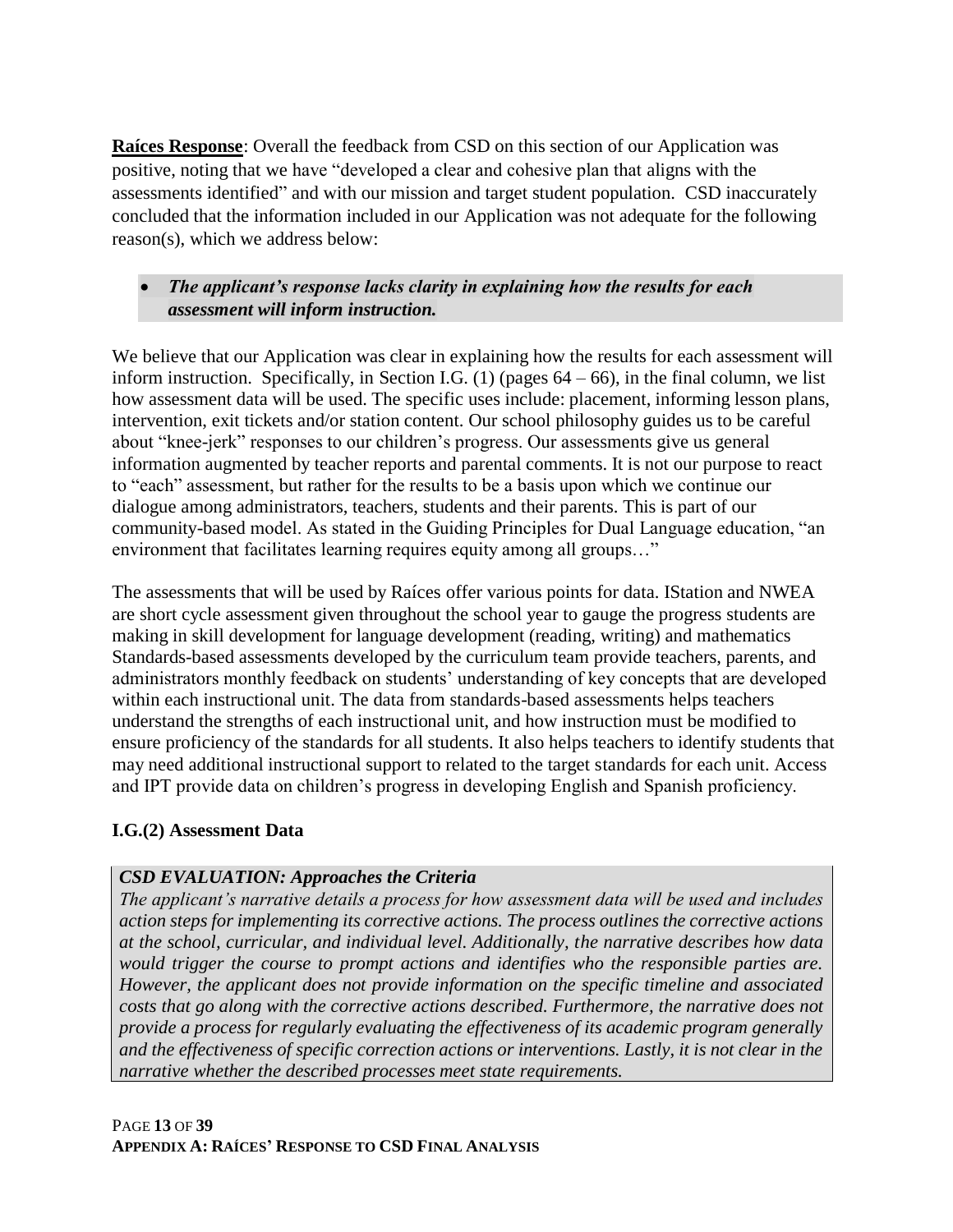**Raíces Response**: CSD inaccurately concluded that the information included in our Application was not adequate for the following reason(s), which we address below:

• *The applicant does not provide information on the specific timeline and associated costs that go along with the corrective actions described. The narrative does not provide a process for regularly evaluating the effectiveness of its academic program generally and the effectiveness of specific correction actions or interventions. It is not clear in the narrative whether the described processes meet state requirements.*

**Raíces Response**: The timelines for data collection are included in the tables listing each assessment in Section I.G.(1) of our Application (pages 62-66). All forms of assessments (i.e. teacher reports, portfolios, report cards) are designed in consultation with members of the team who are current teachers or administrators in the public schools.

"Data days" are clearly specified in our calendar included in Section I.E.(2) of our Application (pages 38-39). The data days are one and a half weeks prior to report card/ parent /teacher conference days in the fall to build necessary staff time data interpretation. In the spring, the timeline between data days & parent/ teacher conferences/report card days is shorter.

In relation to cost, the Data Days that are used to analyze student data, take corrective actions regarding school curriculum and instruction are built into the teacher contract day. Additionally, we have made time during each week for teachers to collaboratively plan instruction and curriculum units. This planning is informed by the analysis of data that is used to determine curricular strengths and weaknesses and individual student learning needs. Since the Data Days and extensive planning time is built into the contract day, no additional cost is incurred.

#### **I.G.(3) Assessment Communications**

### *CSD EVALUATION: Approaches the Criteria*

*The applicant provides a plan of regular communication of student assessment and progress. The plan directs communications to the students up through the New Mexico Public Education Department and the broader community. Students will receive information through dialogue on their learning via data folder reviews, assessment feedback, report cards feedback and projects. Parental communication efforts include parent-teacher conferences and monthly events. Although, the applicant has identified modes of communication, the narrative does not clarify how the communication plan is specified for each source of student achievement data included in H.(1).*

**Raíces Response**: CSD inaccurately concluded that the information included in our Application was not adequate for the following reason(s), which we address below: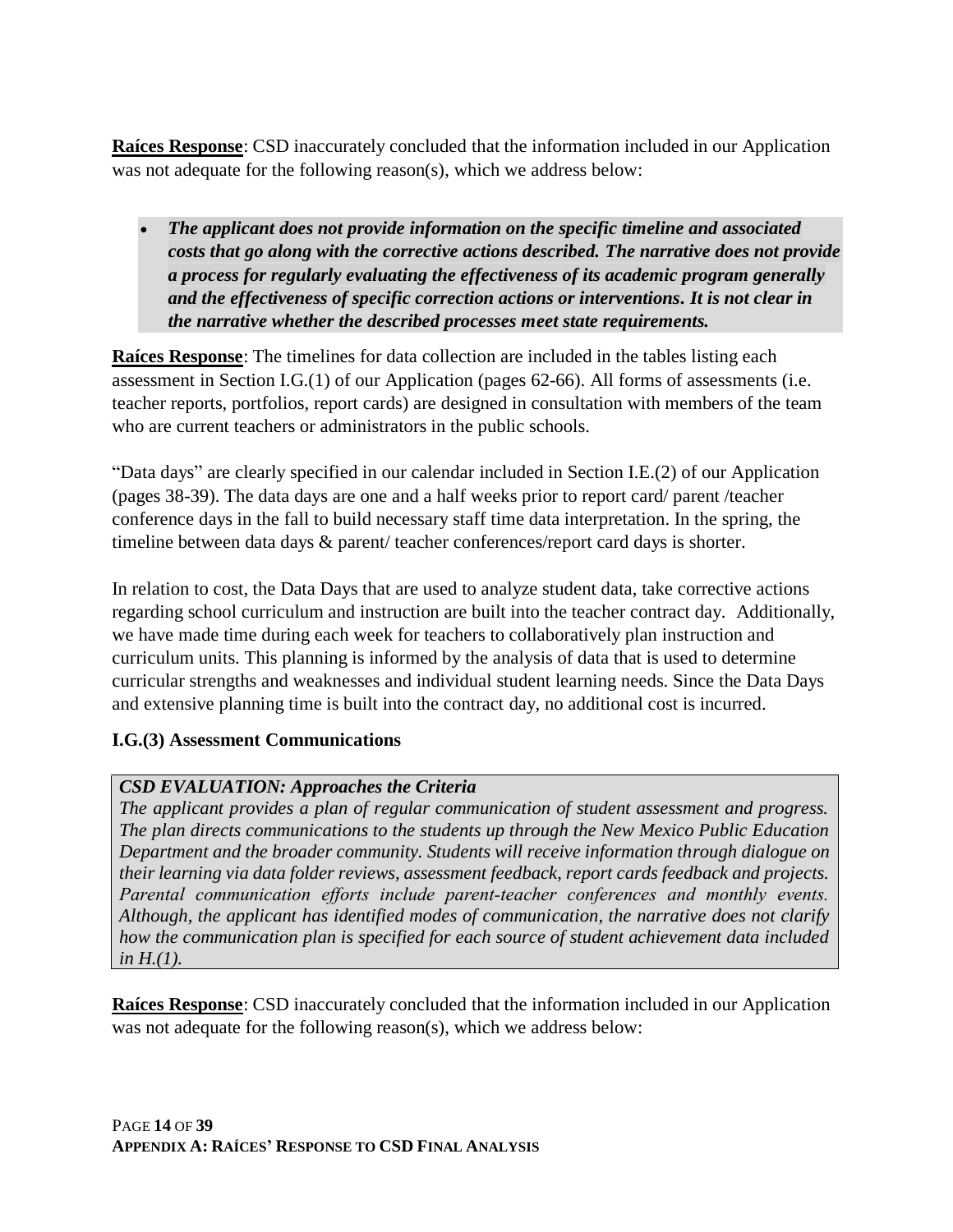• *The narrative does not clarify how the communication plan is specified for each source of student achievement data included in H.(1)<sup>2</sup> .* 

The Application question did not specify that we focus on "each" source of student achievement data. Our plan is specific about our communication process to our assessments, the art of dialogue through which we practice intentional listening and provide feedback. This we will do with our students, parents, among teachers and administrators, and at all levels of communication. In Section I.G.(3) of our Application (page 73) we state:

> Role of Dialogue in Communicating Assessment Data to Students: Understanding and practicing the concept that while one person is talking, the other is listening gives a conversation a formal structure that transforms it into a dialogue. At Raíces we are mindful to practice this authentic listening when we are talking with our students about their progress. Purposeful communication with students through dialogue about their learning will include the following:

- 1. Data folder reviews
- 2. Assessment (interim and standardized) feedback
- 3. Report cards feedback
- 4. Projects

### **II. ORGANIZATIONAL FRAMEWORK**

CSD concluded that this section of our application was "inadequate as only 41% of the responses were rated 'Meets the Criteria' and more than 3 areas (13 areas) were rated 'Approaches the Criteria', with a section score of 68%." As explained in more detail below, this is incorrect. We have responded, in detail, to each area of our application where CSD rated our response as "Approaches the Criteria".

#### **II.A.(3) New Member Process**

#### *CSD EVALUATION: Approaches the Criteria*

*The applicant's response provides an adequate plan for selecting initial governing body members that includes succint action steps and timeframes by which the Governace Board Development Committee must complete them. The brief description in the response addresses when announcements will be placed, indicates data will be used to make determinations on the skills and qualifications needed, the timeframe by when candidates will be recommeded to fill vacancies, and when applications will be screened to replace outgoing members. It is unclear* 

 $\overline{a}$ <sup>2</sup> CSD referenced I.H(1); however, there is no I.H.(1). We assume CSD was referring to I.G.(1) and the table on pages 62-63 which list all of our assessment tools.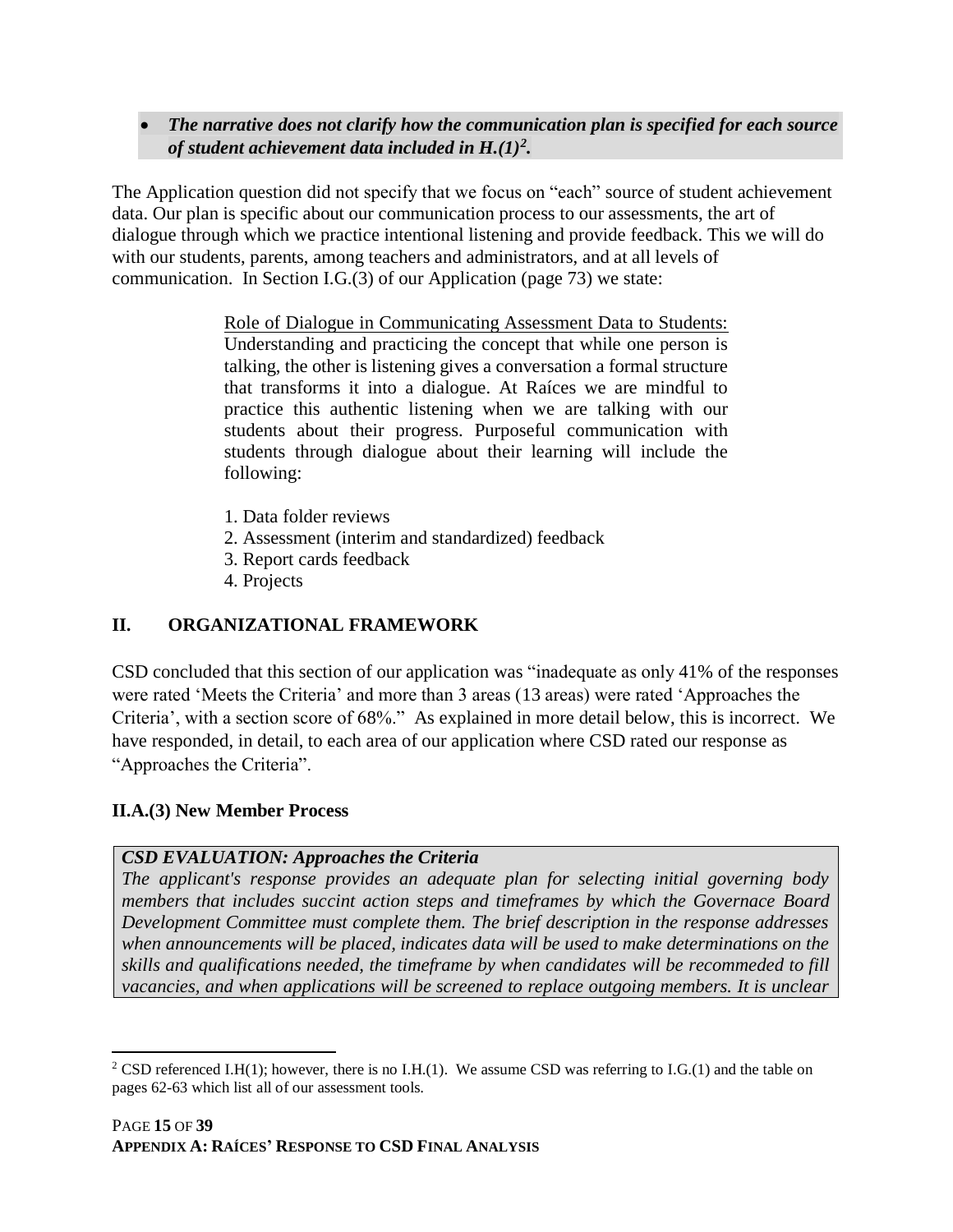*how the committee will implement each action step or what the process will be to recruit and evaluate new members.*

*Furthermore, the applicant has not identified a complete process for regular and on‐going recruitment. Based on the narrative it is activated only when a vacancy appears on the board. Additionally, the applicant did not provide a fully‐detailed process for vetting its potential members to ensure they meet the credentials and experience the board is seeking.*

**Raíces Response**: CSD inaccurately concluded that the information included in our Application was not adequate for the following reason(s), which we address below:

• *It is unclear how the committee will implement each action step or what the process will be to recruit and evaluate new members. The applicant has not identified a complete process for regular and on‐going recruitment. The applicant did not provide a fully‐detailed process for vetting its potential members to ensure they meet the credentials and experience the board is seeking.*

**Raíces Response**: The Governance Board Development Committee (GBD Committee) is a standing committee which means that it will meet monthly or more often, as needed, to keep a group of qualified and vetted candidates in the pipeline and ready to fill vacancies or expired terms. As discussed in further depth in the table provided in Section II.A.(2) (pages 98-99) of our Application, the GBD Committee has a specific timeframe for advertising and recruiting for potential board members that demonstrate the necessary qualifications. *See also* Bylaws, Appendix A: Bylaws, (Article 5: Section 5.2) (page 11). The timeframes on page 98 indicate the time by which certain actions will be completed, signifying the ongoing nature of this work throughout the year and the point in which the task must be completed. The "Selection of Board Members" section of our Application and the detailed table included in that section demonstrates our process for regular and ongoing recruitment. Therefore, CSD was incorrect in its evaluation when it stated that we did not identify this process. Raíces understands the importance of securing additional board members beyond the seven (7) required by our Bylaws to ensure that board members have the in proper skill set and to fill vacancies or replace members whose terms have expired. Both in the description of the work of the Committee on page pages 98-99, Section II.A.(1) and on page 99, Section II.A.(3) we discuss in detail the vetting process (although we did not use that term) in the first 3 paragraphs under the title **Further Elaboration of the Process.**

# **II.B.(2) Board Evaluation**

# *CSD EVALUATION: Approaches the Criteria*

*The applicant's response provides a limited plan regarding the annual self‐evaluation for the governing body because the applicant indicates the plan will be finalized during the planning year. The narrative does outline general steps for developing a plan to support the school's mission that should include steps members will implement and provide a plan for ongoing*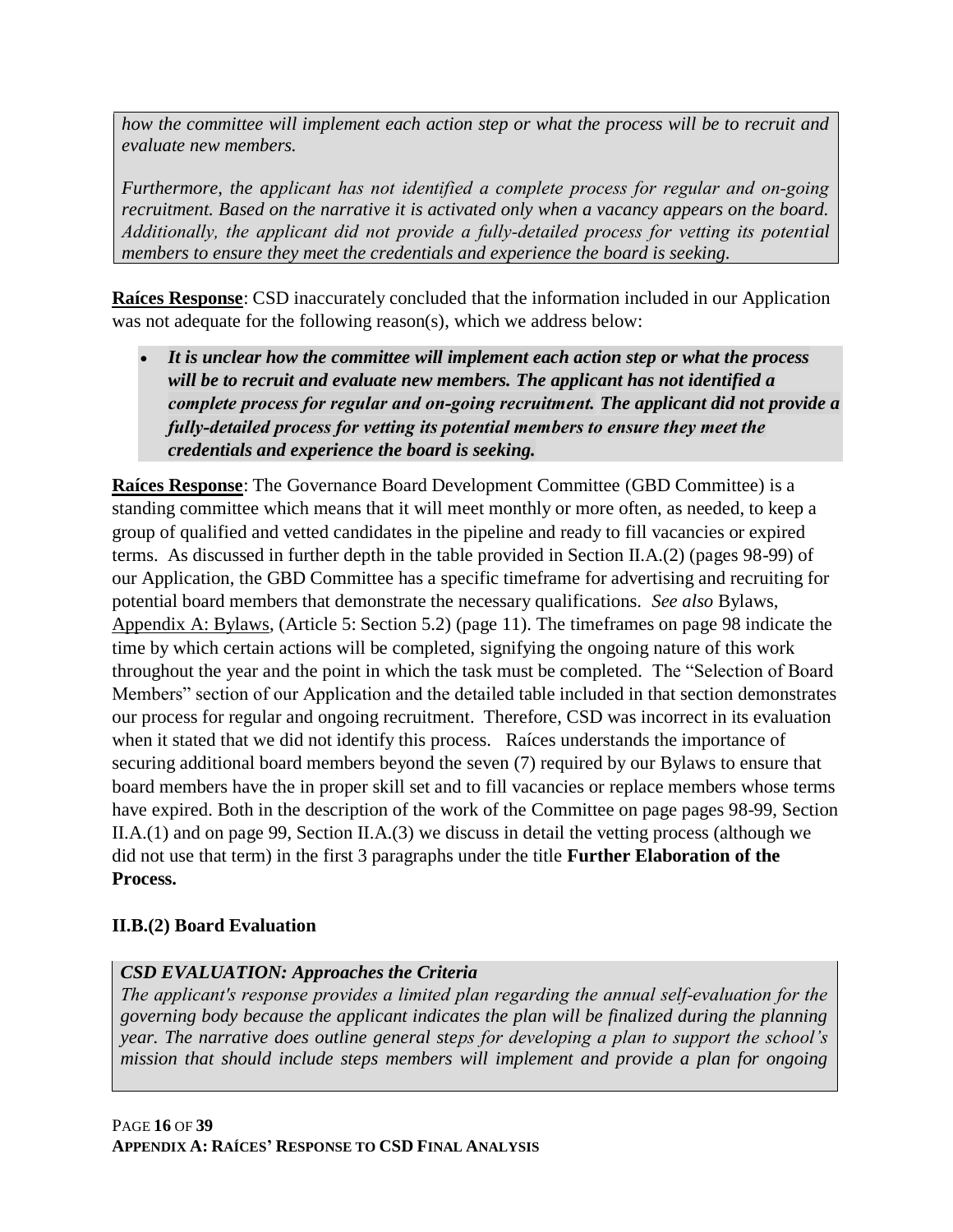*monitoring to evaluate its progress. However, it does not fully describe the action steps, specific timelines or identify those responsible for implementation and evaluation of the board's plan.*

*A significant portion of the narrative includes guiding questions the board intends to use in the development of its plan for obtaining feedback and evaluating the effectiveness of the governing body. However, no responses to their questions are provided in the narrative to identify how the applicant has thought through the specific steps, timelines and responsibilities as it relates to its school and the fulfillment of its mission.*

Lastly, the applicant's narrative does not address how the board will focus on and support *continuous improvement. The applicant states, "this cycle of self‐assessment needs to be repeated every year to develop a pattern of continuous improvement in the governance process from year to year. Having goals, objectives, activities, and data collection plans in place annually will be critical to stay on track for a successful application for renewal of the charter five years (plus a planning year) after the initial charter approval." No additional details on the the goals, objectives, activities, and data collection were provided to understand the specificity of the board's plan.*

**Raíces Response**: Based on CSD's evaluation, it appears that CSD determined Raices' response was not adequate for the following reason(s):

• *The narrative does not fully describe the action steps, specific timelines or identify those responsible for implementation and evaluation of the board's plan. No responses to the board's guiding questions are provided in the narrative to identify how the applicant has thought through the specific steps, timelines and responsibilities as it relates to its school and the fulfillment of its mission. The applicant's narrative does not address how the board will focus on and support continuous improvement. No additional details on the goals, objectives, activities, and data collection were provided to understand the specificity of the board's plan.*

We acknowledge that it is a shortcoming of this section that we did not include the table we developed which summarized specific action steps we will take, who will be responsible for each step, within what timeframe, and the criteria and standards for each set of data. However, we are aware that it is important for the Board to be able to analyze all monitoring data against standards that reflect the achievement of the school mission, academic goals, sound financial practices and management, and compliance with all state law relative to school board functions and school management. To this end, we have been studying the board evaluation criteria and indicators that are posted as good examples on the website of the National Association of School Boards, including those of the Iowa and Minnesota Associations of School Boards. If our charter is approved, we will also join the NM Association of School Boards which provides a Board Self Evaluation Model Toolkit to its members.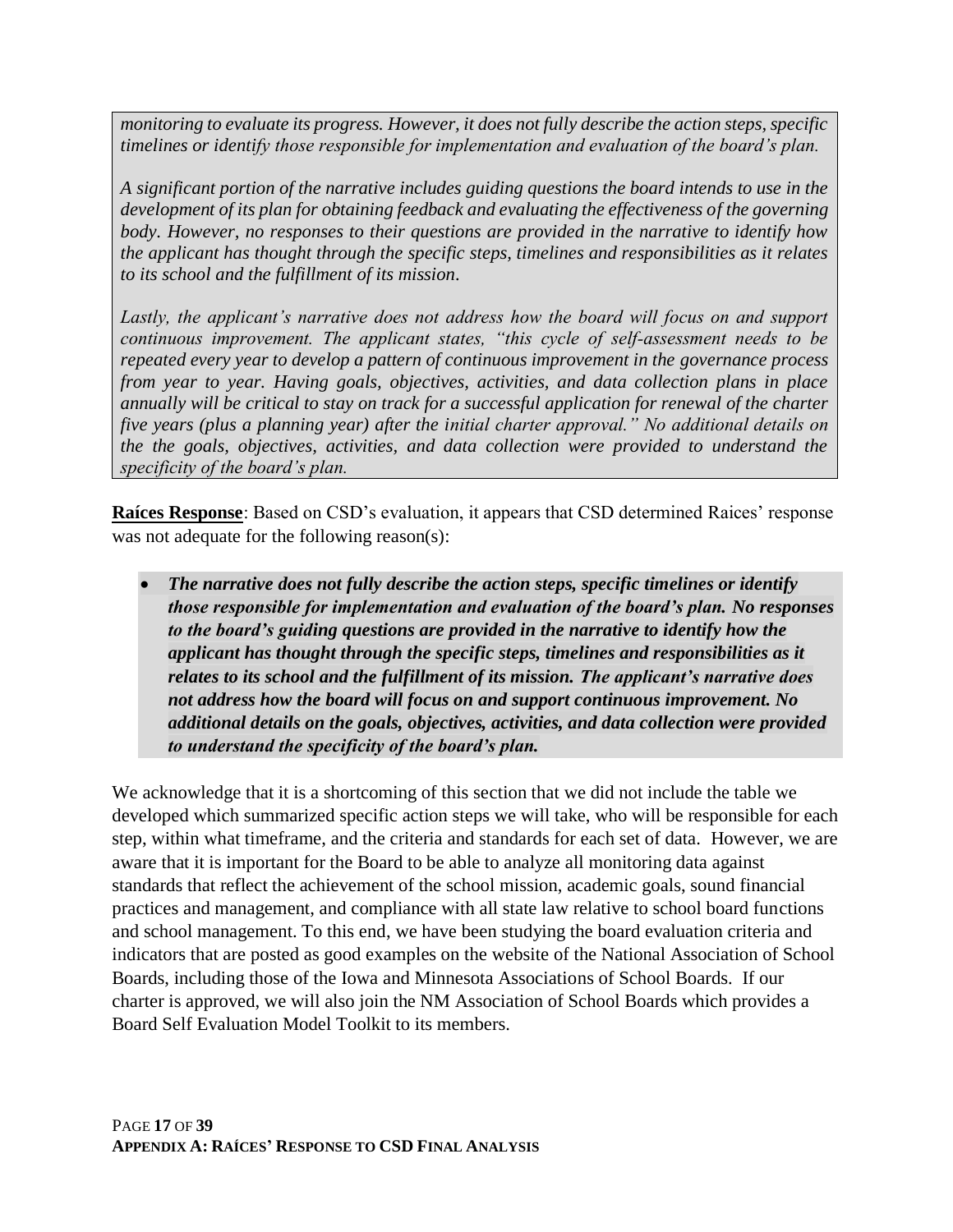### **II.C.(1) Board Oversight**

#### *CSD EVALUATION: Approaches the Criteria*

*The applicant's response provides a limited plan for monitoring the academic, financial and organizational performance of the school because it lacks the specificity of the timelines and criteria or standards used during the monitoring and evaluation process.*

*The applicant indicates the school's academic dashboard will focus "key components or indicators with at least one measure for each indicator." The indicators include: reading, writing, speaking, and listening achievement (the language arts skills); math achievement; science achievement; individual education plan status; English and Spanish learner education status; and achievement measures correlated with ethnicity, income and language status. However, the table or narrative do not address the criteria or standards that will be used to ensure the board is "well‐informed on the outcomes of these assessment in order to hold the principal accountable for the academic and mission related outcomes of the school." The table provided does identify the assessment tool, when data will be accessible to the board and what information will be reported to the Board. These assessment tools and results do align with several of the key components noted in the narrative.*

*The applicant's response to monitoring the organizational and financial performance of the school minimally addresses the process the Governance Board will use to oversee and monitor its performance. Although the applicant has identified indicators that will be monitored and evaluated, the narrative lacks information on the timelines and criteria or standard that will be used to determine the school is fulfilling its mission.*

**Raíces Response**: CSD inaccurately concluded that the information included in our Application was not adequate for the following reason(s), which we address below:

• *The table or narrative do not address the criteria or standards that will be used to ensure the board is "well‐informed on the outcomes of these assessment to hold the principal accountable for the academic and mission related outcomes of the school. The narrative lacks information on the timelines and criteria or standard that will be used to determine the school is fulfilling its mission.*

**Raíces Response**: In Section II.C.(1) of our Application (page 108, paragraph 2), we stated: "data will be reported and discussed monthly at the Board meetings on academic, organizational, and financial performance." On page 109, we state the tracking of academic data will be done "using assessment tools/indicators that have been carefully identified in the academic framework to inform instruction and meet state requirements that align with the CCSS and other NM performance standards [for curriculum content areas]." In the table on pages 109-110, the last column indicates when the data on the specific indicators for performance will be available to the Board. Furthermore, in the second paragraph on page 108, we also state the following: "As we discover Raíces academic, organizational, and financial strengths and weaknesses, we will gain insight into how to guide policy decisions to improve achievement of the school's mission and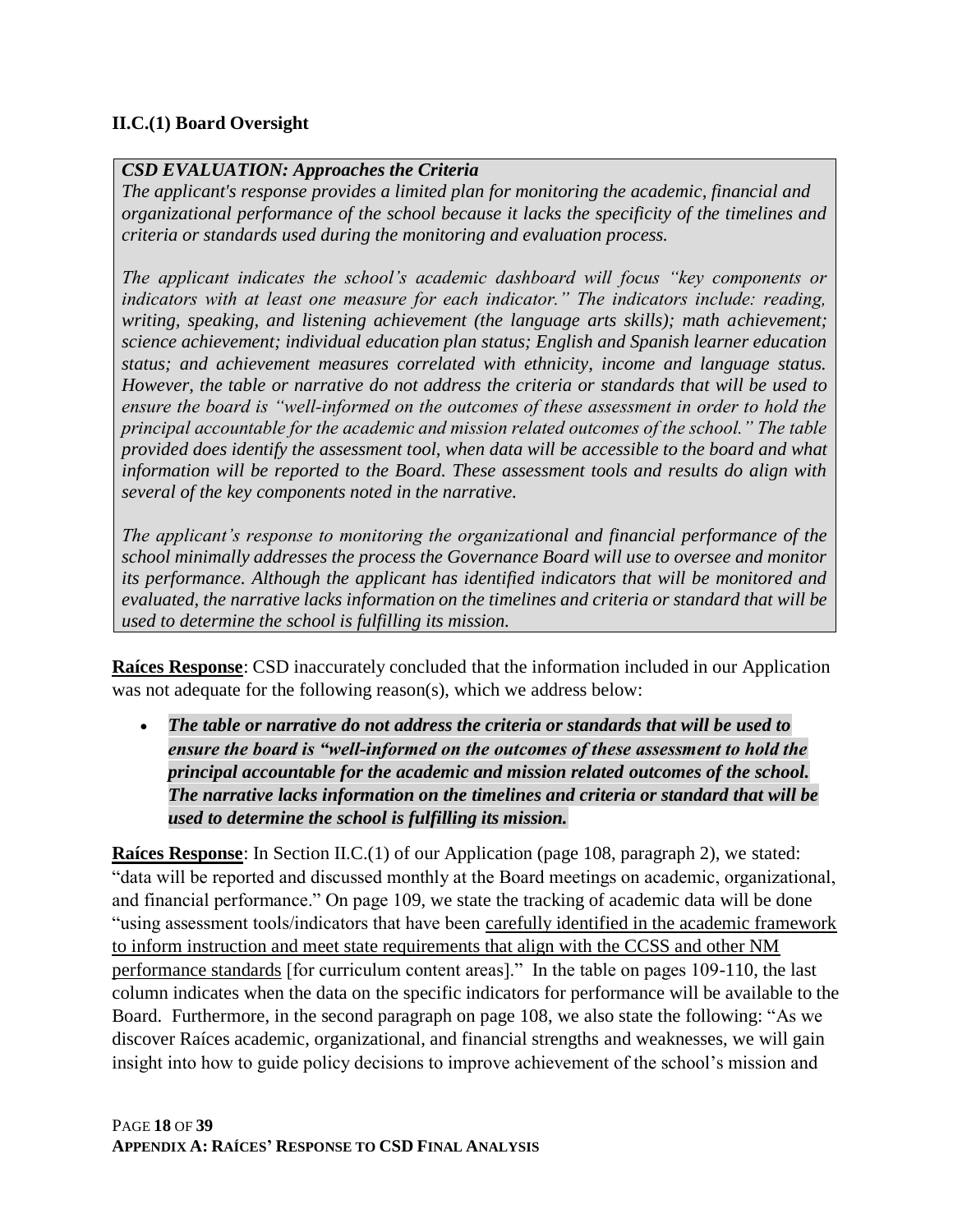goals for high academic performance", which is a key component of our mission. Lastly, following the table on pages 109 and 110, we stated:

> This array of measures and tools will allow the Board to analyze and discuss whether achievement of the key components of the Raíces Mission is in progress throughout the year and from one year to the next. The Board will be watchful to see that benchmarks for progress as specified in the goals and indicators in the Academic Framework are being achieved at the specified rate.

On page 111 under **Monitoring of Organizational Performance** we explained that the Governance Development Committee will provide oversight to see that qualified Board Members are "constantly being sought out and recruited to replace vacancies on the Board. This committee will keep an inventory of skills needed on the Board and work to make sure that current and new board members together possess a complete complement of the list of needed skills to do a good job of Governance."

On page 111 in the paragraph starting with Monitoring and Supporting School Leadership, Staff and Parents Needs we further explained that these needs will be monitored monthly and reported to the board by the Principal, School Development Committee and Parent's Council. On page 111 and 112 we do give timeframes for the Monitoring of Financial performance through monthly financial reports and stating who is responsible.

We realize that we should have put the above information in a table for easy review; however, it is spelled out in the narrative. We also realize that all tables should include a column that is tied back to specific criteria and standards.

### **II.C.(2) Hiring Head Administrator**

### *CSD EVALUATION: Approaches the Criteria*

*The applicant's response provides a clear timeline for hiring a head administrator, both for the initial hiring and for any time the position becomes vacant that includes a complete process identifying the action steps and persons responsible. The board expects to have the head administrator hired by January 8, 2019 and no later than July 1, 2019 ("Should it take longer to fina a suitable candidate").*

*However, the applicant's narrative does not specify the criteria or standards used in the screening tool since the tool has not been established. According to the applicant, ".. a screening tool will be established with criteria and ranking based on job description and Board expectations of this position. Because we are applying for a planning year, this first step of the process will start no later than the first week of September 2018."*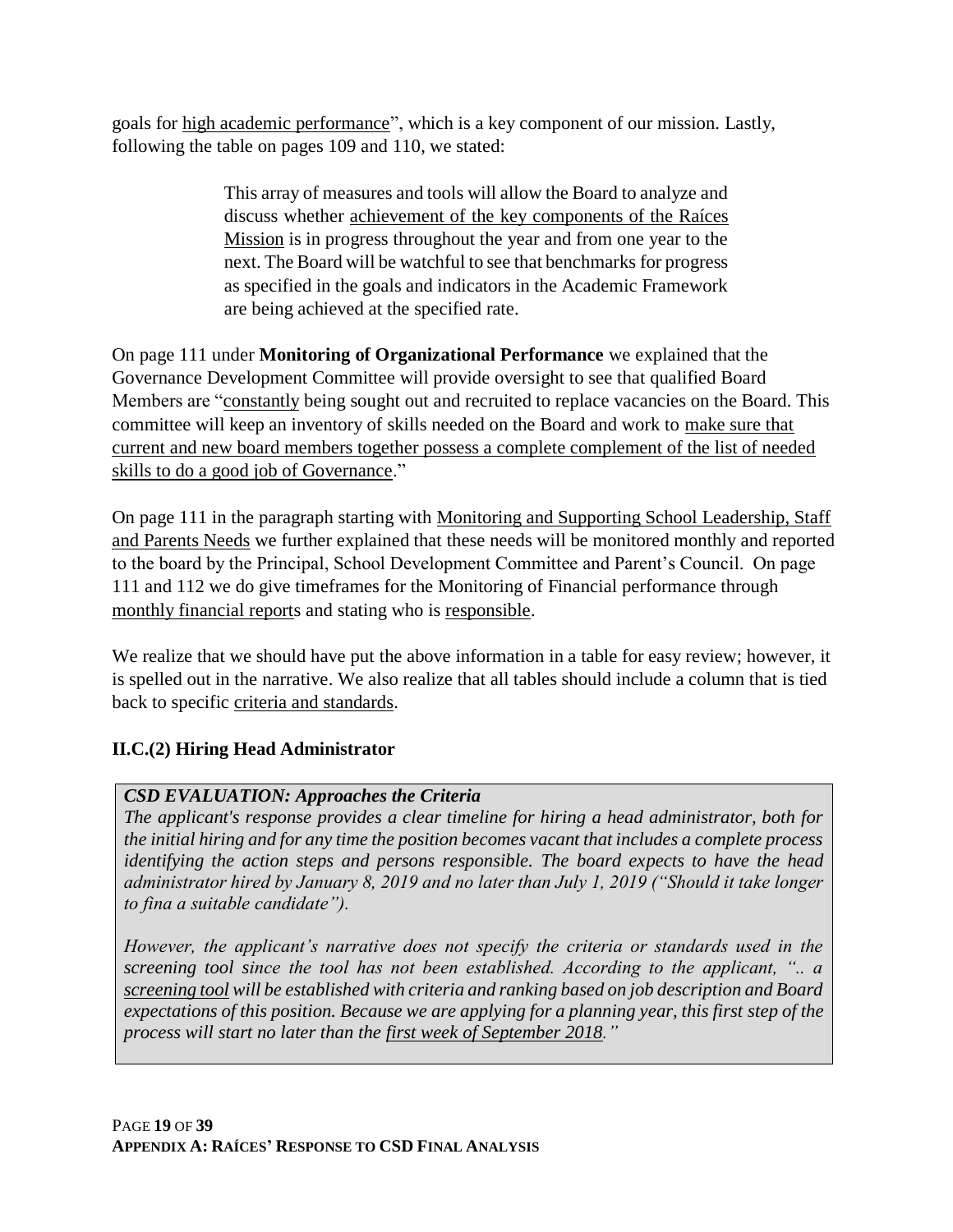*Although the narrative provides the preferred skills/experience required for a head administrator, it did not explain why and how those skills/experiences ensures the school leader has the capacity to operate a success, high‐quality public school or how it takes into account the mission of the school.*

**Raíces Response**: CSD inaccurately concluded that the information included in our Application was not adequate for the following reason(s), which we address below:

• *The applicant's narrative does not specify the criteria or standards used in the screening tool since the tool has not been established. The narrative did not explain why and how the preferred skills/experiences required for a head administrator ensures the school leader has the capacity to operate a success, high‐quality public school or how it considers the mission of the school.*

**Raíces Response**: The job description we provide in Appendix B of our Application was designed to align with applicable statutes and regulations as well as with our mission statement. In developing the job description, we referenced the following state statutes and regulations: Section 22-5-14 NMSA 1978 (Local Superintendent Powers and Duties); Section 22-10A-18 NMSA 1978 (School Principal Duties); and Section 6.29.1.9 NMAC (Duties and Powers of the Administrator of a Charter School). In addition, the job description that Raíces has developed expressly requires that the principal have a NM Administrative License (3B), which aligns with state standards. Furthermore, the licensure requirement ensures that the principal is capable of the leadership needed to manage and lead staff in successfully achieving the mission and goals that undergird the philosophy of the school. Lastly, in the job description that we have developed, under the Leadership Characteristics required for the job, we specify that any candidate for the position must demonstrate that his/her educational philosophy aligns with the school vision and mission.

The screening tool we talk about will be based on these requirements and standards which we have stated in our Application as detailed in the paragraph above as well as the evaluation rubric for the principal based on the four domains of indicators found on pages 121-122 of the application. As indicated on page 121 these evaluative indicators of performance are found in the NM Principal Leadership Competencies and Indicators (NMPLCI) as required by law in the regulations (i.e. Section 6.69.7.9 NMAC) for the educational leader of the school.

### **II.C.(4) Principal Evaluation**

### *CSD EVALUATION: Approaches the Criteria*

*The applicant's response provides a clear plan for evaluating the principal and lists the components and instruments that will be used to evaluate this position. The narrative details an annual process that begins during the hiring process which is when the expectations are set and continues with a mid‐year and final formal evaluation. The plan outlines the responsibilities of the board members in this process and meets state requirements.*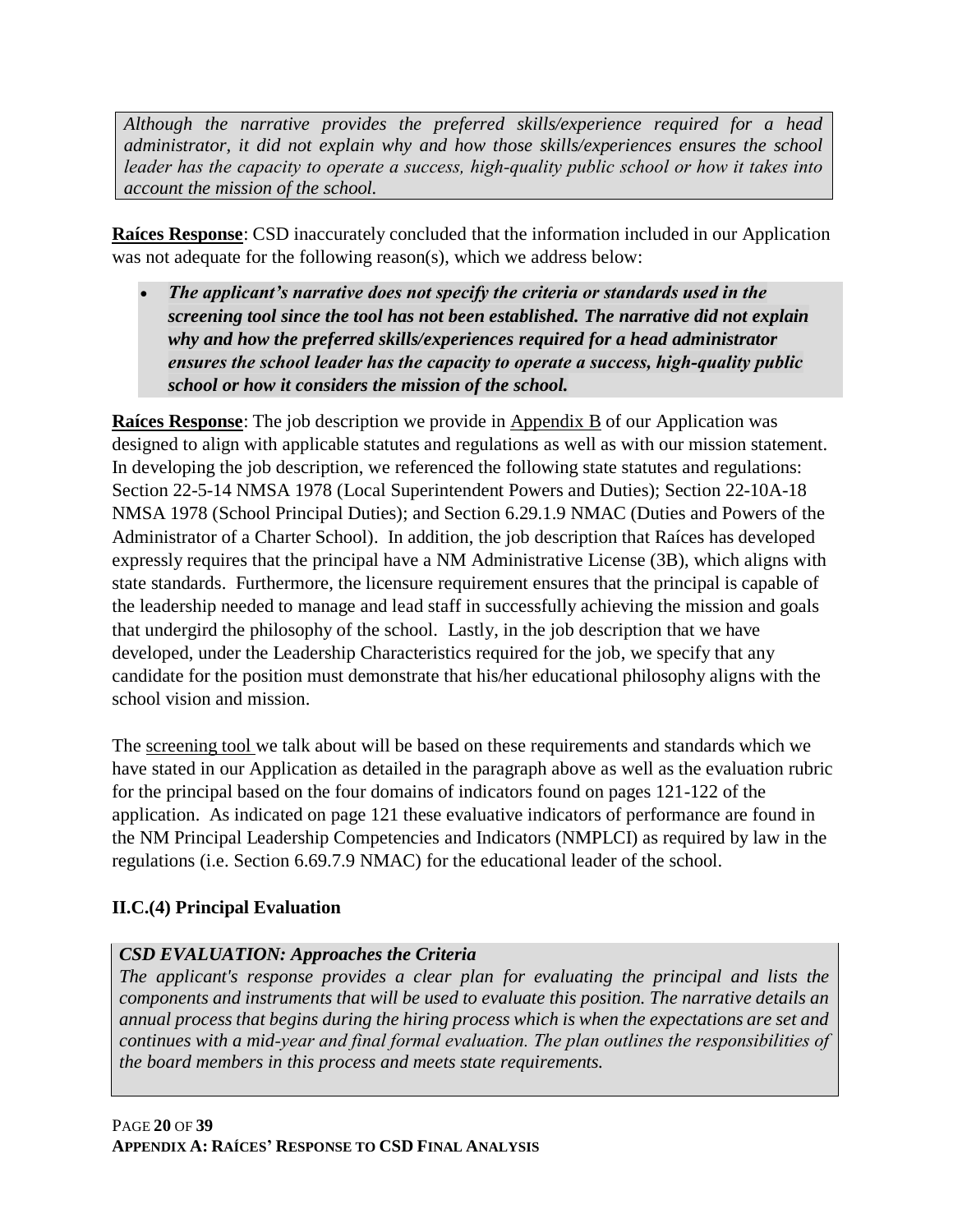*However, it was not clear how the plan addresses the mission and goal of the proposed school.*

**Raíces Response**: CSD inaccurately concluded that the information included in our Application was not adequate for the following reason(s), which we address below:

### • *It was not clear how the plan addressed the mission and goal of the proposed school.*

As explained in detail herein and as provided in our Application, we provided a focused plan to make sure that the principal is evaluated for his or her work in accomplishing the school mission and goals. We can see in retrospect that we should have included a note about all this in the chart on page 124 which shows the board moving through the evaluation steps of the HOUSSE P evaluation procedures, especially step 3 in which the Board will "identify potential data sources for collecting evidence of principal competencies and progress on goals". This would have been a reminder to the reader of the indicators of performance which is a key part of the principal evaluation.

To clarify, although not explicitly stated in the HOUSSE Evaluation Action Steps, in Section II.C. (4), the evaluation of the principal takes place using the rubric explained on pages 121- 122. On page 121 of our application, we specifically provided the following:

> The evaluation will based on 1) performance goals related to the job description (Appendix B) agreed upon in the principal contract, 2) progress on accomplishment of the Raíces Education Plan for Student Success (EPSS) which incorporates all the elements of the School's Mission and goals, and 3) evaluation of principal's performance in the four domains of NM Principal Leadership Competencies and Indicators (NMPLCI) as required by law (NMAC 6.69.7.9). The four domains of leadership competencies and indicators are as follows

Below, we have included information from our Application that shows all the ways that this rubric, which contains the indicators for evaluating the principal, includes information on the achievement of the mission and goals of the school.

### *Domain I: Instructional Leadership*

- *1. The principal promotes the success of all students by maintaining a culture that supports student achievement, high quality instruction, and professional development to meet the diverse learning needs of the school community. To assess this competency the principal will be rated on the following indicators:* 
	- *a. works with all members of the Raíces community to make quality instruction a prime focus ensuring that the school successfully implements the dual language*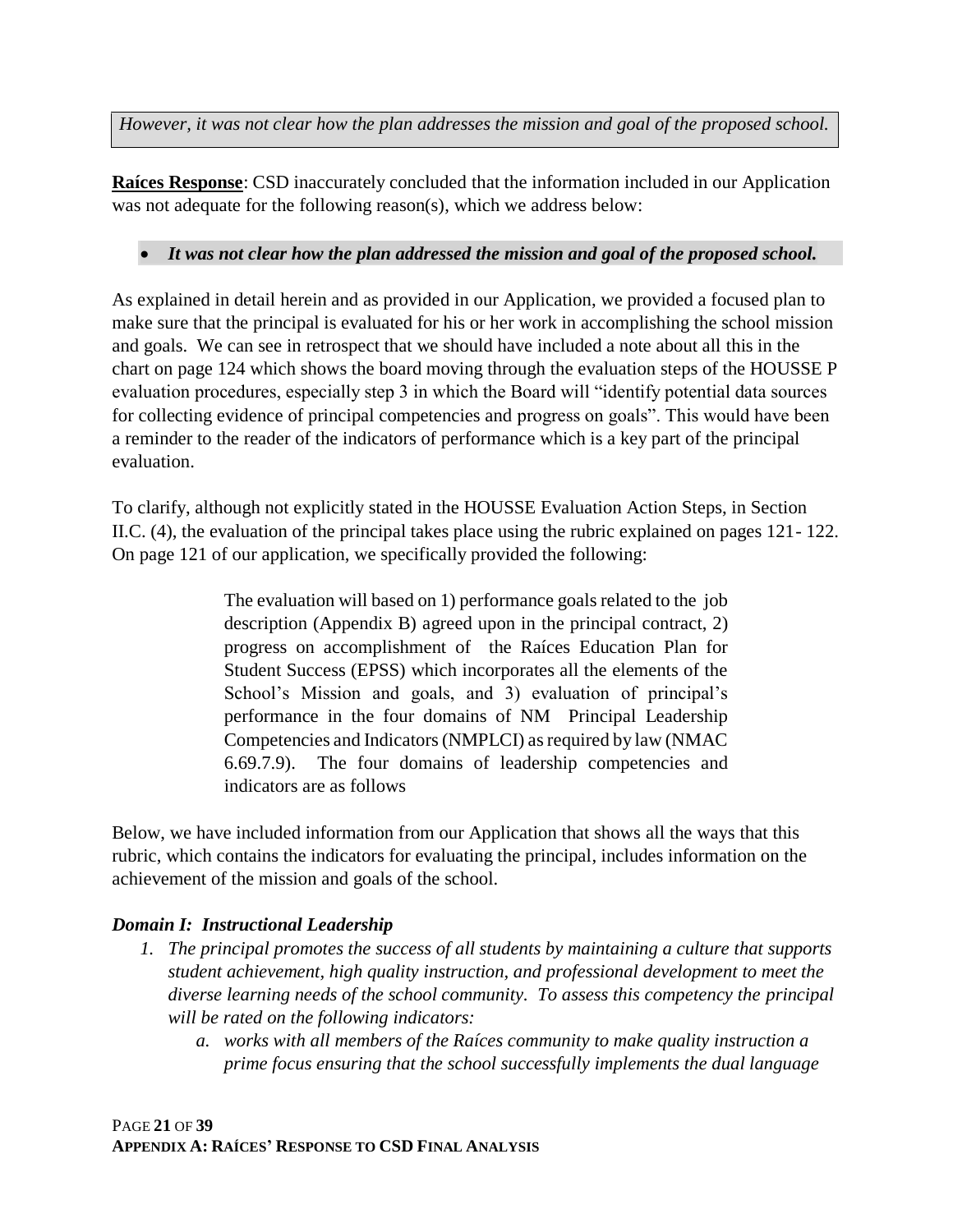*program, balanced literacy, and the Xinachtli pedagogical practices and curriculum.* 

- *b. uses accountability literacy standards in making decisions about student success and achievement.*
- *c. evaluates teachers using the New Mexico 3‐tier licensure performance evaluation system to promote high quality teaching and professional learning and to assess teacher capacity to achieve the innovative features of the Raíces academic plan.*
- *d. incorporates the diversity of the student population and history of the school community in making curricular and school policy decisions which are consistent with the Raíces mission and the charter contract.*

All four of these indicators relate directly to the schools mission and mission specific goal stated in Section I.A. (1) & B.(1). Also see below Domain III regarding indicator c.

### *Domain III: Professional Development*

- *3. The principal organizes and coordinates ongoing professional learning opportunities that are aligned with the New Mexico professional development framework in NMAC 6.65.2 and supports the diverse learning needs of the school community. To assess this competency the principal will be rated on the following indicators:* 
	- *c. implements comprehensive, integrated and systematic ongoing professional development opportunities for faculty and the Raíces community that increases their capacity to accomplish the unique aspects of the Raíces mission, curriculum. and academic plan for student success….*

### **II.D.(1) Organizational Structure**

### *CSD EVALUATION: Approaches the Criteria*

*The applicant's organizational chart has clearly delineated the reporting structure for most of the positions and relationships related to the school's operations. However, based on the narrative and the organizational chart it was unclear how the Director of Operations and Community Engagement communicates with the Concilio.*

**Raíces Response**: CSD inaccurately concluded that the information included in our Application was not adequate for the following reason(s), which we address below:

#### • *It was unclear how the Director of Operations and Community Engagement communicates with the Concilio.*

The question on the application stated that we must provide "a clear, comprehensive, cohesive and reasonable organizational chart and narrative that aligns structures with the mission of the proposed schools and demonstrates a clear understanding of appropriate relationships between governance, administration, teaching, support, staff, and external agencies that are essential to the proposed school." Overall, we believe that our response provided in our Application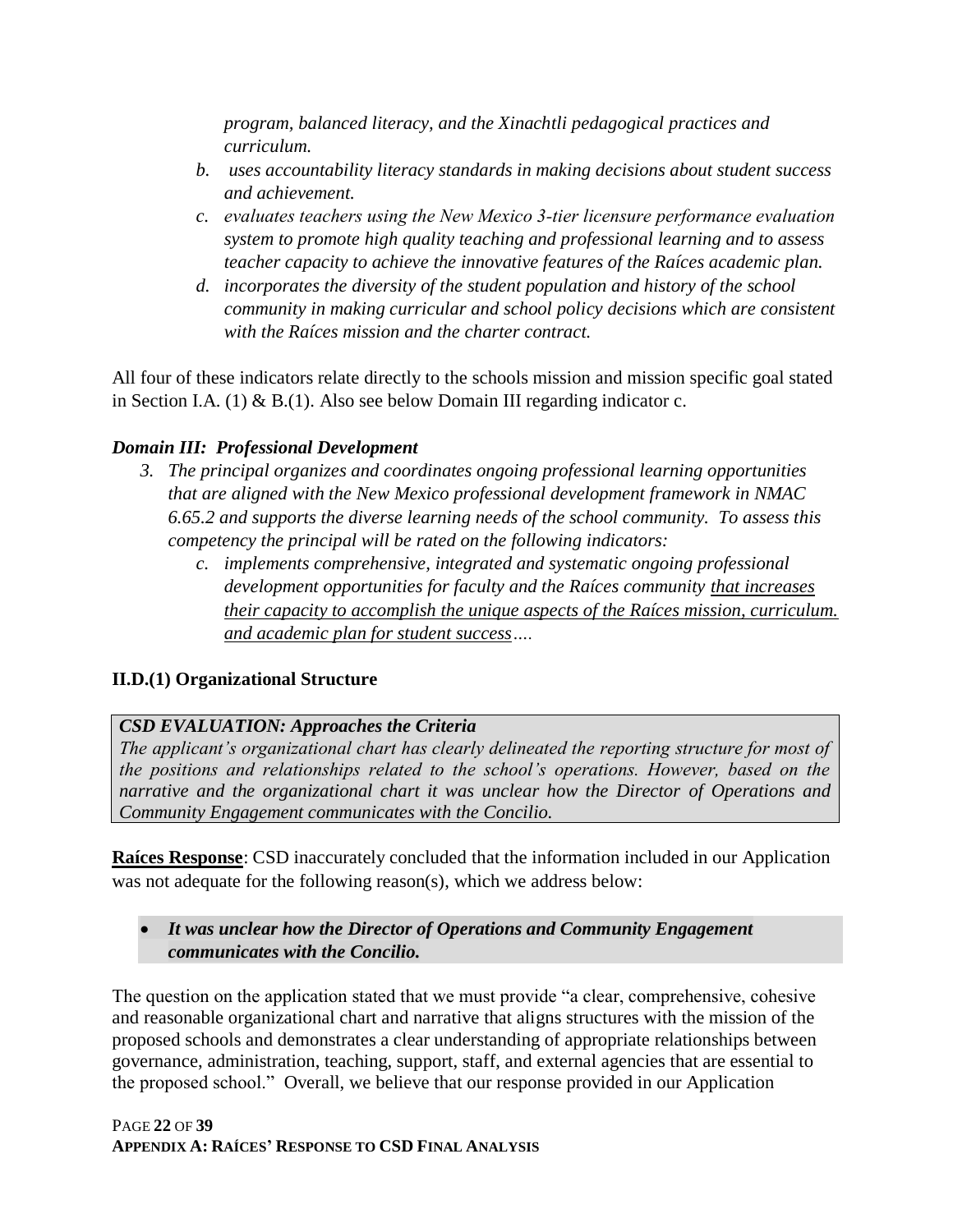accomplishes this. CSD's concern that we did not clearly address the lines of communication between the Director of Operations and Community Engagement and the Concilio de Padres/Parents Council is easily addressed by looking at Appendix K, in which we show a twoway arrow with a dotted line, signifying communication between the Director of Operations and Community Engagement and the Concilio. With regards to the Director of Operations and Community Engagement, on page 128 of our Application, we state the following:

> [The Director of Operations and Community Engagement] will be responsible for working with the principal to develop a comprehensive Community Based Engagement Plan (CBEP) which includes the community at large. The plan will be implemented to ensure meaningful participation including, but not limited to, an active and committed Parent Council. This staff position is critical to engaging parents and community to support their children's achievement by creating an open school environment for K‐5 students.

### **II.D.(2) Staff Job Descriptions (Appendix C)**

#### *CSD EVALUATION: Approaches the Criteria*

*The applicant's narrative provides an brief overview of all key staff positions that align with the organizational chart and the school's first year operation. The narrative also differentiates between FTE and contracted positions.*

*However, the applicant's narrative lacks specific details on the license requirements for a Pre K ‐ 12 Educational Assistant and does not identify the reporting lines for the business manager, Certified Bilingual Teacher, Special Education Teacher, and Educational Assistant in the narrative and the job descriptions for the identified positions.*

**Raíces Response**: CSD inaccurately concluded that the information included in our Application was not adequate for the following reason(s), which we address below:

• *The applicant's narrative lacks specific details on the license requirements for a Pre K ‐ 12 Educational Assistant. The applicant's narrative does not identify the reporting lines for the business manager, Certified Bilingual Teacher, Special Education Teacher, and Educational Assistant in the narrative and the job descriptions for the identified positions.*

**Raíces Response**: At the beginning of the job descriptions in Appendix C, the heading states that the Job Descriptions are for "Certified, Licensed Key Staff." To clarify, this applies to all job descriptions that follow in Appendix C and provides that all positions must have the appropriate certification and licensure requirements.

The reporting lines are shown in the organizational chart (Appendix K) which indicates that the Curriculum and Instructional team, Director of Operations and Community Engagement, and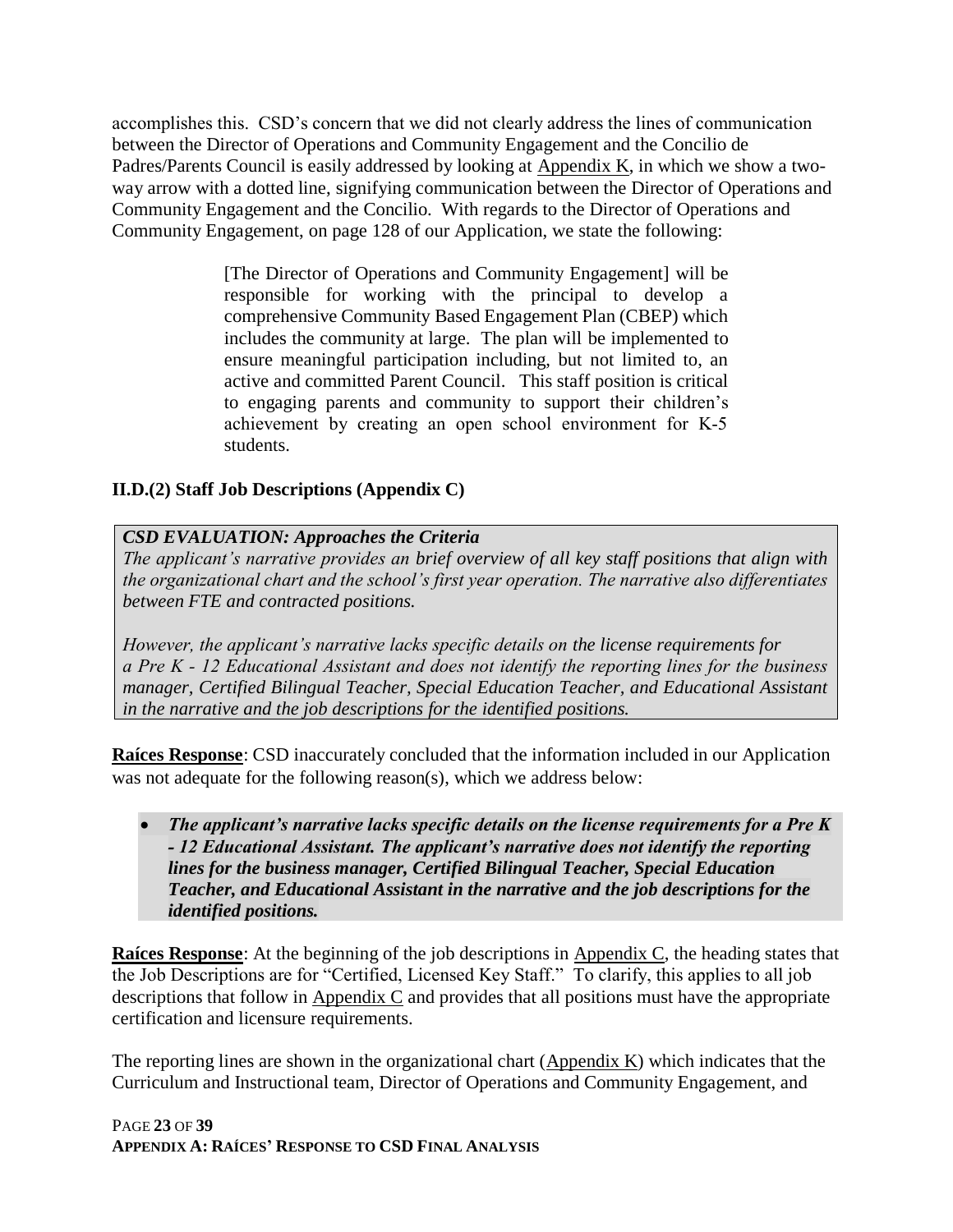Contractual Services, which includes the Business Manager, report directly to the principal as shown by the solid lines going up to the principal. It may have been hard to see since the line in the middle of the page was lighter than others. In the Leadership and Management section, which is Section II.C.(3) of our Application (page 117), we stated that the "principal serves as the primary leader and manager of programs, staff and students." Further, on page 119, we clarified the lines of reporting under the subtitle "Personnel Responsibilities" of the principal. This is part of the comprehensive job description that the Board uses to convey to the principal his/her roles and responsibilities and that makes it clear that the entire instructional team and business manager report directly to the principal who oversees their management and professional development.

### **II.D(3) Staffing Plan**

### *CSD EVALUATION: Approaches the Criteria*

*The applicant has sufficiently decribed a staffing plan that includes at a minimum, action steps, timelines and responsible parties for its hiring process and outlines growth over time. The chart provided in narrative provides action steps in the initial hiring phase and beyond. Additionally, each year the school plans adequate growth by adding a grade until the end of the 5th year to allow staff to gain experience on the implementatin of the curriculum and manage the strategies necessary to achieve the school's mission.*

*However, the applicant's response provides a minimal description of a plan for how the school will adjust the staffing needs to respond to budget shortfalls.*

**Raíces Response**: The staffing plan that we provided in our Application was sufficient and included action steps, timelines, and responsible parties for the hiring process and outlined growth overtime. CSD inaccurately concluded that the information included in our Application was not adequate for the following reason(s), which we address below:

### • *The applicant's response provides a minimal description of a plan for how the school will adjust the staffing needs to respond to budget shortfalls.*

In Section II.D.(3) (page 133, 4th paragraph), we state the following:

In the event that student enrollment does not meet projections, the school will consider revisions to the plan, for example the board may determine that the school may be unable to afford a Testing Coordinator and those responsibilities will remain a part of the Principal`s job responsibilities.

Additionally, under the Financial Framework section of our Application, specifically Section III.B.(4) (page 194-195) under the heading **Meeting Unforeseen Budget and Cash Flow Challenges**, we describe in great detail how we will adjust the budget if our enrollments are off or if there should be a cash short-fall due to a number of factors. Specifically, we state on page 195: "We will plan for these expenses through other sources of funding which we have been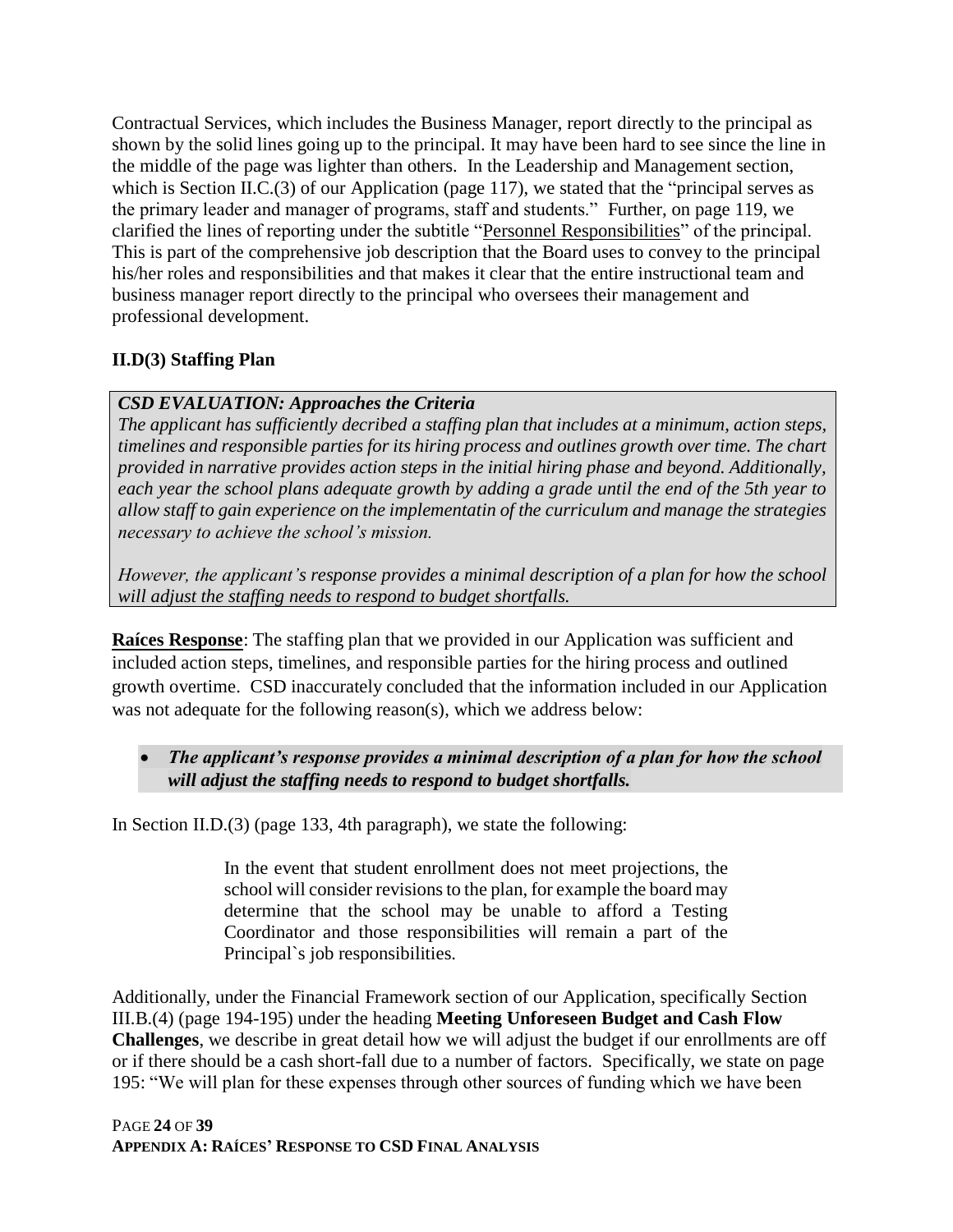actively pursuing already and have already received confirmation from several Foundations that they will be supporting Raíces if the charter is approved." These include the W.K. Kellogg Foundation, the McCune Foundation, the NACA Inspired Schools Network and the Raza Development Fund, whose letter of support was received one day after the application was submitted.

#### **II.D.(4) Staff Professional Development Plan**

### *CSD EVALUATION: Approaches the Criteria*

*Overall, the applicant's plan for professional development includes sufficient elements that focus on specific areas within set timelines that meets most state requirements. The narratives describes how the school will ensure professional development time is not used during routine staff meetings. Instead, the professional development will take place 3 weeks prior to the school year and through out the year. Additionally, the applicant provides a schedule for the year.*

*However, the plan lacks any detail on how the general professional development plan and mentorship plan are supported by a budget and the process used to address specific professional development needs that are teacher‐specific. Although the narrative states, "Mentoring sessions will be tailored to individual teacher needs", it does not include the action steps and associated costs on how those needs will be identified.*

**Raíces Response**: Overall, our plan for professional development included adequate elements that focused on specific areas within set timelines. CSD inaccurately concluded that the information included in our Application was not adequate for the following reason(s), which we address below:

• *The plan lacks any detail on how the general professional development plan and mentorship plan are supported by a budget and the process used to address specific professional development needs that are teacher‐specific. The plan does not include the action steps and associated costs on how those needs will be identified.* 

Our Application does not specifically spell out the budget aspect for Professional Development other than to include \$500 per staff person for professional development because the budget will not include federal funds in the initial years; therefore, we will need to write in funds for some of those costs through NACA and other grants. The Dual Language Education of New Mexico organizartion will provide an intense training before school opens to provide support to teachers on development of the Dual Language 90/10 program with a cost of \$4,000, which will need to come out of grant funds.

Also, in Appendix O: Staffing Plan, we allocated a part time "Culture and Curriculum Coach", a Teacher Leader who will take the responsibility to coordinate mentorships and monitoring of performance among the instructional team working in partnership with the principal.

In Section D.4 (page 136), we stated the following: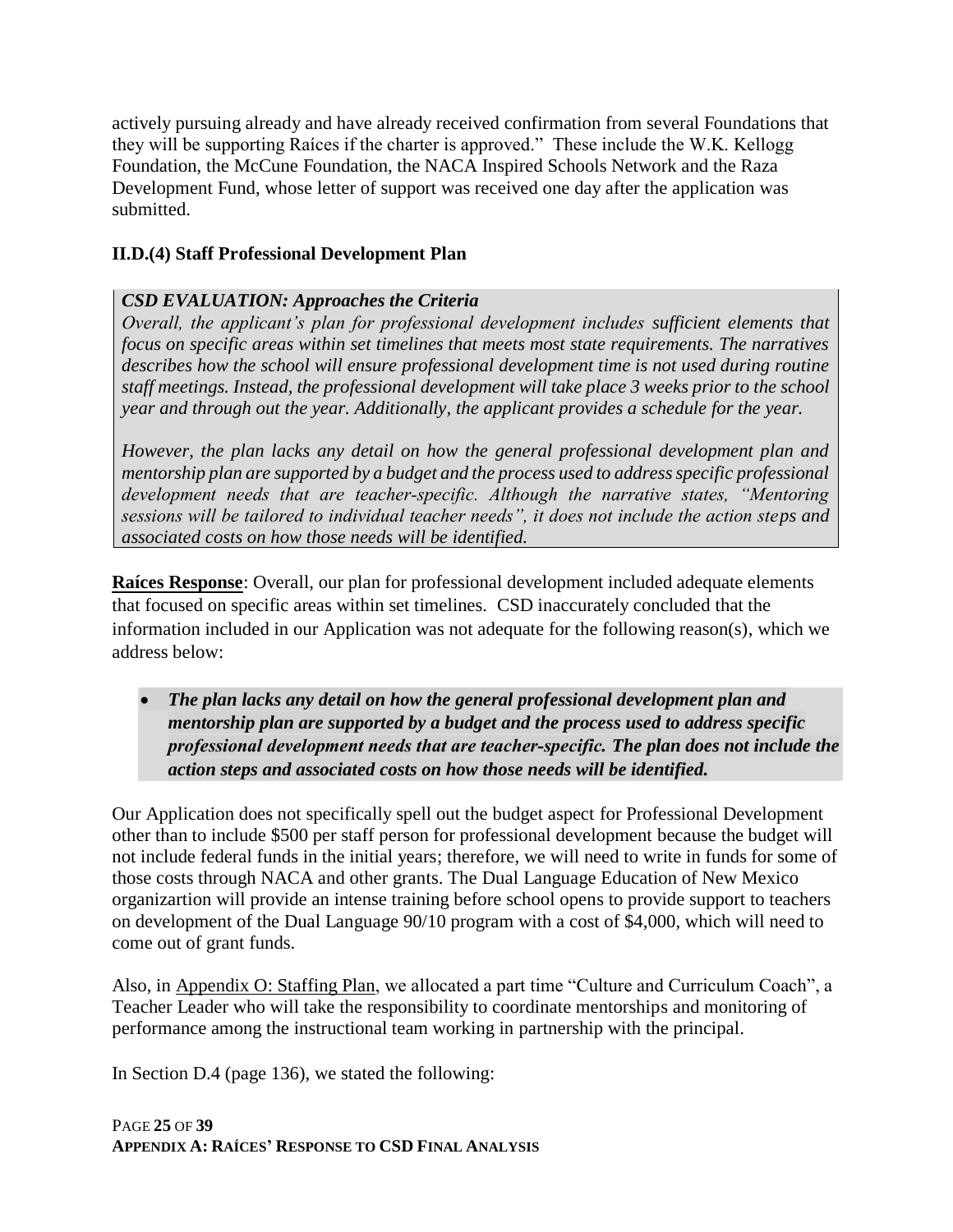The school calendar also includes time for teachers to meet weekly (Thursday afternoon) in professional learning communities. These half days will be designated for teacher collaboration on developing weekly learning goals, analyzing classroom assessment data, and planning instruction and interventions to meet student learning needs. Teachers will also be supported by Indigenous Culture pedagogy expert (Carlos Aceves\*) to ensure that instruction is aligned to Xinachtli learning philosophy, constructivist learning theory, and the learning needs of students.

#### **II.F.(1) Community/Parent/Employee Involvement in Governance**

#### *CSD EVALUATION: Approaches the Criteria*

*The applicant's response provides a clear plan for communicating and inviting families to participate in the Parent Council, which "will be the mechanism for parents to participate in designing, planning, and implementing the guiding principles of the school" as well as other opportunities to serve on the board and through school events. Although the applicant has described several opportunities for parental attendance, the applicant does not provide a compelling response to addresses how these opportunities are meaningful for parental input, professional educator input and community input. For example, the applicant states, "The Governance Board will hold one seat for a parent member as a means of parent input and participation in the operations of Raíces", however, the response does not elaborate on how it will help further the school's mission.*

**Raíces Response**: We provided a clear plan for communicating and inviting families to participate in the Parent Council. CSD inaccurately concluded that the information included in our Application was not adequate for the following reason(s), which we address below:

• *The applicant does not provide a compelling response to addresses how these opportunities are meaningful for parental input, professional educator input and community input. The response does not elaborate on how it will help further the school's mission.*

We do not agree with CSD's evaluation that we did not provide a "compelling response" to address how these opportunities are meaningful for parental input. As noted in our Application, the Parent Council is an integral element of the operation of our school. In Section II.F.(1) (page 150) of our Application, we detail the role of the Director of Operations and Community engagement in working with the Parent Council. In the first paragraph of that section, we state:

> The Director of Operations and Community Engagement will identify parent leaders to convene and organize the Parent/Community Council. In addition, the parent/community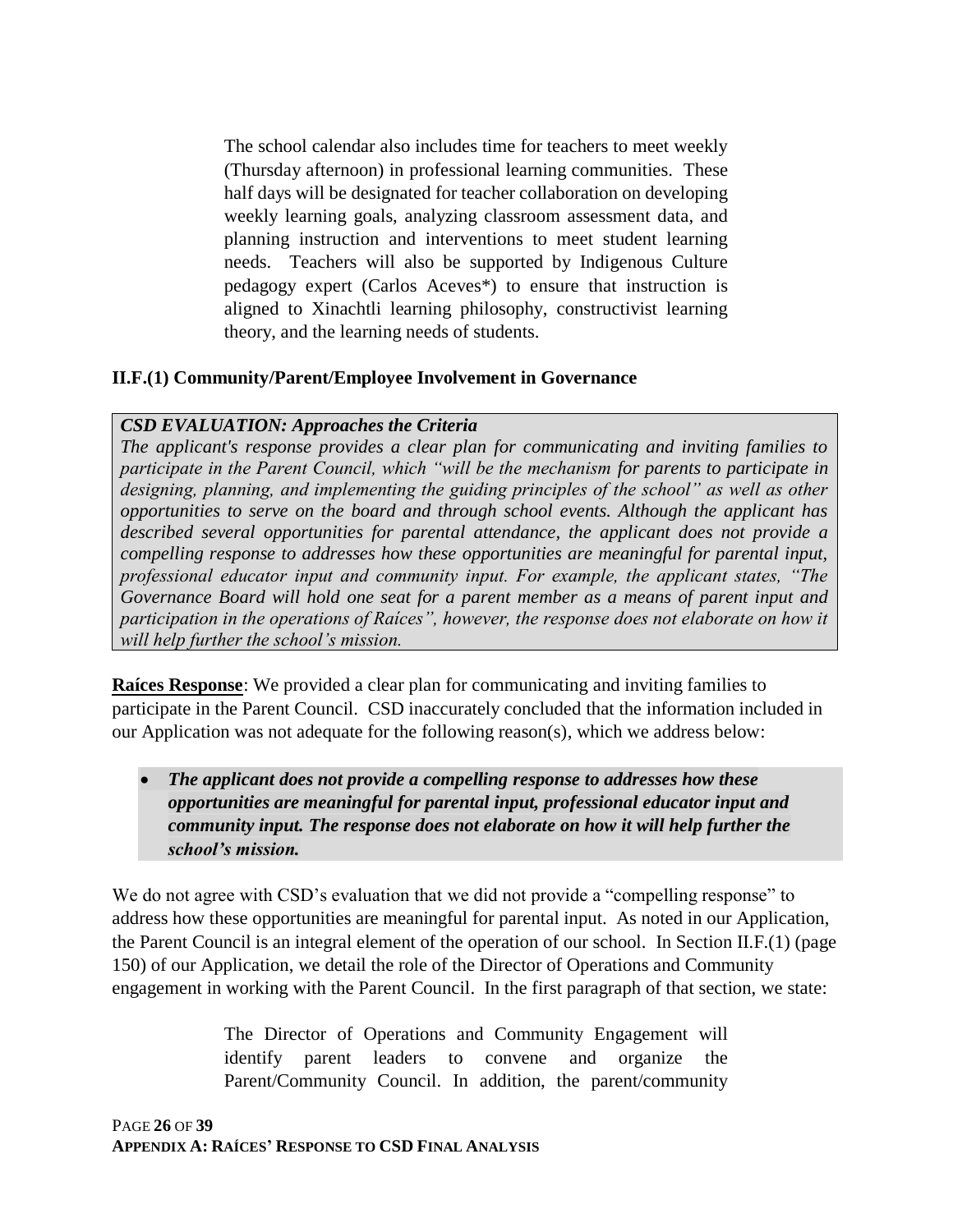strategy will incorporate a bilingual, bicultural and culturally appropriate communication system by seeking their input on the best means of communicating and implementing multiple strategies including: home visits, newsletters, robocalls, phone calls, emails and other social media. Also, we will refine our system of communication under a continuous improvement framework between teachers, students, parents and administrators to address and overcome any challenges and limitations as the school community evolves.

We further state in paragraph 2 on page 151 that the "Parent Council is part of the essence of Raíces that will guide achievement of the mission of the school and ensure the environment and curriculum is grounded and rooted in appreciation of each student's cultural heritage in a way that will be transformative for parents, students, and faculty. Cultural heritage and positive identity transformation, as key guiding principles, will be embraced and embedded within the parent and child relationship." These are key aspects of the mission statement and as parents participate in dialogue, which is a key strategy at Raíces for building relationships, they will be guiding input about how the major aspects of the mission can be accomplished, in particular how "parents are valued in construction of knowledge and the creation of a learning community that promotes high academic performance, positive identity formation and the reclaiming of cultural heritage" – key components of our mission statement. The community engagement plan that the Director of Operations and Community Engagement is responsible for developing and has been described in other sections of the application (*see* page 85-86) allows staff and community members to participate in designing strategies for achievement of the Raíces mission.

Early in our Application, we described what it means to implement a community-led model, as follows:

> Community-Led Model: We will create opportunities for parents to exercise leadership and grow in their advocacy skills for navigating the educational systems throughout their children's lives. A Parent Advisory Council will be instrumental for ensuring parents participate in planning and implementing the core values of Raíces. Parents, along with the Parents Council [which includes a teacher representative] will be instrumental in creating interventions, such as after‐school and weekend tutoring. They will be involved in planning, organizing, and promoting cultural events after hours or on Saturdays to support Raíces culture and values" which are directly related to the school mission. Application, *Mission*, Section  $I.A.(1)$  (page 6).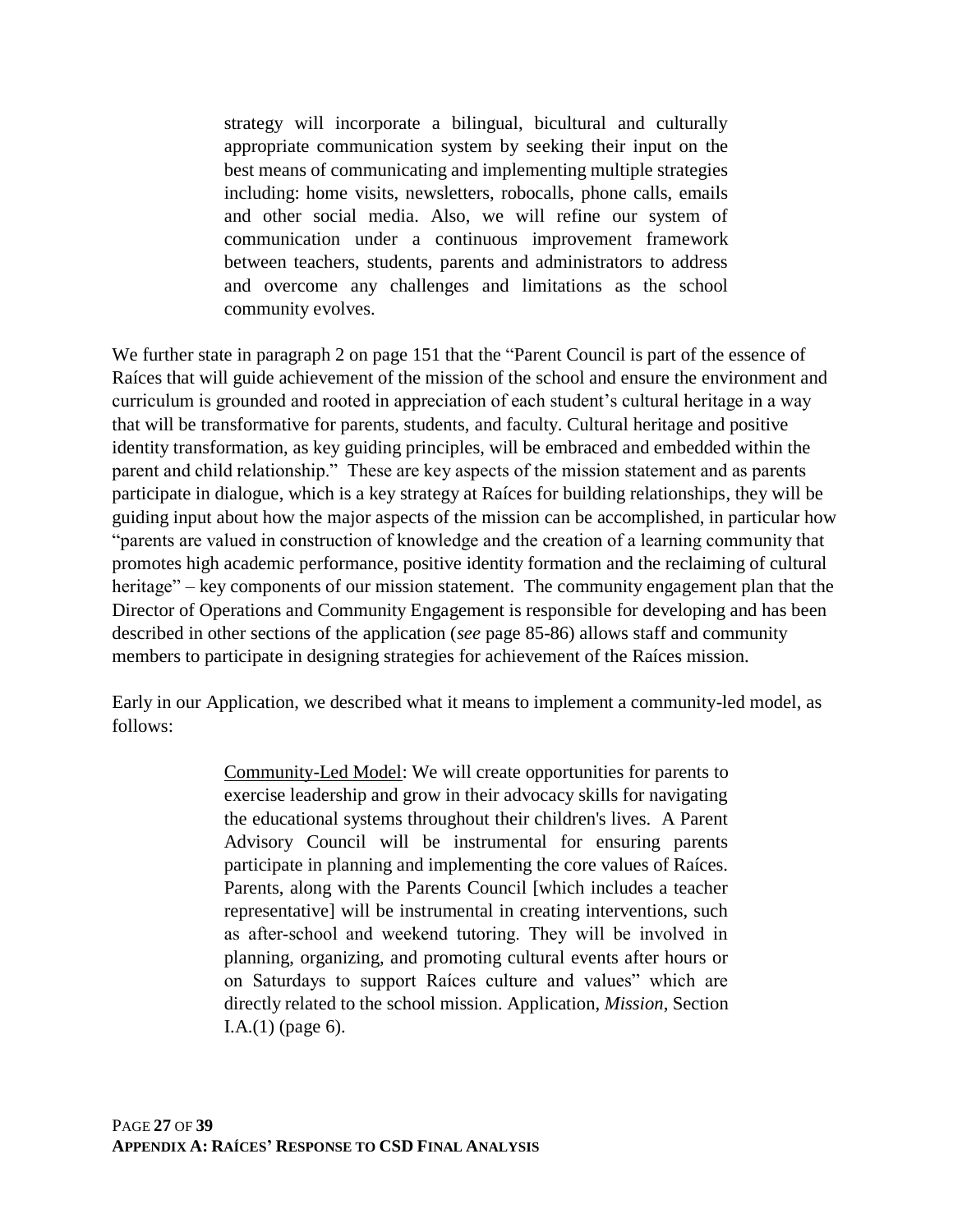### **II.G.(1) Recruitment Plan**

#### *CSD EVALUATION: Approaches the Criteria*

*The applicant's response describes a prospective student outreach and recruitment plan, including action steps, timelines, and responsible parties. The plan proposes to reach its recruitment targets within the 9 month timeframe of September, 2018 to May, 2019.*

*Additionally, the applicant describes that the database for recruitment will be used to compare enrollment numbers with recruitment strategies on a monthly basis. The results will be used to determine if the school must increase its recruitment efforts to provide equal access to its targeted students. However, it is not clear if the "documented responses of parents and children attending outreach and recruitment community events" is separate from the data used in the prior statement and how this data will inform the school annually on the effectiveness of the outreach and recruitment efforts in ensuring equal access to the school and how the school will use that information to adjust the outreach and recruitment plan.*

Lastly, this plan describes the multiple recruitment activities that will take place, but does not *identify the costs associated with those activities.*

**Raíces Response**: CSD inaccurately concluded that the information included in our Application was not adequate for the following reason(s), which we address below:

• *It is not clear if the "documented responses of parents and children attending outreach and recruitment community events" is separate from the data used in the prior statement and how this data will inform the school annually on the effectiveness of the outreach and recruitment efforts in ensuring equal access to the school and how the school will use that information to adjust the outreach and recruitment plan. The plan does not identify the costs associated with those activities.*

From the beginning, the Raíces founders have understood that many of the extra costs associated with the start-up of a charter school will not be covered directly from the State Budget. Therefore, the founder team dedicated a significant amount of time to engaging potential funders that would be able to fund those expenses that will not be covered by the State. Costs for the recruitment and enrollment process are one of those things for which we anticipate requesting funds. We believe that expenses for print materials and the various social media activities we have described in the table on pages 157-158 will not exceed \$1,000 because of the number of organizations that have promised in-kind services and access to their early childhood Pre-K student families to conduct recruitment sessions. *See* Appendix N: Letters of Support; Section IV.B.(1), *Community Support* (pages 208-21).

Five foundations have been approached and, at the time of the submission of our application, two major foundations, W.K. Kellogg and McCune Foundations, had provided letters of support (*see*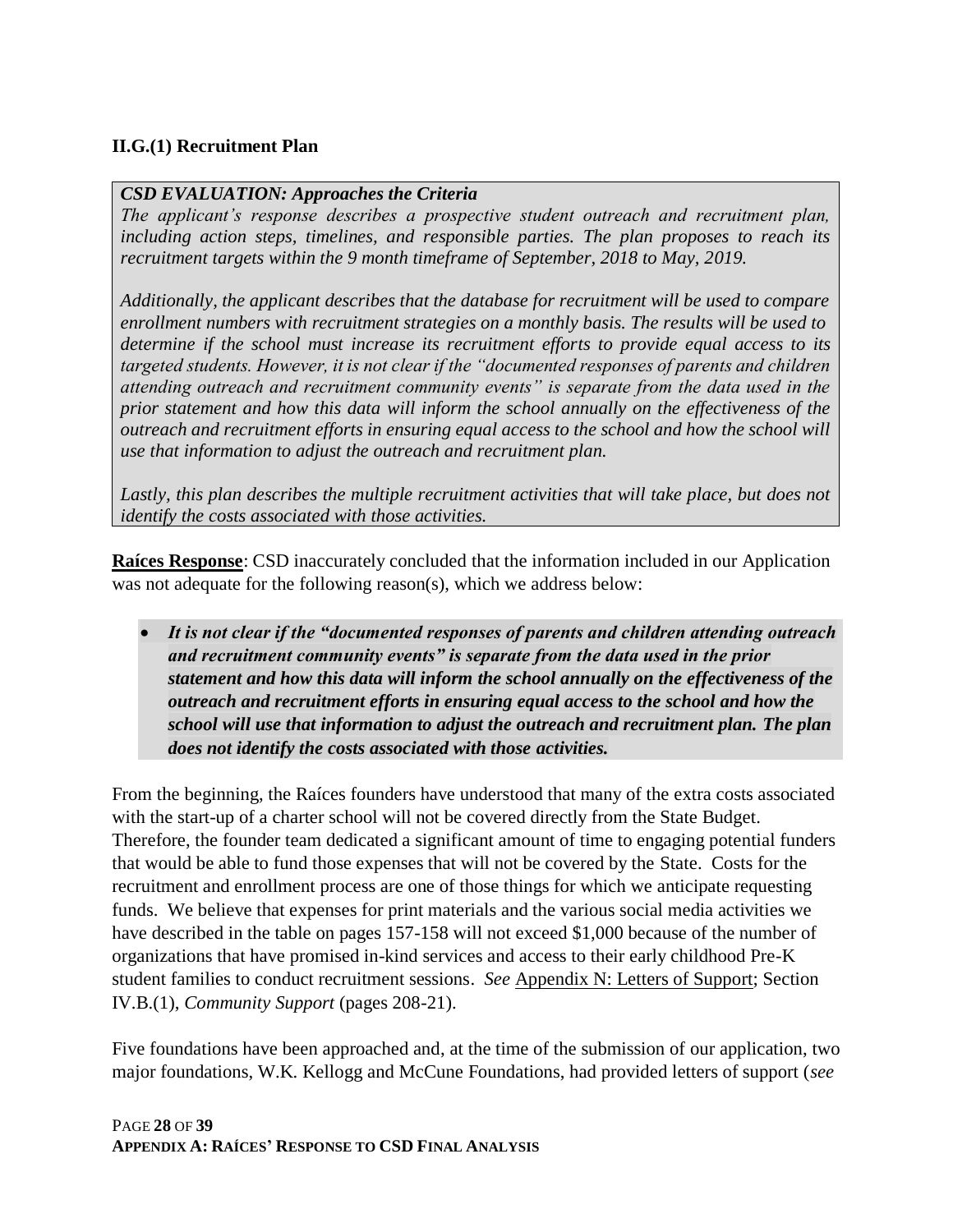Appendix N: Letters of Support), indicating we would receive significant support and could submit grants immediately upon approval of the charter. We are in the process of developing budgets for all that we anticipate will be needed including some of the costs associated with recruitment. Also, some initial costs for recruitment activities can be part of the \$50,000 that will be provided by the Native American Community Academy, immediately upon approval of the charter. We have also had positives conversations with the Community Foundation of Southern NM and the Abelard Foundation Peace Development Fund as reported on page 210 of our Application.

### **II.K.(2) Food Service**

### *CSD EVALUATION: Approaches the Criteria*

*The applicant's food service plan provides a clear and concise plan for providing food services that comply with federal and state requirements. Specifically, the plan identifies the equipment needed for a multi‐use area and has identified Cravings Café as the the potential vendor.*

*However, the response does not adequately identify how the school will fund the food service plan costs prior to receiving any applicable reimbursements as evident from the following statement, "Raíces will be responsible for all reporting requirements and anticipate that we will have to cover costs for meal payments until reimbursements for programming from the government are received." No additional information was provided to describe how the school plans to cover those costs.*

**Raíces Response**: In our Application, we provided a clear and concise plan for providing food services, which, most importantly, complies with federal and state requirements. CSD inaccurately concluded that the information included in our Application was not adequate for the following reason(s), which we address below:

• *The response does not adequately identify how the school will fund the food service plan costs prior to receiving any applicable reimbursements as evident from the following statement, "Raíces will be responsible for all reporting requirements and anticipate that we will have to cover costs for meal payments until reimbursements for programming from the government are received." No additional information was provided to describe how the school plans to cover those costs.*

To be clear, we did address the funds for food services costs. The grant sources enumerated in our Application (i.e. W. K. Kellogg and McCune) are sources of funding to support costs associated with food as shown in the letters of support in Appendix N. Funds from the NACA Inspired Schools network will also be used. These sources will be tapped until applicable government programs can be accessed. In Section III.K.(2), page 171) of the application we state: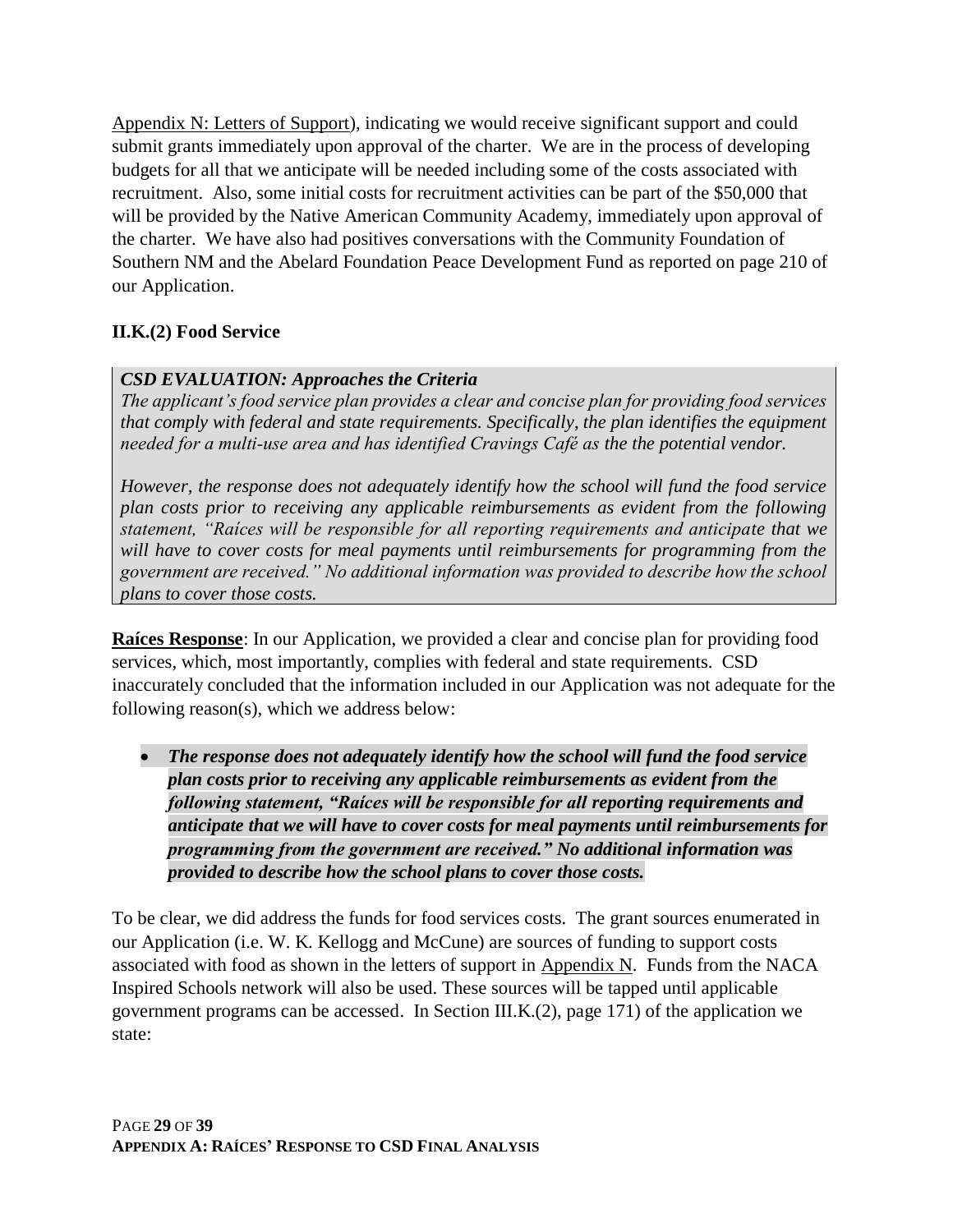Raíces will submit applications to all available benefactors. City, state or federal as well as church and private foundations for additional funds... …Raíces will participate in USDA child nutrition programs, including the National School Lunch Program (NSLP), and the School Breakfast Program (SBP). Raíces is committed to offering school meals through the NSLP and SBP programs, and other applicable Federal child nutrition programs, that meet or exceed current nutrition requirements established by local, state, and federal agencies, served in clean and pleasant settings; accessible to all students; reimbursable school meals that meet USDA qualifications. Families that wish to or can pay will find that pricing is reasonable.

#### **II.L.(2) Facility Identification**

#### *CSD EVALUATION: Approaches the Criteria*

*The applicant's response identifies several facilities that have been researched within the school's targeted location. Although, several facilties have been identified, not all of them include information on whether a building meets state requirements, occupancy, adequacy and/or ownership. However, the applicant has identified a viable option located at 201 E. Loham. This facility had been a charter school and currently has E‐occupancy and meets the requirements.*

*The applicant's response mainly focuses on providing minimal details on the facilities researched but does not include specific action steps and responsible parties for ensuring the school is ready for the opening date. Additionally, the narrative lacks clarity on the the preparation for facilites without Eoccupancy will be funded.*

**Raíces Response**: In our Application, we provided adequate evidence that we researched potential facilitates, and, most importantly, we clearly identified at least one appropriate facility in our targeted geographic location. CSD inaccurately concluded that the information included in our Application was not adequate for the following reason(s), which we address below:

• *The applicant's response does not include specific action steps and responsible parties for ensuring the school is ready for the opening date. The narrative lacks clarity on the preparation for facilities without E-occupancy will be funded.* 

Because we are aware of State requirement to obtain E-Occupancy Certification, we stated in the application Section II.L.2 (page 180):

> When a charter school is located in a facility that is not classified as an E Occupancy, it must obtain an E Occupancy Certification prior to moving into the space. The school must hire a New Mexico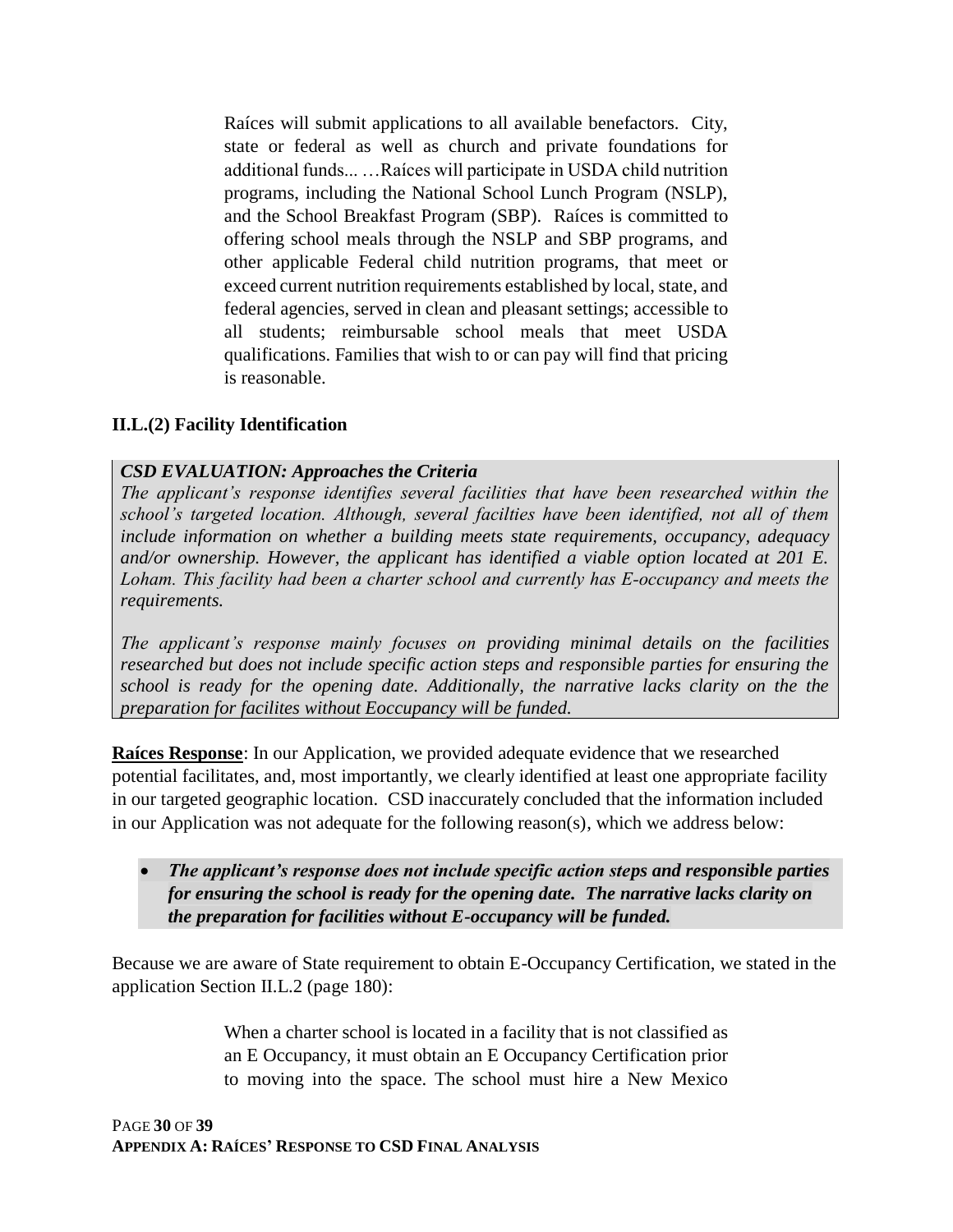licensed architect to draw plans of the school indicating that the school meets code requirements for E Occupancy. These plans are then submitted to PSFA for adequacy/code review. Once PSFA has completed their review, the plans are then sent to the Construction Industries Division to obtain an E Occupancy Certificate.

Realistically, with regards to the timeline, this process will take our school at least a year and a half before we are ready to occupy our targeted place at Myrna's Children's Village on campus at NMSU. Because any plan to move forward is contingent on an E-Occupancy approval statement, we listed two other options that are of interest and are viable in a short amount of time (no more than 6 months). The other identified alternative places are described as "potential spaces" with minimal adaptations to obtain E-Occupancy certification in case we need to explore other options. The fact that we didn't explain in detail information for each of the other places is because we have secured an understanding with the owners of a location that has been approved for E-Occupancy and the contract is contingent on the charter approval notice.

The site at 201 E. Lohman that we identified for the first couple of years does not need a big amount of funds to comply with requirements to be adapted for Kindergarten students. This will allow us to dedicate the funds from Raza Development Fund to remodel the NMSU Children's Village site which we intend to be our permanent home.

During our preparation, our Raices Facilities Committee dedicated the time to build a relationship with the founders to be prepared during the implementation year to have an optimal space approved by PSFA based on the expectation of being ready to start on August 2019. In our Application, on page 181, we state the following: "Over the year, the Raices team is building relationships with private donors and foundations as well. Raices founders anticipate financial support in different modalities to start up and sustain costs including facilities and other operational needs to be covered during the planning year."

### **III. FINANCIAL FRAMEWORK**

CSD concluded that this section of our application was "inadequate as only 50% of the responses were rated 'Meets the Criteria', three (3) areas were rated 'Approaches the Criteria', and one (1) area was rated 'Falls Below the Criteria', with a section score of 77%." As explained in more detail herein, this is incorrect. We have responded, in detail, to each area of our application where CSD rated our response as "Approaches the Criteria" and to the section that CSD rated as "Falls Below the Criteria."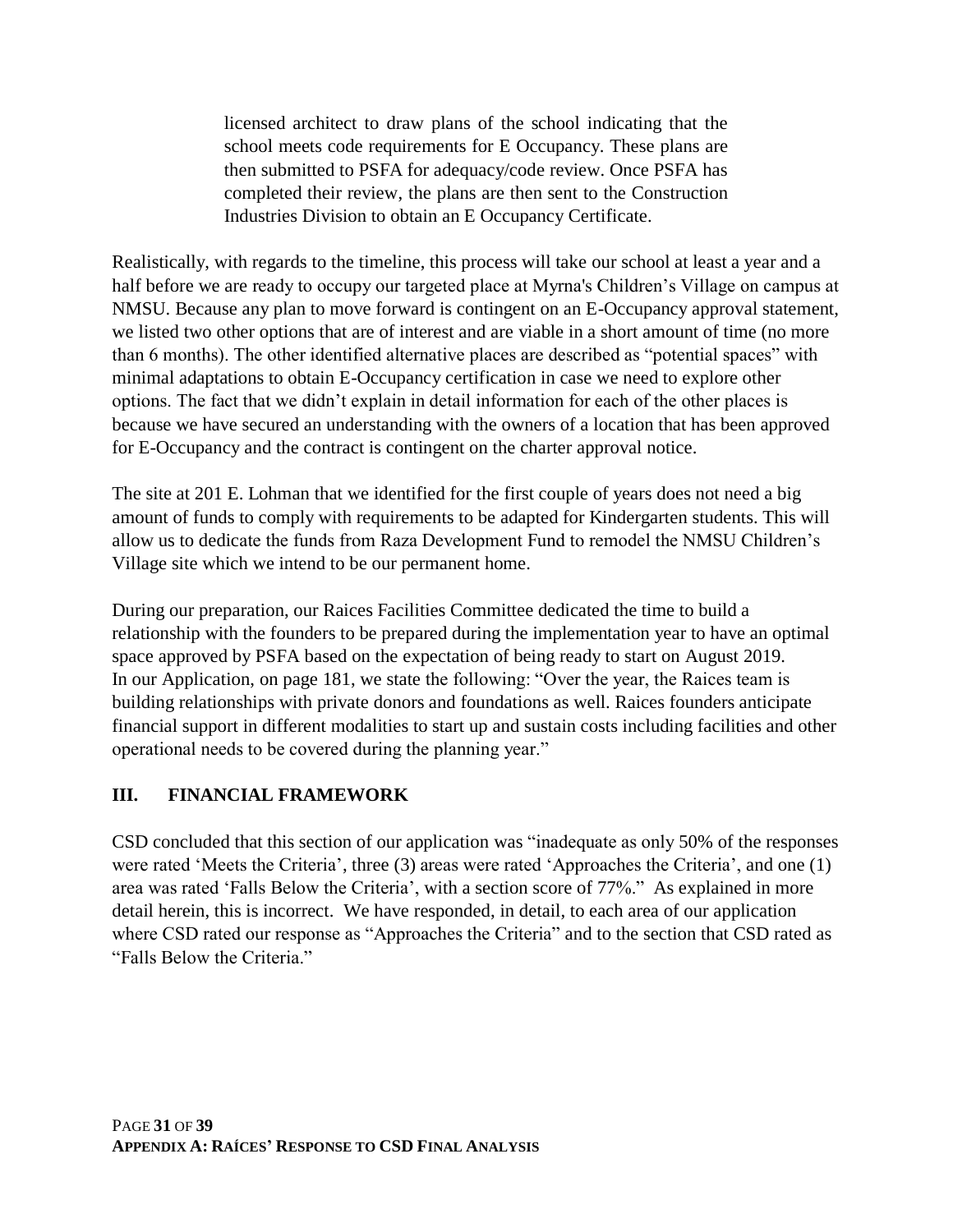#### **III.B.(4) Budget Adjustments**

### *CSD EVALUATION: Approaches the Criteria*

*The applicant's response describes strategies that may be used to adjust the budget appropriately. For example, if the school does not reach its funding levels it plans to alter the staffing to the actual student enrollment by:*

- *‐ "Removing office support positions and assigning the responsibilities to other staff,*
- *‐ Decreasing the FTE for certain teaching staff and support staff*
- *‐ Exploring opportunities to share responsibilities amongst staff for those positions that are cut or adjusted to part‐time status*
- *‐ Cutting non‐essential items"*

*Additionally, the applicant notes, "the Finance Committee will review the budget to try and realize some savings on expenses that tie to the number of students, such as teaching staff, instructional support, instructional materials and textbooks."*

*Although, the applicant details possible strategies to budget shortfalls, the narrative does not clearly explain how these strategies are viable and realistic and based on financial expertise. Additionally, the narrative explains that the applicant has identified other sources of funding to cover ancillary services costs for its special education population but does not identify where those funds are coming from. The applicant states, "We will plan for these expenses through other sources of funding which we have been actively pursuing already and have already*  received confirmation from several Foundations that they will be supporting Raíces if the charter *is approved." A commitment from NACA was detailed in the narrative for the amount of \$50,000 to be used in start‐up costs. It is unclear if this amount is alotted to ancillary services or other costs, as it is not reflected in the budget.*

**Raíces Response**: CSD inaccurately concluded that the information included in our Application was not adequate for the following reason(s), which we address below:

• *The narrative does not clearly explain how these strategies are viable and realistic and based on financial expertise. It is unclear if the amount of \$50,000 from the NACA Foundation is allotted to ancillary services or other costs, as it is not reflected in the budget.*

We provided adequate details relating to possible strategies to address budget shortfalls in our Application and these strategies are viable and realistic. As we stated at the Capacity Interview and at the Public Hearing, we have been exploring "other sources of funding" and have identified sources that are committed to funding our school once we receive notice that our charter has been approved. Immediately after the approval notice, we will begin negotiations with potential funders and start planning in terms of amounts and allocations for specific budget items. (*See* Appendix N containing Letters of Support from organizations such as the McCune Foundation and the W.K. Kellogg Foundation)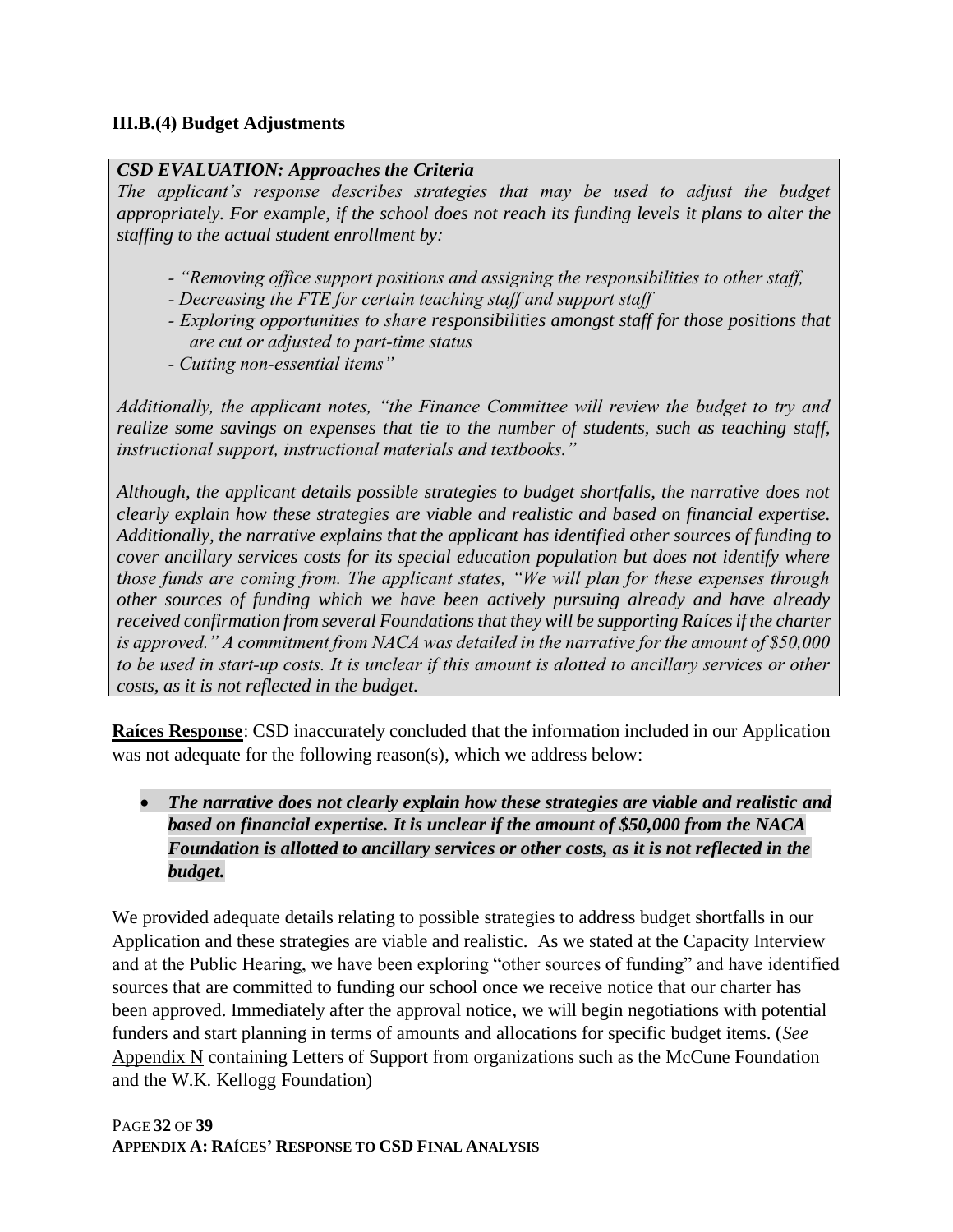With regards to the \$50,000 from the NACA Foundation, in Section II.B.(4) (page 195) of our Application, we clearly stated the following: "Raíces has secured a commitment from NACA for \$50,000 to assist with some of the start-up costs. Allocations to specific budget items will be determined by the items that can be covered by other committed foundation funding sources. This funding is not reflected in the budget since it will be used prior to July 1st, 2019."

During the Public Hearing on July 20, our board members also confirmed the funding commitment from the NACA Foundation to cover the salary of the school principal for the first 3 years of operation.

### **III.C.(1) Financial Oversight (Appendix H)**

#### *CSD EVALUATION: Falls Far Below the Criteria.*

*The applicant's narrative and internal control procedures (Appendix H) are not fully developed and lack details on how the school will effectively:*

- *Safeguard assets*
- *Segregate its payroll*
- *Segregate cash and check disbursement duties*
- *Provide reliable financial information and promote operational efficiency*

*The response minimally addreses how the audit will ensure compliance with state requirements. No additional information is provided to ensure the school is maintaining reliable financial information on its own.*

*Furthermore, the narrative does not address whether its procedures are based on the professional judgment of experienced, licensed, school business officials and does describe a complete process for regularly evaluating compliance with the internal control procedures.*

**Raíces Response**: CSD inaccurately concluded that the information included in our Application was not adequate for the following reason(s), which we address below:

• *The applicant's narrative and internal control procedures (Appendix H) are not fully detailed and lack details. The response minimally addresses how the audit will ensure compliance with state requirements. No additional information is provided to ensure the school is maintaining reliable financial information on its own. The narrative does not address whether its procedures are based on the professional judgement of experienced, licensed, school business officials.* 

CSD did not include specifics about the details that it believes are lacking from our internal procedures in Appendix H; however, we believe the information we provided in our narrative and in Appendix H demonstrates our commitment to: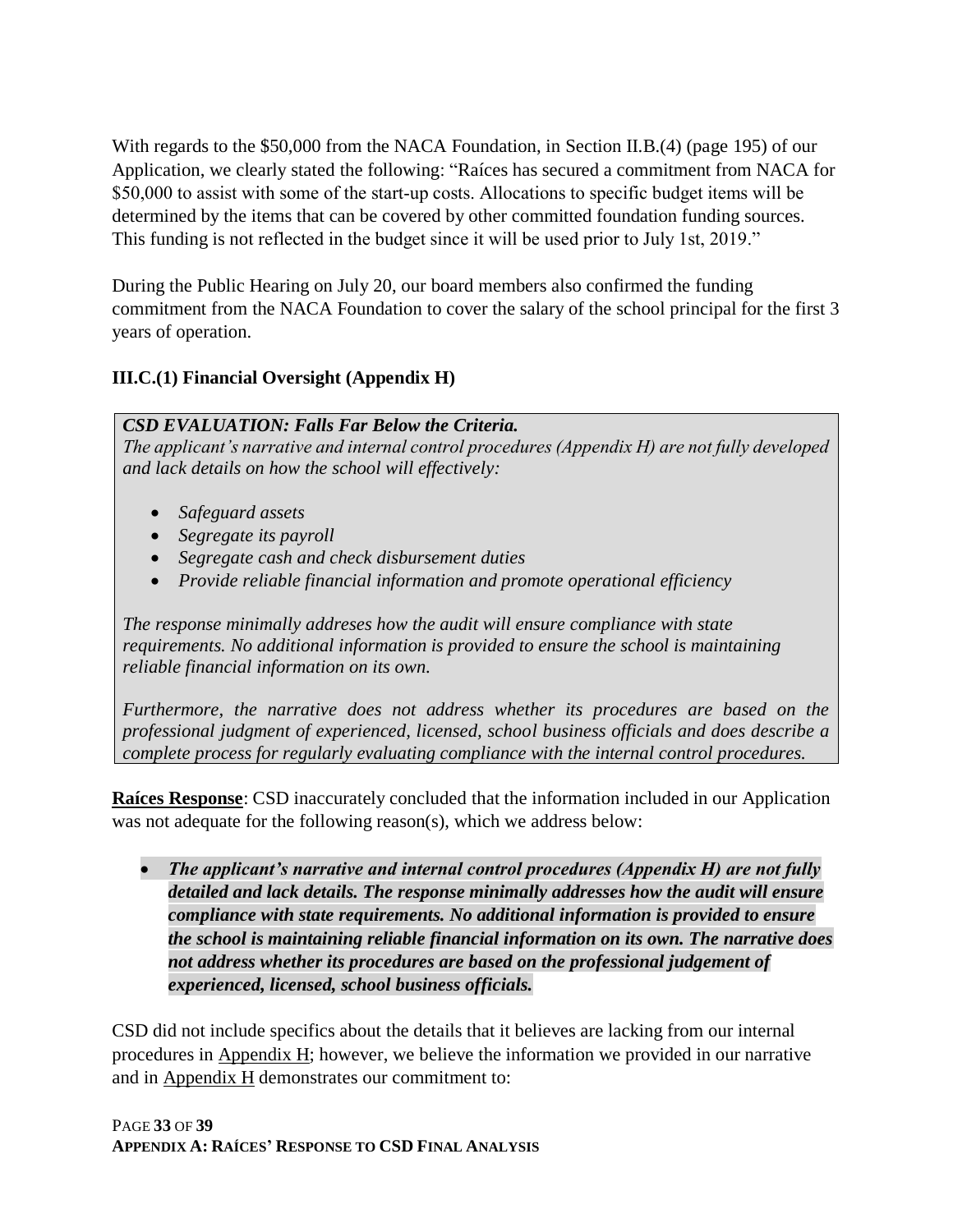maintain an internal control structure to provide management with reasonable assurance that assets are safeguarded against loss from unauthorized use or disposition, that transactions are executed in accordance with management's authorization, and are recorded properly to permit the preparation of general purpose financial statements in accordance with GAAP, and that state and federal programs are managing in compliance with applicable laws and regulations. Application, *Financial Oversight*, Section III.C.(1).

The internal procedures that we have developed contain adequate details on how we will effectively safeguard assets<sup>3</sup>; segregate cash and check disbursement duties; and provide reliable financial information and promote operational efficiency. However, we do acknowledge that our internal procedures could include use more detailed information relating to the area of segregation of payroll and we remain committed to fixing this with our proposed licensed and experienced business official.

The job descriptions for all staff in Appendix O: Staffing Plan begins by specifying that all staff must be licensed and certified for each job described in Appendix O. This means that the Business Manager who will start out as a half-time contracted service provider instead of a staff member/employee must be a licensed bookkeeper and certified procurement officer.

It has recently come to our attention that the individual we were considering for the business manager position at Raíces is under investigation. To be clear, this individual was never hired by Raíces, nor did she hold any official position with our School. At the time that she assisted us with the development of certain areas of our application, she was an experienced and licensed business official. Certainly, now that we have learned that she has been placed on administrative leave for alleged financial discrepancies, we are no longer considering her for the position and are seeking the advice and counsel of another licensed and experienced business official. Currently, we are in discussions with the Vigil Group LLC as a potential candidate to fill this position.

The Raíces Governing Council acknowledges its own responsibility to maintain sound fiscal policies and procedures. Most importantly, our prompt response in seeking out another business official shows our commitment to ensuring that our fiscal policies and procedures are based on the professional judgment of an experienced and licensed business official. Raíces remains committed to following best practices regarding fiscal policy and to working closely with our proposed business manager.

 $\overline{a}$ 

<sup>3</sup> **Safe-Keeping Assets**: Access to assets will be limited by assigning a primary guardian for each program area. The guardian, i.e., Teacher or Artist for each program area will be responsible for monitoring the access to such assets. Appendix H: Internal Procedures.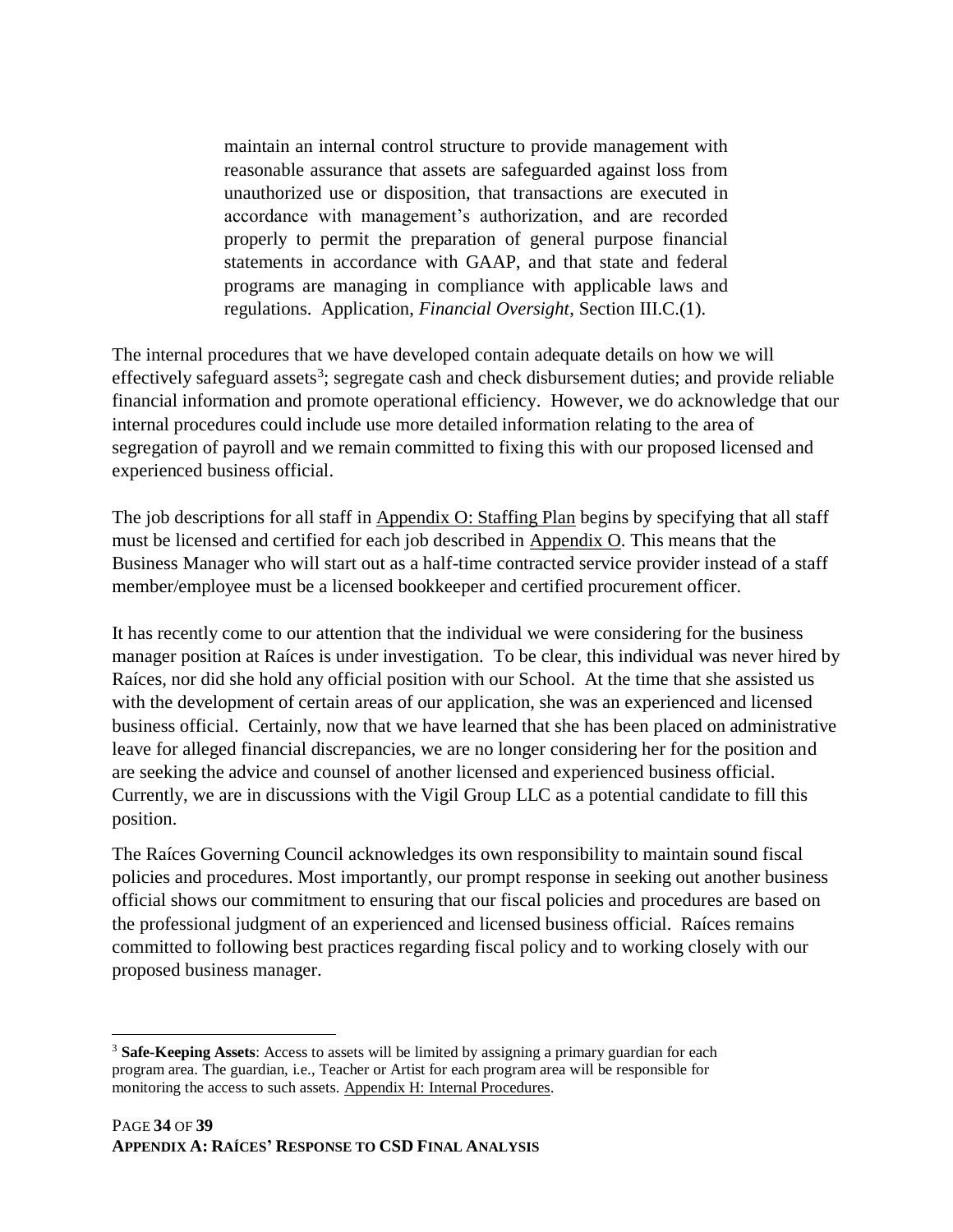### **III.C.(2) Financial Staff**

#### *CSD EVALUATION: Approaches the Criteria*

*The applicant's response adequately describes the responsibilities of the Principal and the Business Manager and align fully with the organizational chart included in this application. However, based on the budget, it is unclear whether the Business Manager is an employee or contracted. The lack of this information implicates whether the applicant has identified the appropriate qualifications for this individual. The budget allows for an Office Manager in the personnel section and for Business Manager Services in the other expenses section of the budget.*

**Raíces Response**: CSD inaccurately concluded that the information included in our Application was not adequate for the following reason(s), which we address below:

### • *Based on the budget, it is unclear whether the Business Manager is an employee or contracted.*

We believe we were clear in our Application regarding the employment status of the Business Manager. *See* Appendix O: Staffing Plan. The job description for the Business Manager position reflects that this position will become a full-time position by the 5th year. Until then, the position is classified as a half-time contract service provider. *Also see* Appendix K: The Organizational Chart, where it clearly shows that the Business Manager position clearly is a contractual service. We understand that the business manager needs to be a licensed, certified bookkeeper and procurement officer who is trained in how to comply with state school funding laws and regulations. *Also See* Appendix G: 5 Year Budget Plan.

#### **III.C.(3) Governance Board Legal and Fiscal Oversight**

#### *CSD EVALUATION: Approaches the Criteria*

*The applicant's response minimally focuses on the formation of the audit and finance committees. It begins by detailing how the Governance Board will act as a Board of Finance and simply states the board will establish both committees. No additional information is provided to describe how they will be formed or how each committee will ensure proper legal and financial oversight.*

*The response did indicate the make up of each committee, which includes the Principal and Business Manager. A general outline of duties was provided for both committees.*

**Raíces Response**: CSD inaccurately concluded that the information included in our Application was not adequate for the following reason(s), which we address below: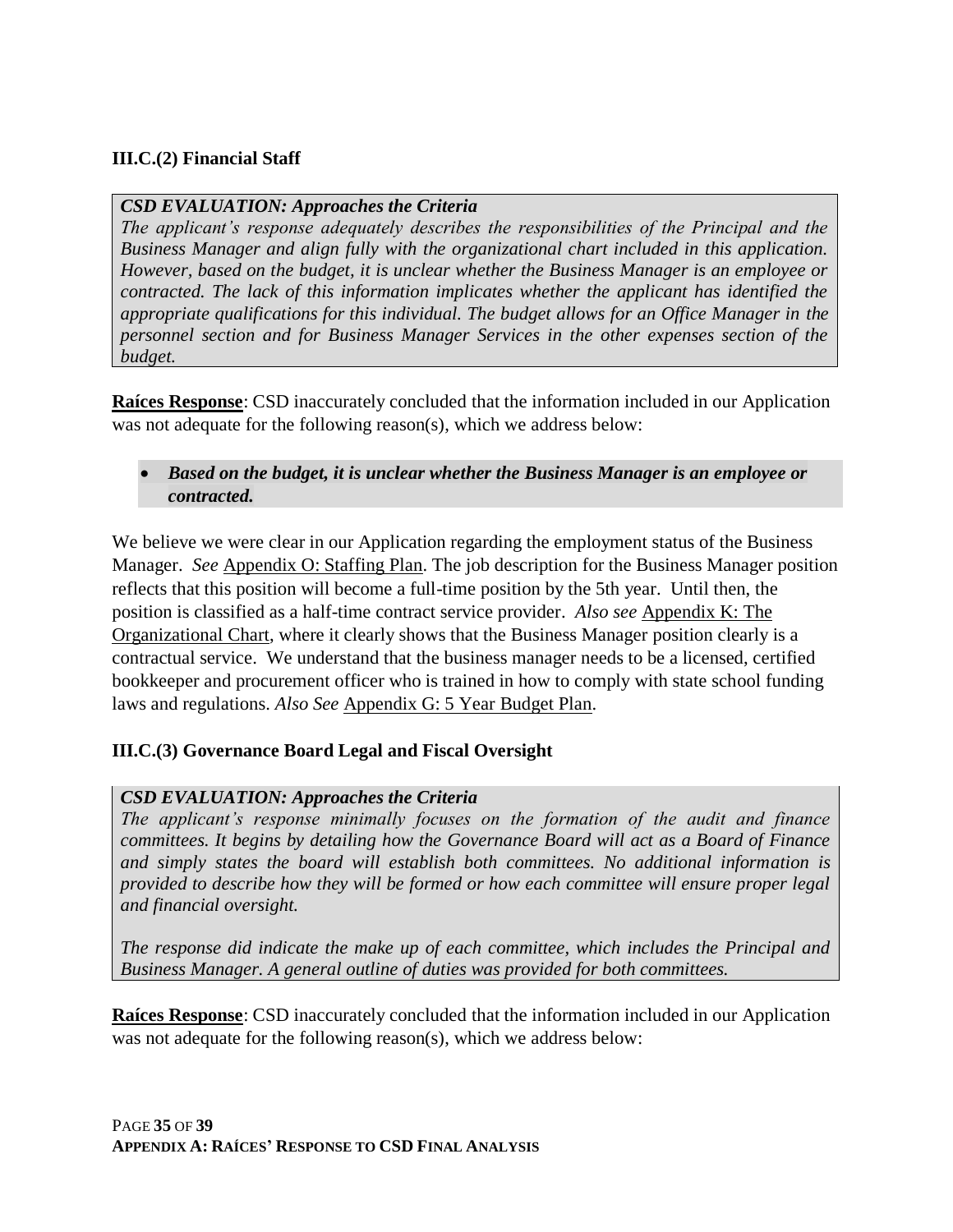• *No additional information is provided to describe how they committees will be formed or how each committee will ensure proper legal and financial oversight.*

In Appendix A: Bylaws, Article 5: COMMITTEES on pages 11 and 12, we describe in detail how the audit and finance committees will be established, who will serve on these committees, and how we will ensure proper legal and financial oversight.

Specifically, in Section 5.2: Standing Committees, we provide the following:

Each standing committee shall have a charge specific to its permitted activities and such charges shall be incorporated into Raíces policies. The function of any committee shall be fact-finding, deliberative, and advisory to the Board. Committees shall not have authority to take legislative or administrative actions, nor to adopt policies for Raíces. Standing committees shall be made up of no more than one less than a quorum of the Board. The Board Chairperson shall be an ex-officio member of each committee. The Principal shall be an ex-officio member of each committee, except where his/her evaluation, tenure, or salary is to be deliberated. The Business Manager shall be an exofficio member of the Finance and Audit committees. Standing committees shall be:

- Governance Board Development Committee
- Finance Committee
- Audit Committee

Pertinent to the evaluator's critique in this section of the application is the description that follows in this section of the bylaws for the finance and audit committees on page 12 of the bylaws which specifies the membership of each committee and the criteria that will be used as specified in state statutes to ensure compliance with regulations regarding legal and financial oversight. These descriptions read as follows:

b. Finance Committee: The Finance Committee shall be comprised of the School Business Manager, Board Chairperson, Board Treasurer, who shall serve as chair, at least one other member of the Board, a member of the Concilio (Parent Council), and the Principal. The purpose of the Finance Committee shall be to make recommendations to the Board in the following areas: financial planning, including review of the School's revenue and expenditure projections; review of financial statements and periodic monitoring of revenues and expenditures; annual budget preparation; oversight; and procurement. The Finance Committee shall also serve as an external monitoring committee on budget and other financial matters and shall evaluate the Principal's compensation, oversee the use of funds, review and oversee the school's risk management policies and investments, and review and advise the Board on all matters affecting the school's financial condition. In carrying out it duties the Finance Committee must adhere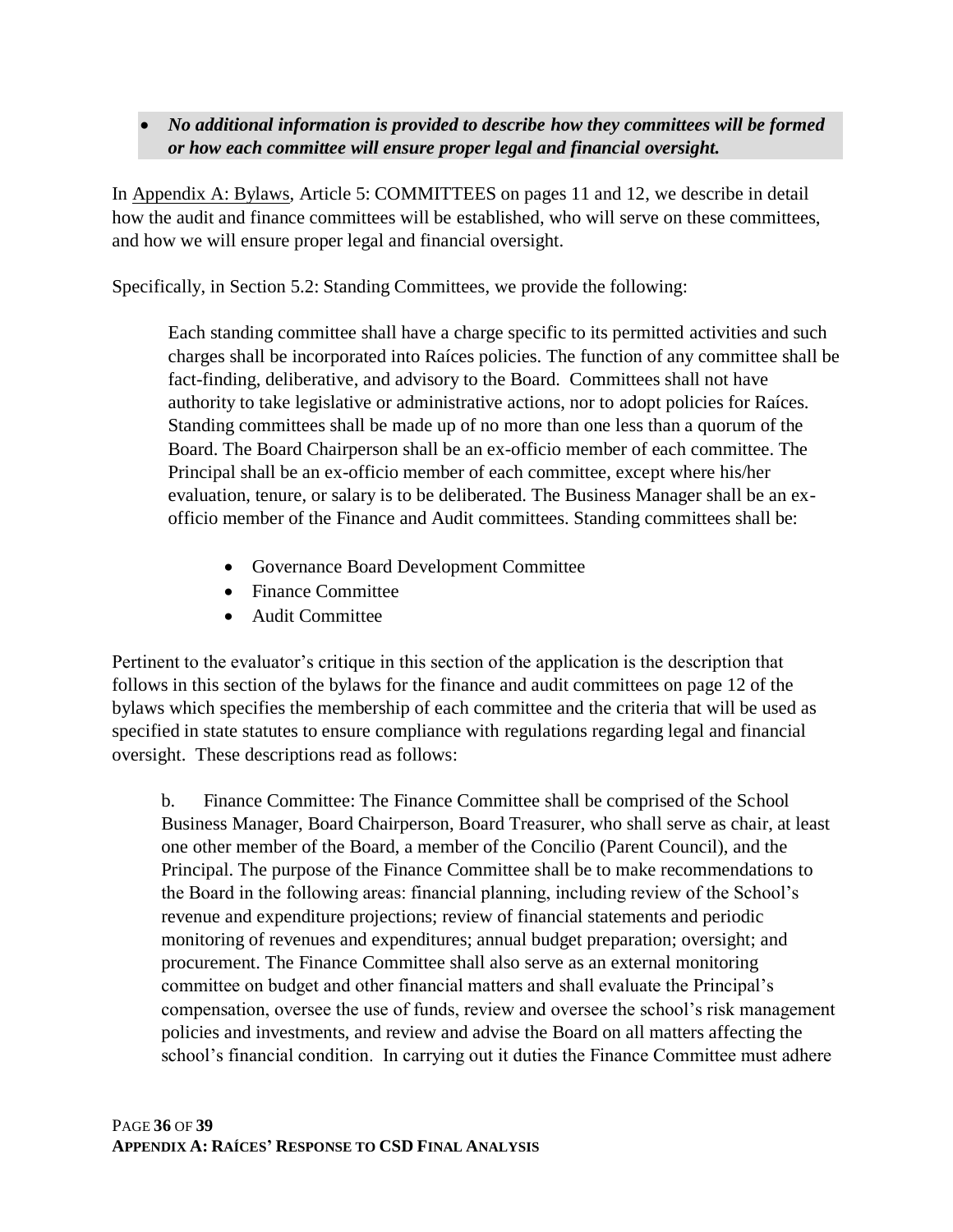to regulations of the New Mexico Public School Finance Act (22-8-1 and 22-8-12.3 NMSA 1978)

c. Audit Committee: The Audit Committee shall be comprised of the School Business Manager, Board Treasurer, who shall serve as chair, Principal, the Board Chairperson, one community volunteer who has experience in accounting or financial matters and one parent volunteer from The Concilio. The parent shall be appointed from a list of parents who are willing to volunteer on the Committee. The purpose of the Audit Committee shall be to 1) evaluate the request for proposal for the annual financial audit services, 2) recommend to the Board the selection of the financial auditor, 3) attend the entrance and exit conferences for annual and special audits, 4) meet with external financial auditors at least monthly after the audit field work begins until the conclusion of the audit, 5) be accessible to the external financial auditors as requested to facilitate communication with the Board and the Principal, 6) track and report progress on the status of the most recent audit finding, 7) advise the Board on policy changes needed to address audit findings, and 8) provide other advice and assistance as requested by the Board. The Audit Committee shall be subject to the same requirements regarding the confidentiality of audit information as those imposed upon the Board by the Audit Act (12-6-1 through 12-6-14 NMSA 1978) and rules of the New Mexico State Auditor.

## **IV. EVIDENCE OF SUPPORT**

CSD concluded that this section of our application is adequate with a section score of 83%; however, we would like to respond to the one area that CSD rated as "Approaches the Criteria."

### **IV.D. Innovation**

### *CSD EVALUATION: Approaches the Criteria*

*Although the applicant provides a clear overview of the qualities and characteristics that make up the school's educational model and mission, it does not provide a compelling explanation for the demand of this type of model.*

*A section of the narrative focuses on the history of the culture and roots that was the impetus for the development of the model and states, "The uniqueness and innovation of our proposed school is meant to support local public education and its efforts to prepare students to enter a culturally diverse, multilingual, technologically challenging world where "thinking outside the box" is more a necessity than a cliché." However, no additional information is provided to support how the applicant team knows there is a compelling demand for this educational program within the targeted geographic area.*

**Raíces Response**: CSD inaccurately concluded that the information included in our Application was not adequate for the following reason(s), which we address below: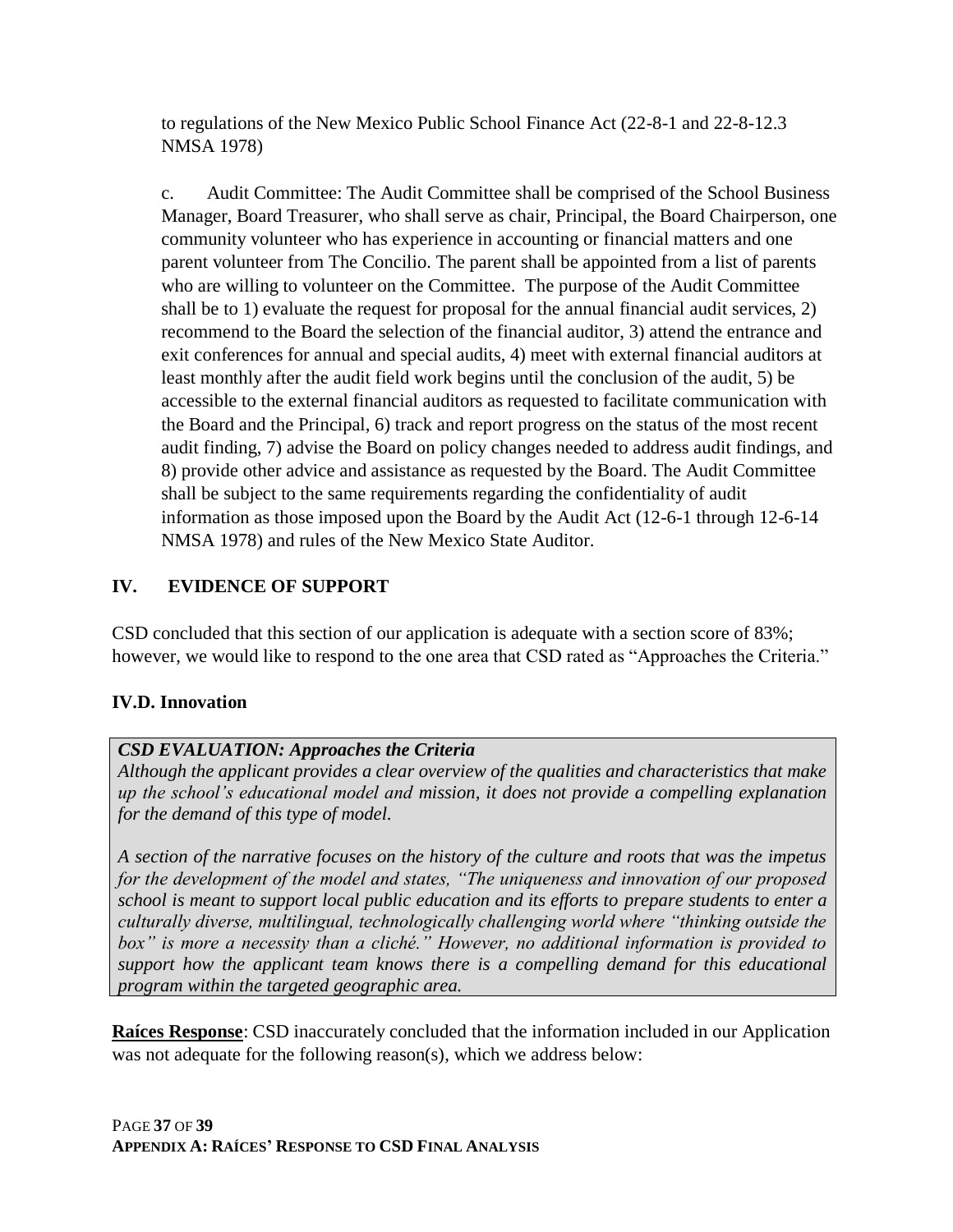• *No additional information is provided to support how the applicant team knows there is a compelling demand for this educational program within the targeted geographic area.*

In Section IV.A.(1) of the Application (page 203), concerning Outreach Activities, we described meetings and surveys conducted to learn directly from families of their interest in a school with the curriculum we propose for the Raices School. Besides the social and economic pressures identified by the participants, during the process of exploration and learning from our communities, the Raices Outreach Team collected some sad and painful stories from parents that were experiencing disenfranchisement, self-segregation, and low self-esteem because of the lack of English language skills and misconceptions of how the public systems work (education, health, housing, jobs, and food access).

In our LOI, we provided substantial information on pages 3-5 that indicates a demand for this type of school as follows:

- 76.4% of the elementary children in the Las Cruces Public schools are Hispanic.
- 87% are economically disadvantaged.
- For 29.5% of these students the language spoken in the home is Spanish.
- Of this group of elementary students, 15.9% are ELLs.
- 16.4% have been identified as special education students
- Student achievement results on the PARCC show proficiency levels in ELA and math are quite low for students in the 3rd, 4th, and 5th grades.

Data from Head Start Programs and community workshop sessions document the strong need that parents see for alternative options to the traditional school setting. The Raíces' Team has engaged in a significant number of conversations with parents, potential partners, interested organizations, and community leaders in the development of the projected school, including local indigenous communities (Piro-Manzo, Tortugas and Raramuris), where participants were exposed to examples of the Mesoamerican components of the curriculum and expressed an enthusiastic response.

NMSU is planning to develop an Ethnic Studies Bachelor's and Master's degree program to be offered in the College of Education that would foster a critical, historical, and locally-relevant practice and approach to community engagement. The NMSU College of Education sees our proposed school as an opportunity to contribute to their process for restructuring how teachers are educated to draw on indigenous pedagogy to improve educational outcomes for children. The Raíces' Team has held discussions with NMSU about a partnership with them for implementing a community schools' approach and are continuing discussions with the Dean's office in the College of Education (See letters of support in Appendix N from the Dean and faculty members.)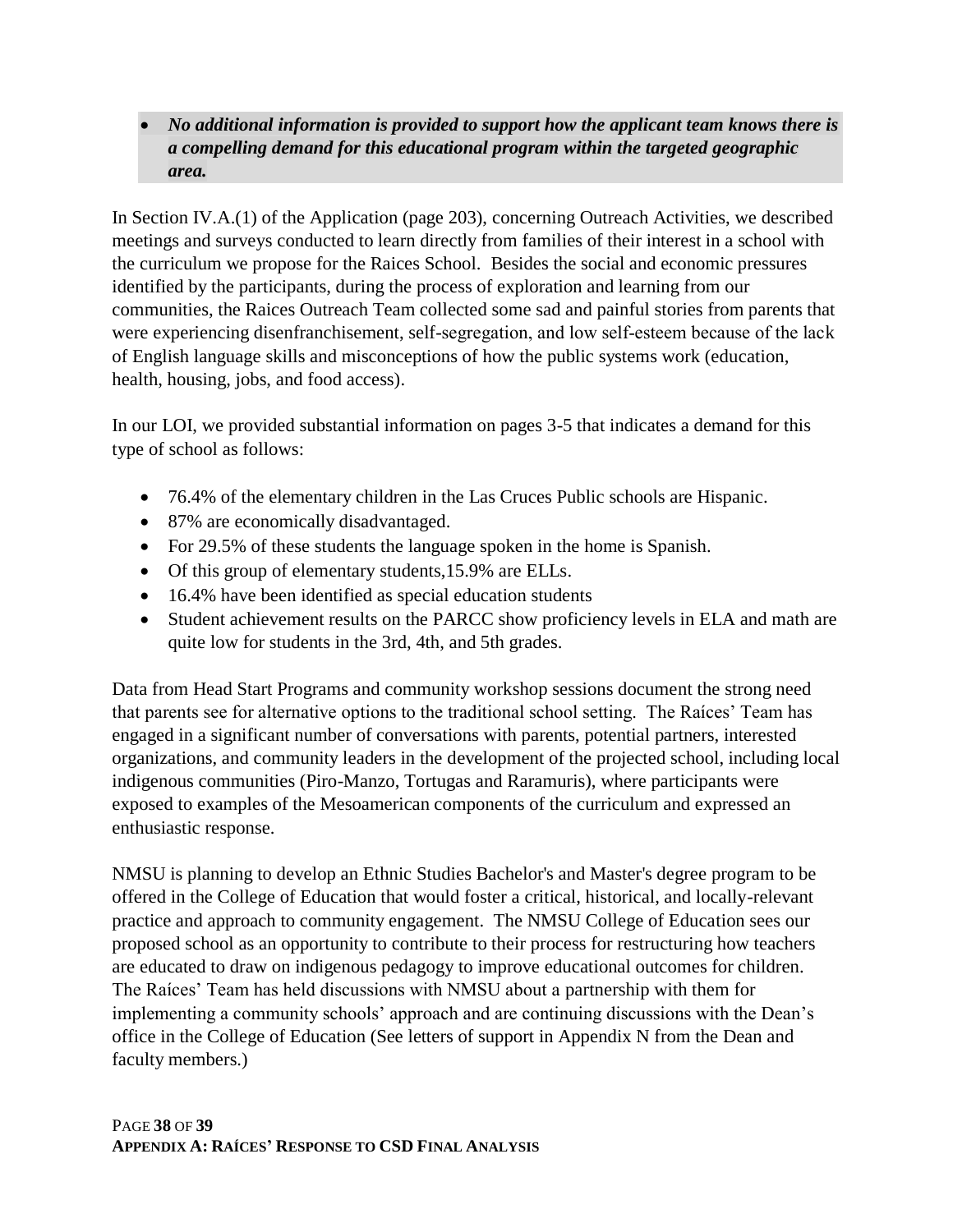Since the inception of the workgroup (23 months), the Founding Team Coordinator, has organized 29 information sessions and workshops with over 336 different participants. The Coordinator has conducted many individual interviews with stakeholders and members of other community sectors and institutions including: the Las Cruces City Council, the Doña Ana County Commission, NM State Legislators, the Hispanic Chamber of Commerce, Green Chamber of Commerce, educators, executive team of the local chapter of NEA, members of LCPS School Board, faith based community organizations, Early Childhood Las Cruces Head Start Program Team and Policy Council, La Clinica de Familia Healthy Start Program Director, Healthy Kids Las Cruces Coalition of the NM Department of Health, Las Semillas Food Center, and representatives of the arts and culture sector for a total of 120 key community leaders. Many of these organizations have contributed to the 21 letters of support.

Lastly, we feel it is worth noting that there is only one charter school in Las Cruces that serves Elementary grades, J. Paul Taylor Academy, which always has a long waiting list. As of a month ago their waiting list was 157 students as reported at the PEC Hearing on July 20 by Carrie Hamblen, who is one of the council members at the Academy.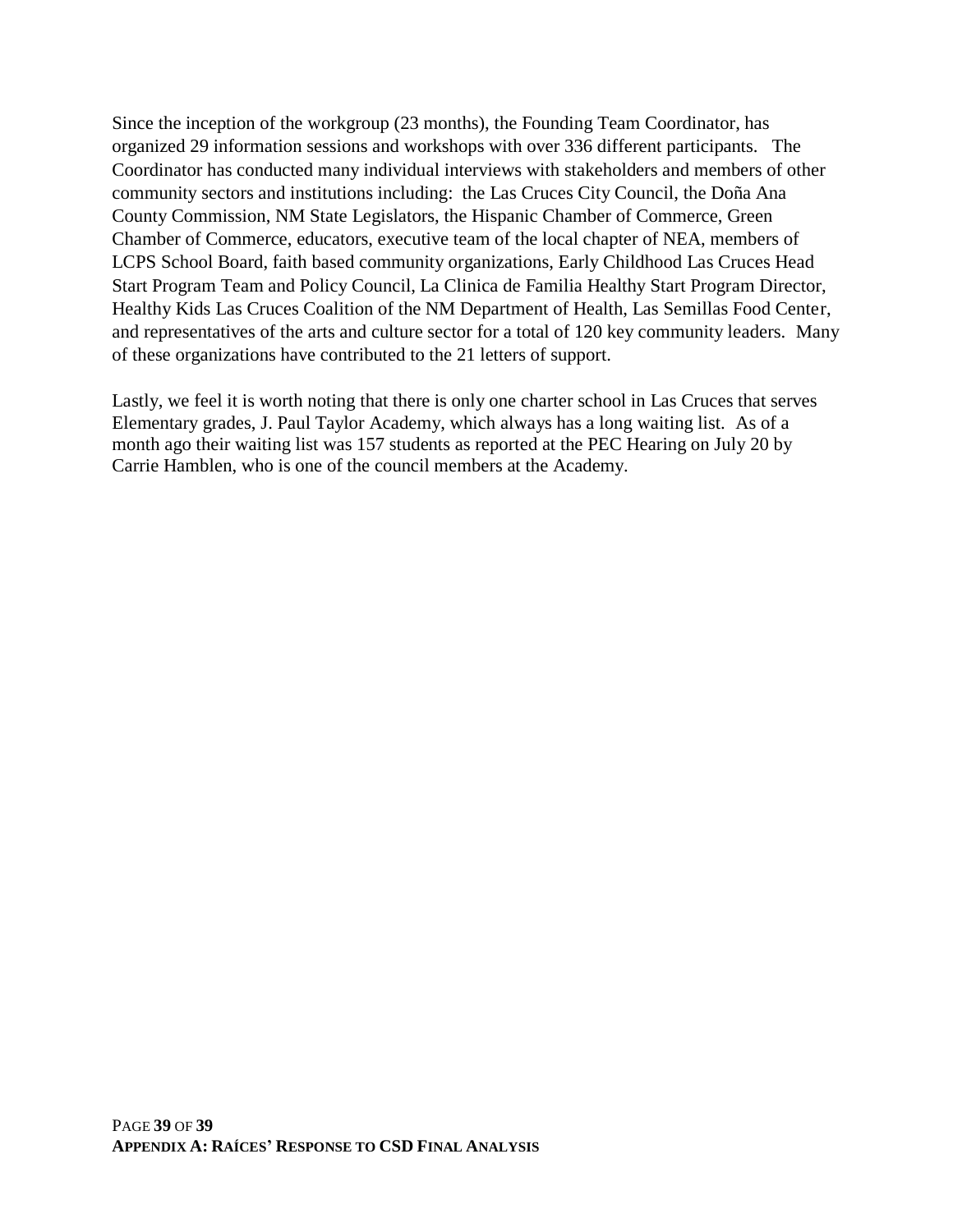#### **APPENDIX B**

#### **RAICES' RESPONSE TO CAPACITY INTERVIEW EVALUATION**

We have included evaluation notes from the Capacity Interview, *highlighted in gray*, followed by Raíces' responses, in plain text. Our responses contained herein do not provide or add any new information nor do they attempt to remedy any alleged deficiency. Rather, our responses are offered to clarify the responses we have already provided. We believe that the responses we have provide in our Application and at the Capacity Interview, coupled with the clarifying responses in Appendix A: Raíces Response to CSD Final Analysis, demonstrate that we have the capacity to operate an effective, high-quality charter school.

#### **Question 2 – Educational Plan: Innovation**

**Evaluation:** *Although, the applicant team provided numerous elements that are in alignment with its educational plan, the team did not prioritize or differentiate between these elements to identify the most important contribution the proposed school will bring to public education in the target border community. Furthermore, no supportive details were provided to demonstrate how a contribution is essential to the success of the proposed school.*

**Raíces Response**: During the Capacity Interview, we felt we adequately explained that our most important contribution, in alignment with our mission statement, will be an effective researchbased approach in early childhood bilingual education known as a 90/10 model. This approach along with the highly engaging Xinachtli curriculum not only promotes brain function but allows each student to be motivated by a positive personal identity as result of being taught to feel pride in one's cultural heritage. We will serve as a model for other public schools and as a partner with the NMSU College of Education in serving as a laboratory for teacher training in a culturally responsive model that produces bilingual and biliterate students, a much-desired skill set by employers not only in NM but the entire country.

#### **Question 3 – Educational Plan: Mission Implementation**

**Evaluation**: *For most of the areas, the team stated the assessment tool that would be used. For example, to measure if a student is growing in the art of dialogue, self-reports would be completed. However, no further details were given by the team to elaborate on how this tool evaluates the effectiveness of its mission and implementation of it. In another example, the applicant team stated that multiple assessments to evaluate academic progress will be used and that time is allotted within the school calendar for teachers to review data, however, no clear plan was provided to demonstrate how the results of those assessments will evaluate whether its mission and implementation of it are working. Lastly, no information was provided by the team on its plan for assessing the areas of critical thinking/dialogue and parent involvement/enthusiasm and how through its evaluation the applicant can determine if its mission and implementation of it are working.*

**Raíces Response:** During the Capacity Interview, we felt we adequately explained that we will know our mission and implementation is working if 80% or more of our students are achieving proficiency in English and Spanish language acquisition as measured by the specified growth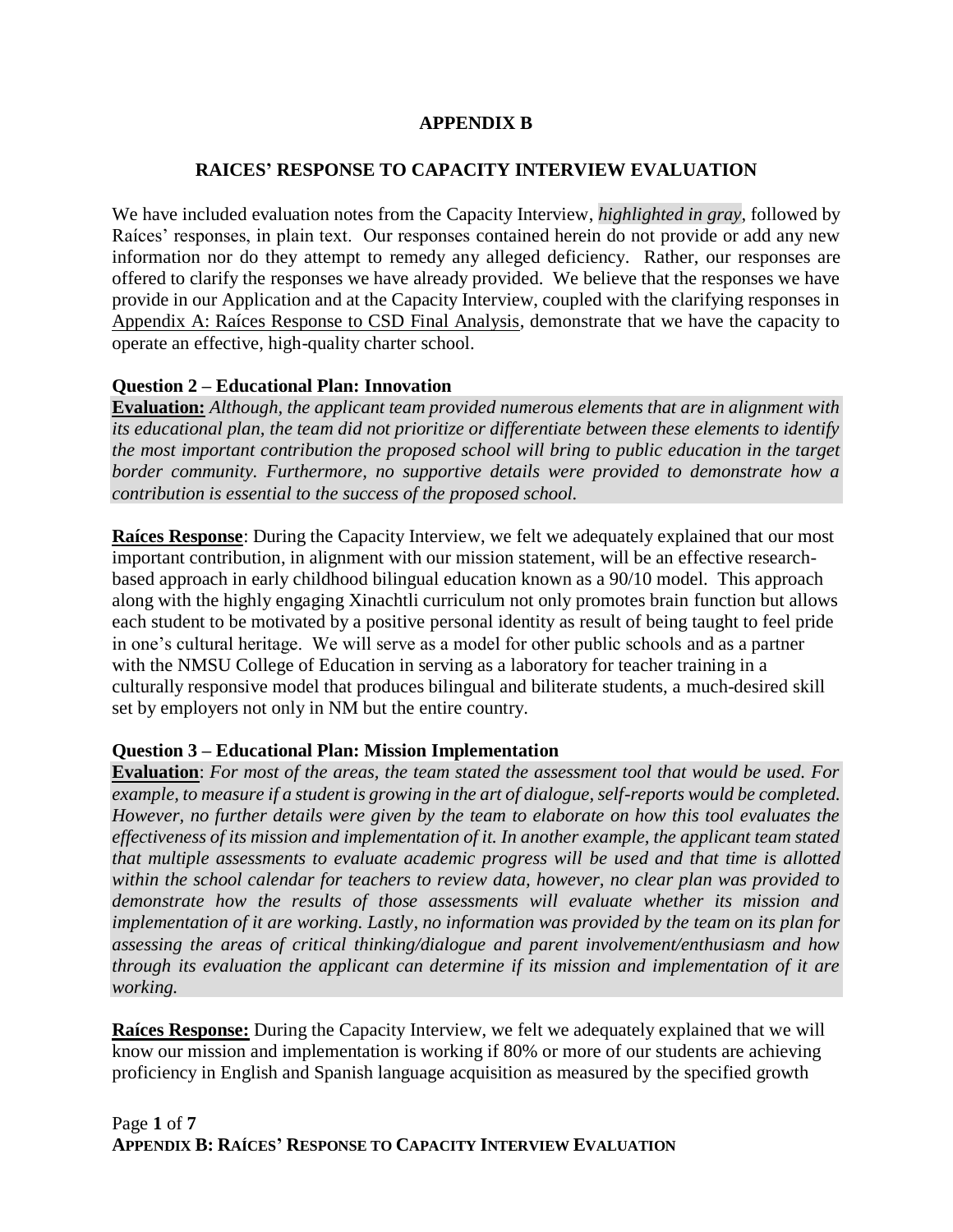rates which were determined by consultation with experts in the field of assessment of biliteracy. Additionally, we will know we are achieving the implementation of our mission and program if our students are achieving proficiency in subject matter content in mathematics, science and social studies as well. We have enumerated at great length the measurement tools we will use to assess this success in subject matter content in the Academic Framework section of our Application.

### **Question 4 – Leadership & Governance**

**Evaluation**: *However, no additional information was provided to clearly connect how its process for bringing members on board support the success of the proposed school.*

**Raíces Response**: During the Capacity Interview, we felt we adequately explained that the board supports the success of the school with its careful monthly monitoring of student academic progress in biliteracy and subject matter content. Additionally, the monthly monitoring includes careful attention to the projected budget versus actual expenditures to make sure that the school always has the necessary operating funds to succeed in program delivery. The Governance Board development committee makes sure the board members are up to date monthly on their knowledge and training with respect to monitoring the school's compliance with state statutes and codes to ensure the school is meeting all state standards. Finally, they pay attention monthly to monitoring the moral of the school as judged by reports from the principal, the Parent Council and the reports on grievances filed by parents on behalf of their children.

This work gets accomplished through the effective functioning and interim work between board meetings of the board established committees or councils/advisory groups: 1) the three standing committees - Governance Board Development, Finance and Audit Committees; 2) Curriculum School Performance, School Development, Facilities, and Community Partnership Committees; and 3) the Parents Council. In summary, the board will support the school success in achieving its mission through the monthly academic, fiduciary and legal compliance monitoring which will be accomplished by the work of the board committees working in partnership with the principal, school staff, the Parent Council and community.

### **Question 5 – Leadership & Governance**

**Evaluation**: *Although the team described the qualities of a school leader, which align with its mission, it did not provide a full description on the process for identifying and selecting the school leader nor did the response include information on how the process supports the success of the proposed school.*

**Raíces Response**: We address this fully in the response given in Appendix A: Raíces Response to CSD Final Analysis on page 20.

#### **Question 6 – Leadership & Governance**

**Evaluation**: *While the applicant team has minimally described the two parts that make up the evaluation, it has not clearly thought through its strategic process for conducting these*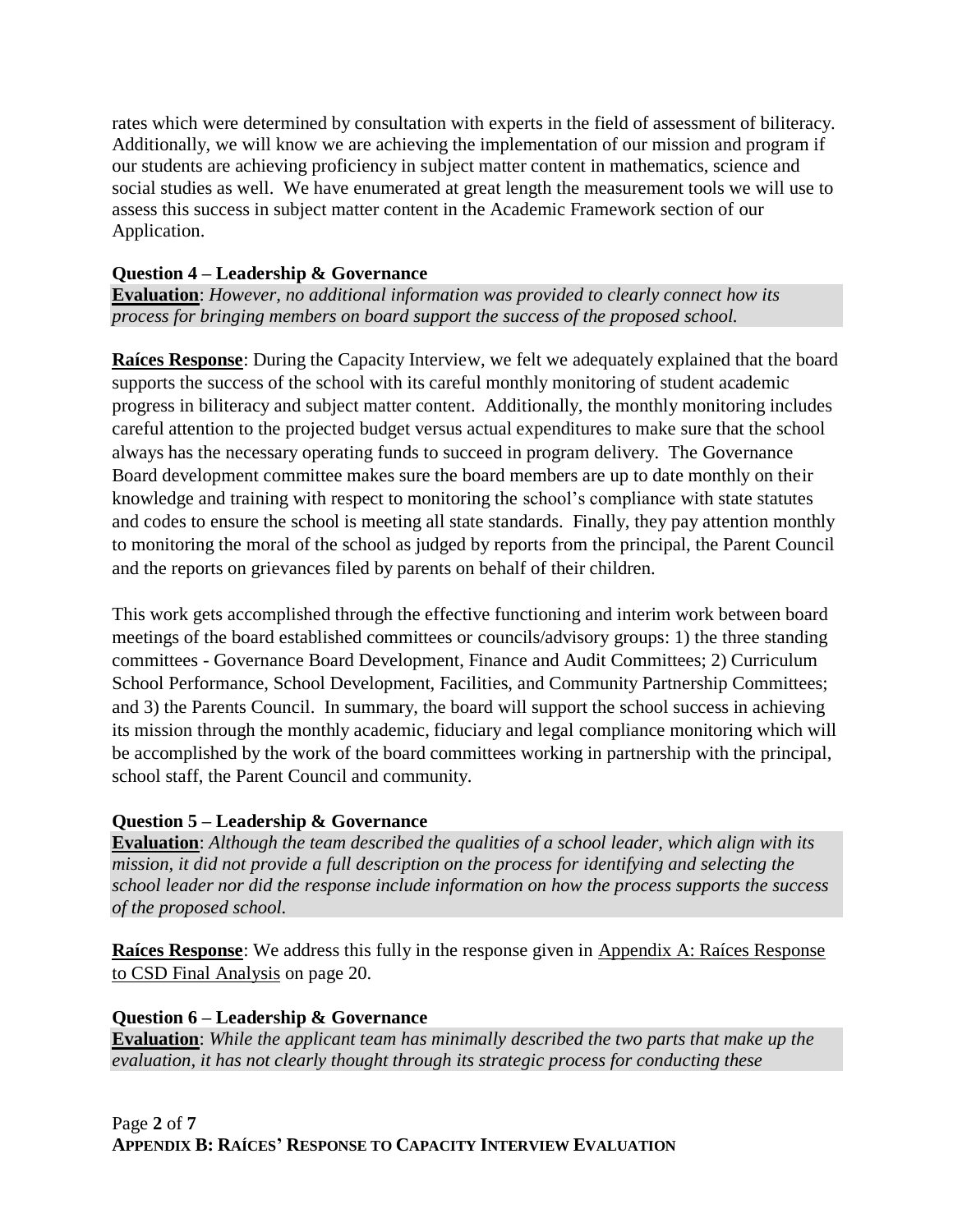*evaluations. Specifically, there is no detail on what information is collected to address the questions provided by the applicant team. Furthermore, the team did not describe how those processes support the success of the proposed school.*

**Raíces Response**: We address this fully in the response given in Appendix A: Raíces Response to CSD Final Analysis on pages 16-17.

### **Question 7 – Leadership & Governance**

**Evaluation**: *It was not clear whether it has been discussed previously with all founding members, as no additional detail was provided as to how the coaching would take place. In addition, the applicant team's response did not clearly indicate how the founders and/or governing body will work with the principal, teachers and staff to ensure the applicant's initiatives are succeeding. Furthermore, no clear description was provided to show how those relationships evolve to ensure the success of the charter school.*

**Raíces Response**: During the Capacity Interview, we felt we answered this question by furthering elaborating on what is already in our Application. As we explained at the Capacity Interview and in our Application, five of the founders will serve as 5 of the 7 board members on the first Raíces Governance Board to provide continuity during the transition from the planning year to the first year of school operation. In addition, we have described how this board (with a good representation of founders) will work during the planning year to educate the principal about the staff that will be needed as described in the charter. We have said fully reviewing the charter and being guided by the charter plans is a requirement of the principal as part of the contract agreement. In addition, in our Application we stress that the principal must demonstrate an educational philosophy that is aligned with the school mission and goals. It will be the board's responsibility to ensure that has been fully demonstrated by the candidate that is chosen for the principal position during the interview and vetting process.

Further in our Application, we stated that the board evaluation process will include hiring an external evaluator. This evaluator will assess and coach the board on Board functions and additional training needed to achieve best practices in working effectively with school staff, parents, and the community in achieving the school mission.

#### **Question 8 – Leadership & Governance**

**Evaluation**: *It is not clear from the applicant's response how it will monitor when changes are needed to the bylaws. The applicant team's response defines how by-laws and policies work in general but does not demonstrate a fully detailed strategic process the proposed school will use to establish and implement its by-laws and policies. Furthermore, the response does not address how those processes will contribute to the success of the proposed school.*

**Raíces Response**: During the Capacity Interview, we felt we adequately described that we recognize that the bylaws represent the key structure for how our Board will operate. We have specified in our Application that all board members must be fully versed on the bylaws and the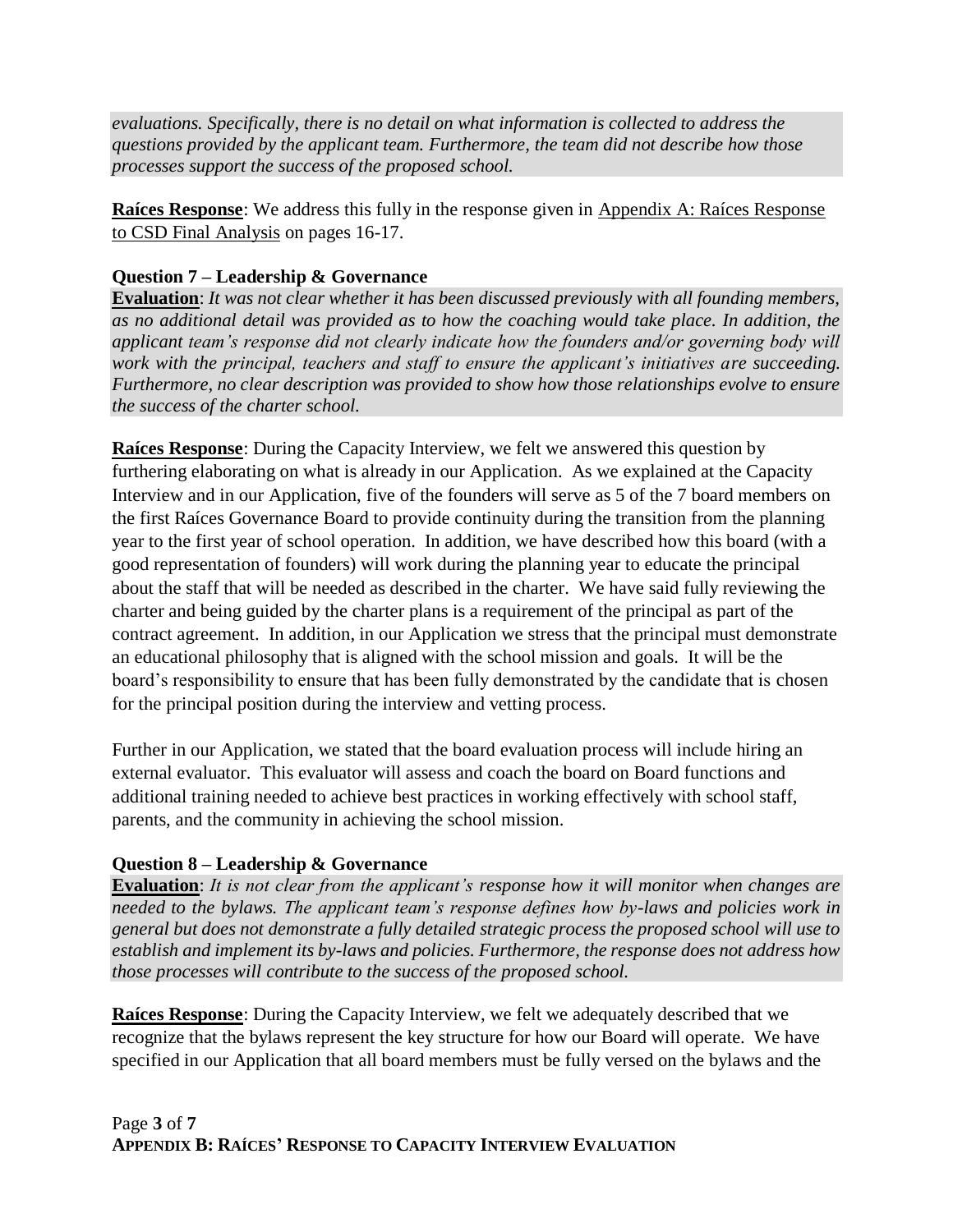bylaws will be part of the content of the Board Hand Book we will construct during the planning year. This was also outlined as part of the orientation process for "onboarding" of new board members. It is part of the job of the Board Chair to make sure that at all times the Board is abiding by the bylaws and that all school policies that are developed are not in conflict with the bylaws. This is extremely important for the sake of the Board being in legal compliance with state statutes and codes that are written into the bylaws as guidelines for board operation and policy development.

#### **Question 9 - Leadership & Governance**

**Evaluation**: *However, no additional details are provided to describe how the proposed school will ensure the policies and procedures are well-implemented, current and effective. As it relates to how the applicant team will determine and react when a change is needed, it indicated that if there is a dysfunction, it will use the core values to determine if the change should take place. The role of the school leader will be important in this step. It was not clear from the applicant's response how the determination will be made or how the core values will be used to make the determination and what role the school leader has in that process.*

**Raíces Response**: The monthly feedback and input from the Principal, Parents Council and Board Committees as well as data from the grievance process reports will help the board assess whether the policies and procedures are being implemented and effective in moving the school toward the accomplishment of the mission. The Governance Board Development Committee is charged with making sure that all board members are fully trained and updated as to the legal compliance with state regulations. It the responsibility of the Board as a body of the whole to make sure that they monitor compliance with state regulations which has been stressed in the application. Problems with parent and student satisfaction and lack of progress in achieving the mission and academic goals of the school will signal the need for policy change on the part of the Board.

#### **Question 12 – Finance**

**Evaluation**: *The applicant team described their partnership with the NACA school network and indicated they have access to a grant through the foundation. As the grant does not have any restriction on timelines, the applicant team knows it can use the funds for curriculum materials and technology. Additionally, the team noted a possibility of funds through the McCune and Kellogg grants. The Business manager consultant that was part of the applicant team affirmed the proposed school's plan to acquire funding to include setting up a bank account, acquiring furniture, having software systems in place to interface with PED's OBMS system. Although, the applicant team cited several organizations that would potentially provide funding, it did not clearly detail what progress has been made to acquire those funds or what amounts these grants may provide to ensure the proposed school has a plan for supplementing the budget.*

**Raíces Response**: We address this fully in the response given in Appendix A: Raíces Response to CSD Final Analysis on page 30-31.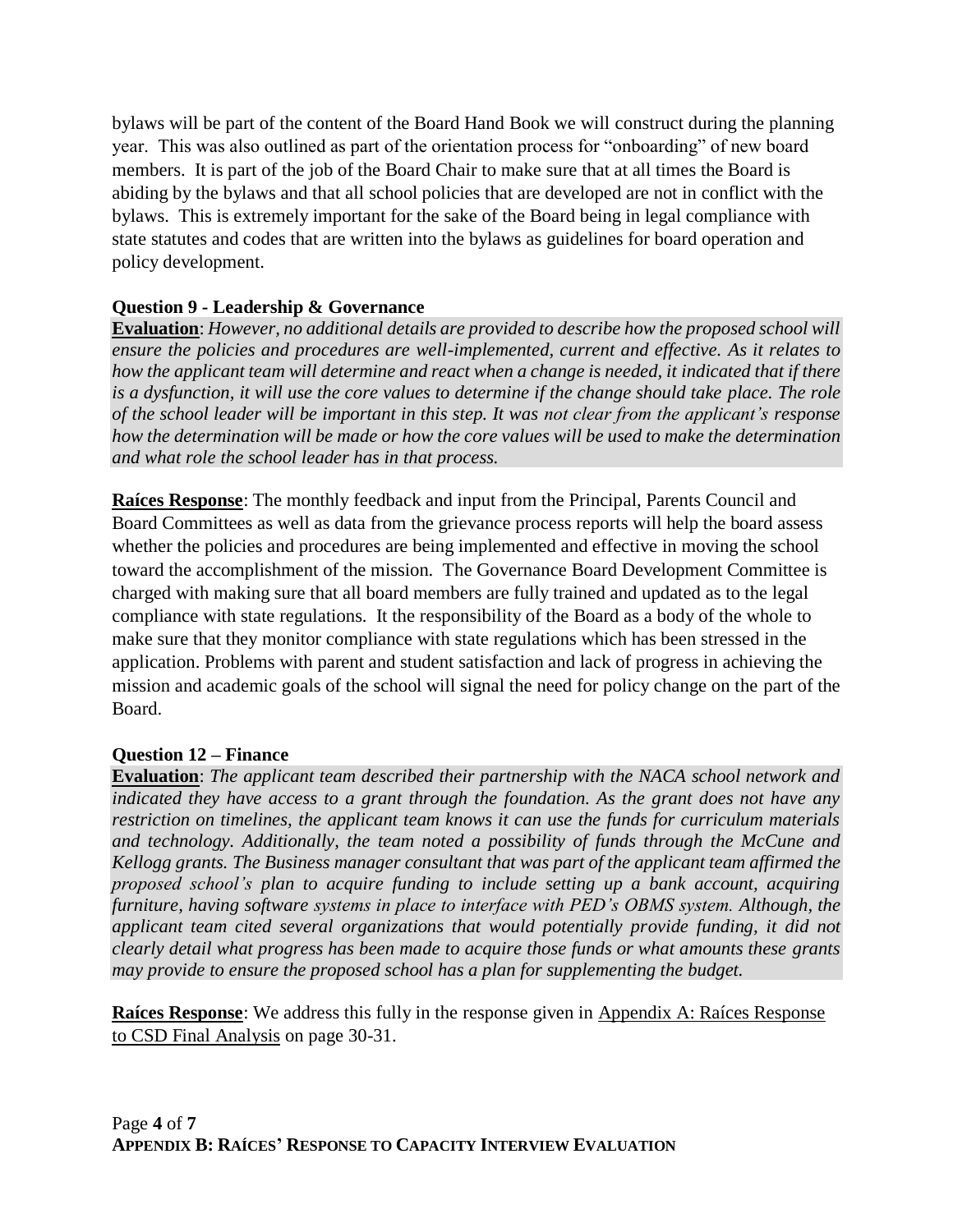#### **Question 14 - \*Finance**

**Evaluation**: *The applicant team minimally stated that it would reduce FTEs to appropriate levels if the numbers are lower. No additional information was provided to describe the implications on the budget/business plan or what the next steps would be. Furthermore, no detailed actions and timeframes were described to address these situations.*

**Raíces Response**: First, we believe that it is highly unlikely that we would fall so far short on enrollments based on parent interest expressed in the numerous workshops and information sessions conducted thus far on the school and the commitment of such groups as Head Start Programs, Myrna's Children's Village, and other early childhood programs to assist us with recruitment. However, if we did fall so drastically short of enrollment, in addition to cutting staff, materials, and doubling up on job responsibilities on the part of the principal, we will build in such contingencies into the budgets requests from the W. K. Kellogg and McCune Foundations during the planning year.

#### **Question 16 - \*School-Specific: Mission specific goals, rigorous and attainable**

**Evaluation**: *The applicant team's response generally described that research had been conducted on how to evaluate the progress of students in bilingual education. Additionally, as it pertains to the rigor of the proposed school's goal, the team stated that if students are able to "grow", biliteracy is rigorous in and of itself. The team's response did not conclusively state how the specified goal is rigorous for its target population, what specific resources led to that conclusion, and what supports the team's expectations.*

**Raíces Response**: We address this fully in the response given in Appendix A: Raíces Response to CSD Final Analysis on pages 1-2.

#### **Question 17 - \*School-Specific: Special Education program/services; measures and metrics to be used**

**Evaluation**: *The team did not address what the specific roles and responsibilities the school administrator will have in supporting the needs of the student and teachers. It was not made clear that specific supports would be provided for students with disabilities outside of the 90:10 model. Although the team stated that data would be gathered, it did not specify what information is collected through observations. Finally, no information was provided to explain how the proposed school will evaluate the effectiveness of the special education program.*

**Raíces Response**: This is addressed fully in Appendix A: Raíces Response to CSD Final Analysis on pages 21-22 in the job description of the principal under **Domain I: Instructional Leadership**. Regarding the principal's role for supporting special education students and programs that is addressed on page 9 of the Appendix A: Raíces Response to CSD Final Analysis.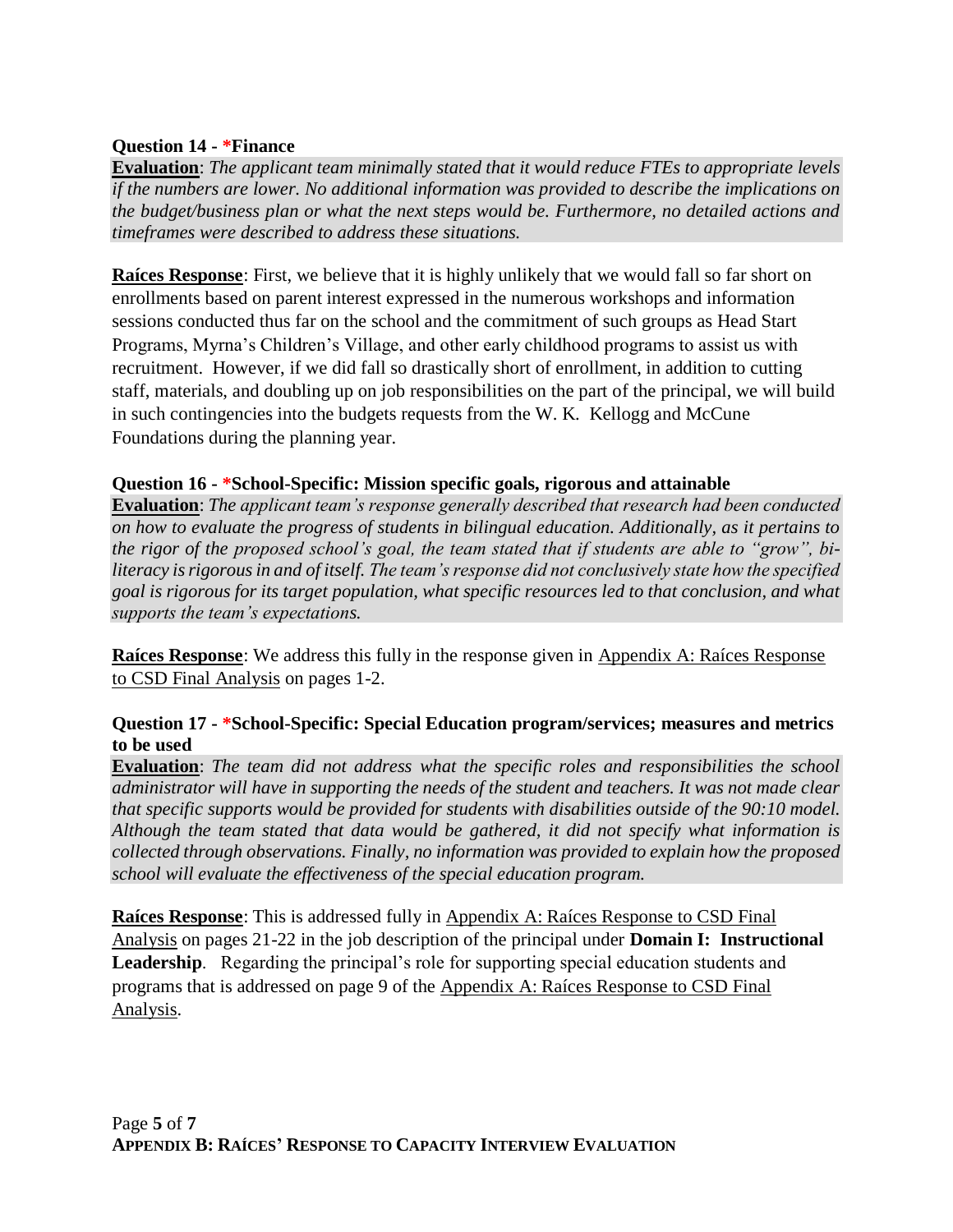### **Question 18 – School-Specific: Assessments to inform instruction**

**Evaluation**: *The applicant team began by describing the multiple assessments that make up its assessment plan and indicated each assessment will be reviewed to analyze the proposed school's main goals. The team discussed the planning time allotted for teachers during the school year. However, no additional information was provided to demonstrate a clear framework for how data from these multiple assessments drive instruction.*

**Raíces Response**: The application describes how the principal who heads up the curriculum and instruction team as shown in the organizational chart in  $\Delta$ ppendix K will meet with the staff every week for a full half day work session on developing strategies for classroom instruction based on assessment outcomes and individual student needs. (*See* Appendix I: School Year Calendar of our Application) The schedule for the availability of the outcomes of these assessments will drive the framework for which curricular areas will be addressed from one week to the next as well as reports from the Special Education teacher on progress on individual IEPs whether it be children identified as gifted or children with disabilities.

**Question 19 – School-Specific: Steps to recruit accounting and legal expertise for the board** *Evaluation: The applicant's response did not identify the steps that will take place to identify viable candidates with accounting and legal expertise through the networks and firms.*

**Raíces Response**: During the Capacity Interview, we felt we adequately explained that we currently have a board member with considerable accounting expertise. Although not a CPA, he is fully capable of working with the contract services for business management. We are in discussion with the Vigil Group LLC to contract the work that is assigned to the business manager. This is a well-respected business management firm that is based in Albuquerque but provides services beyond the area. We are in the process of conducting discussions with a local law firm and a retired CPA to assist us in recruiting both legal and accounting expertise as we add the next two Board Members for a full complement of 9 members, the maximum as permitted by our bylaws.

#### **Question 20 – School-Specific: Costs of professional development and mentorship; where in budget**

**Evaluation**: *The applicant team describes that is has budgeted \$500 per teacher for stipends to pay teachers for their time to attend professional development trainings. Additionally, many professional developments will be conducted through in-kind contributions. These costs were covered in budget. The applicant team did not address the cost for the mentorship plan.*

**Raíces Response**: We have noted in Appendix A: Raíces Response to CSD Final Analysis on page 24, that we have built \$500 dollars into the budget for professional development of each teacher. We are also building \$4,000 into a grant budget for an intensive teacher training workshop by Dual Language Education New Mexico on the 90:10 Model prior to the opening of school. Both the Principal and the Culture and Curriculum Coach have responsibilities for mentoring teachers which is part of their paid job positions.